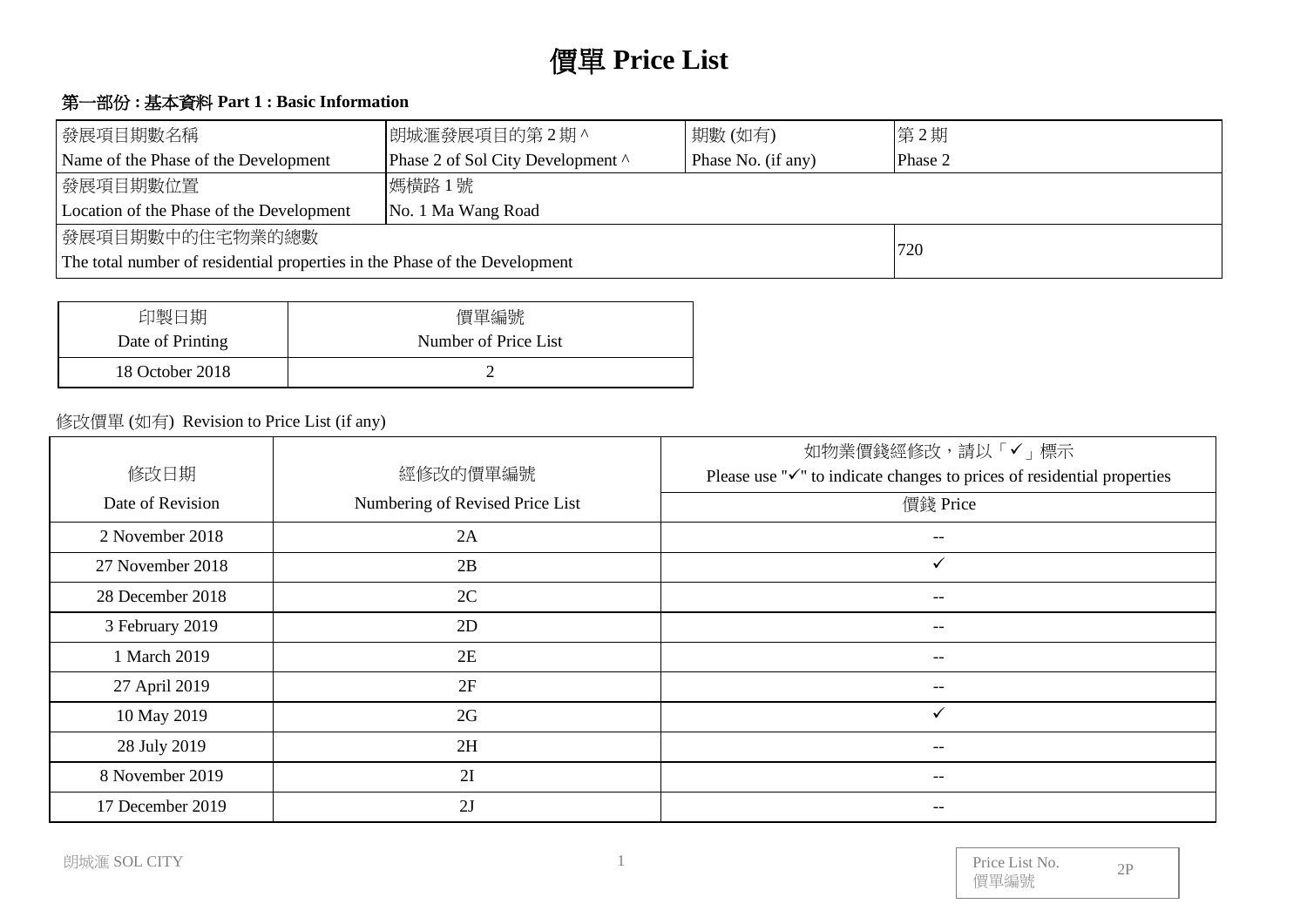| 修改日期<br>Date of Revision | 經修改的價單編號<br>Numbering of Revised Price List | 如物業價錢經修改,請以「✔」標示<br>Please use " $\checkmark$ " to indicate changes to prices of residential properties<br>價錢 Price |
|--------------------------|---------------------------------------------|---------------------------------------------------------------------------------------------------------------------|
| 28 January 2020          | 2K                                          | $- -$                                                                                                               |
| 28 March 2020            | 2L                                          | $- -$                                                                                                               |
| 27 April 2020            | 2M                                          | $\hspace{0.05cm}$ – $\hspace{0.05cm}$                                                                               |
| 29 May 2020              | 2N                                          |                                                                                                                     |
| 10 July 2020             | <b>20</b>                                   | $- -$                                                                                                               |
| 30 July 2020             | 2P                                          | $- -$                                                                                                               |

^ 備註:

發展項目期數中住宅部分稱為「朗城滙」

#### ^ Remarks:

Residential portion of the Phase of the Development is called "Sol City"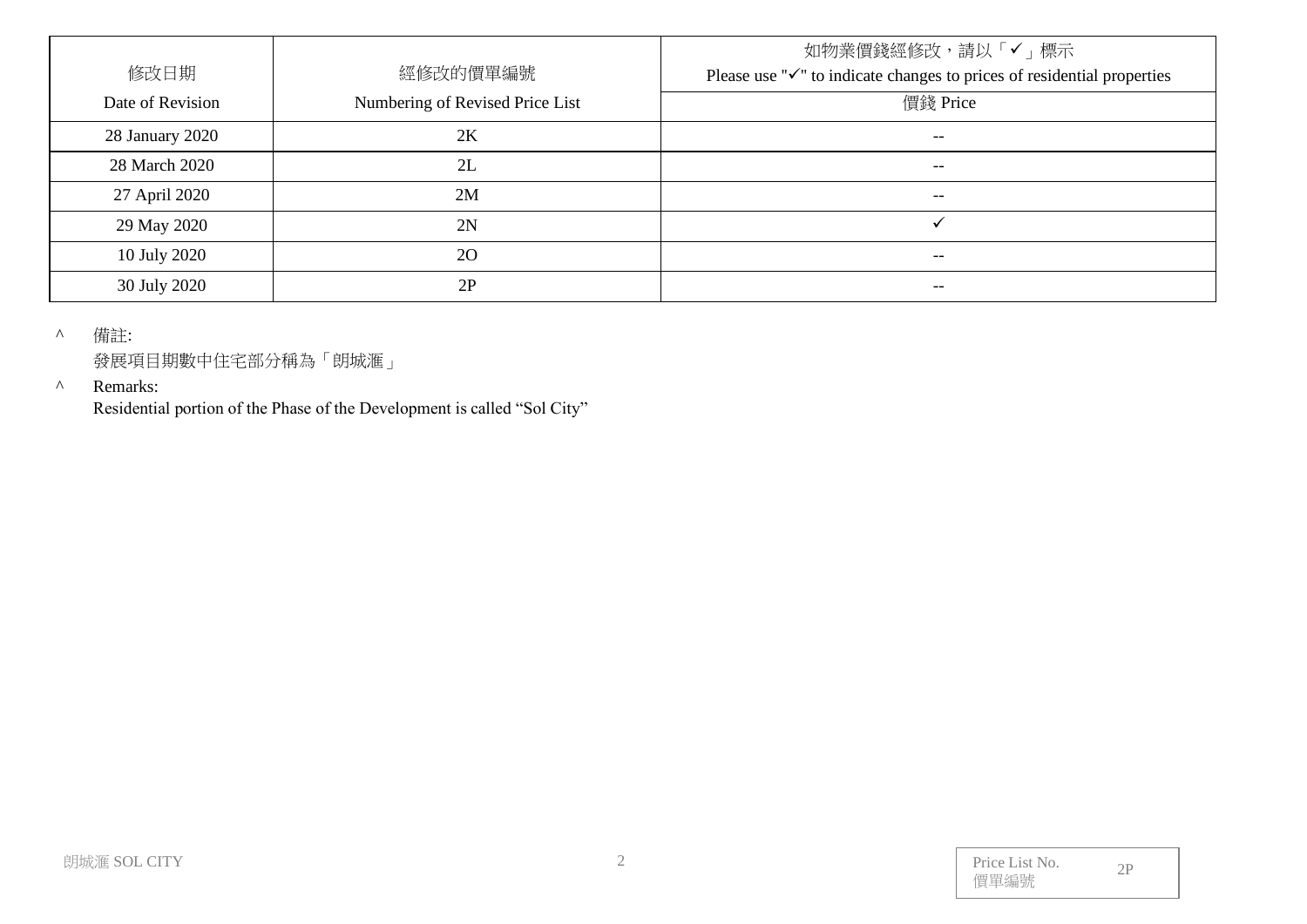# 第二部份 **:** 面積及售價資料 **Part 2: Information on Area and Price**

|                           | 物業的描述<br><b>Description of Residential Property</b> |              | 實用面積<br>(包括露台,工作平台及陽台(如有))<br>平方米 (平方呎)                                      | 售價(元)      | 實用面積<br>每平方米/呎售價<br>元,每平方米<br>(元,每平方呎) | 其他指明項目的面積 (不計算入實用面積)<br>Area of other specified items (Not included in the Saleable Area)<br>平方米 (平方呎)<br>sq. metre (sq.ft.) |                          |                          |                          |                          |                          |                          |                          |                            |                          |  |
|---------------------------|-----------------------------------------------------|--------------|------------------------------------------------------------------------------|------------|----------------------------------------|------------------------------------------------------------------------------------------------------------------------------|--------------------------|--------------------------|--------------------------|--------------------------|--------------------------|--------------------------|--------------------------|----------------------------|--------------------------|--|
|                           |                                                     |              | Saleable Area<br>(including balcony, utility platform and                    | Price (\$) | <b>Unit Rate of Saleable</b><br>Area   | 空調機房                                                                                                                         | 窗台                       | 閣樓                       | 平台                       | 花園                       | 停車位                      | 天台                       | 梯屋                       | 前庭                         | 庭院                       |  |
| 大廈名稱<br><b>Block Name</b> | 樓層<br>Floor                                         | 單位<br>Unit   | verandah, if any)<br>sq. metre (sq.ft.)                                      |            | \$ per sq. metre<br>\$per sq.ft.)      | Air-<br>conditioning<br>plant room                                                                                           | Bay<br>window            | Cockloft                 | <b>Flat</b> roof         | Garden                   | Parking<br>space         | Roof                     | <b>Stairhood</b>         | <b>Terrace</b>             | Yard                     |  |
| 第1座<br>Tower 1            | 32                                                  | $\, {\bf B}$ | 46.092 (496)<br>露台 Balcony: 2.000 (22)<br>工作平台 Utility Platform: 1.500 (16)  | 9,629,000  | 208,908<br>(19, 413)                   | $\sim$                                                                                                                       | $\overline{\phantom{a}}$ | $\sim$                   | $\sim$                   | $\sim$                   | $\sim$                   | $\overline{\phantom{a}}$ | $\sim$                   | $\overline{\phantom{a}}$   | $\sim$                   |  |
| 第1座<br>Tower 1            | 31                                                  | $\, {\bf B}$ | 46.092 (496)<br>露台 Balcony: 2.000 (22)<br>工作平台 Utility Platform: 1.500 (16)  | 9,629,000  | 208,908<br>(19, 413)                   | $\sim$                                                                                                                       | $\sim$                   | $\sim$                   | $\sim$                   | $\sim$                   | $\sim$                   | $\sim$                   | $\sim$                   | $\sim$ $\sim$              | $\sim$                   |  |
| 第1座<br>Tower 1            | 30                                                  | $\, {\bf B}$ | 46.092 (496)<br>露台 Balcony: 2.000 (22)<br>工作平台 Utility Platform: 1.500 (16)  | 9,582,000  | 207,889<br>(19,319)                    | $\sim$                                                                                                                       | $\sim$                   | $\overline{\phantom{a}}$ | $\sim$                   | $\sim$                   | $\sim$                   | $\sim$                   | $\overline{\phantom{a}}$ | $\overline{\phantom{a}}$ . | $\ldots$                 |  |
| 第1座<br>Tower 1            | 29                                                  | B            | 46.092 (496)<br>露台 Balcony: 2.000 (22)<br>工作平台 Utility Platform: 1.500 (16)  | 9,534,000  | 206,847<br>(19,222)                    | $\overline{\phantom{a}}$                                                                                                     | $\overline{\phantom{a}}$ | $\sim$                   | $\sim$                   | $\sim$                   | $\overline{\phantom{a}}$ | $\overline{\phantom{a}}$ | $\sim$                   | $\overline{\phantom{a}}$   | $\overline{\phantom{a}}$ |  |
| 第1座<br>Tower 1            | 28                                                  | $\, {\bf B}$ | 46.092 (496)<br>露台 Balcony: 2.000 (22)<br>工作平台 Utility Platform: 1.500 (16)  | 9,534,000  | 206,847<br>(19,222)                    | $\overline{\phantom{a}}$                                                                                                     | $\sim$                   | $\sim$                   | $\sim$                   | $\sim$                   | $\overline{\phantom{a}}$ | $\overline{\phantom{a}}$ | $\sim$                   | $\overline{\phantom{a}}$   | $\sim$                   |  |
| 第1座<br>Tower 1            | 27                                                  | $\, {\bf B}$ | 46.092 (496)<br>露台 Balcony: 2.000 (22)<br>工作平台 Utility Platform: 1.500 (16)  | 9,440,000  | 204,808<br>(19,032)                    | $\sim$                                                                                                                       | $\sim$                   | $\overline{\phantom{a}}$ | $\overline{\phantom{a}}$ | $\sim$                   | $\overline{\phantom{a}}$ | $\sim$                   | $\overline{\phantom{a}}$ | $\overline{\phantom{a}}$   | $\ldots$                 |  |
| 第1座<br>Tower 1            | 26                                                  | $\, {\bf B}$ | 46.092 (496)<br>露台 Balcony: 2.000 (22)<br>工作平台 Utility Platform: 1.500 (16)  | 9,393,000  | 203,788<br>(18,938)                    | $\sim$                                                                                                                       | $\sim$                   | $\sim$                   | $\sim$                   | $\overline{\phantom{a}}$ | $\sim$                   | $\sim$                   | $\overline{\phantom{a}}$ | $\overline{\phantom{a}}$   | $\overline{\phantom{a}}$ |  |
| 第1座<br>Tower 1            | 25                                                  | $\, {\bf B}$ | 46.092 (496)<br>露台 Balcony: 2.000 (22)<br>工作平台 Utility Platform : 1.500 (16) | 9,346,000  | 202,768<br>(18, 843)                   | $\overline{\phantom{a}}$                                                                                                     | $\overline{\phantom{a}}$ | $\overline{\phantom{a}}$ | $\sim$                   | $\ddot{\phantom{a}}$     | $\overline{\phantom{a}}$ | $\overline{\phantom{a}}$ | ÷.                       | $\overline{\phantom{a}}$   | $\ddot{\phantom{a}}$     |  |
| 第1座<br>Tower 1            | 23                                                  | $\, {\bf B}$ | 46.092 (496)<br>露台 Balcony: 2.000 (22)<br>工作平台 Utility Platform: 1.500 (16)  | 9,300,000  | 201,770<br>(18,750)                    | $\sim$                                                                                                                       | $\sim$                   | $\sim$                   | $\sim$                   | $\overline{\phantom{a}}$ | $\sim$                   | $\sim$                   | $\overline{\phantom{a}}$ | $\sim$ $\sim$              | $\overline{\phantom{a}}$ |  |
| 第1座<br>Tower 1            | $22\,$                                              | $\, {\bf B}$ | 46.092 (496)<br>露台 Balcony: 2.000 (22)<br>工作平台 Utility Platform : 1.500 (16) | 9,253,000  | 200,751<br>(18, 655)                   | $\overline{\phantom{a}}$                                                                                                     | $\sim$                   | $\sim$                   | $\sim$                   | $\sim$                   | $\overline{\phantom{a}}$ | $\overline{\phantom{a}}$ | $\overline{\phantom{a}}$ | $\overline{\phantom{a}}$   | $\overline{\phantom{a}}$ |  |
| 第1座<br>Tower 1            | 21                                                  | $\, {\bf B}$ | 46.092 (496)<br>露台 Balcony: 2.000 (22)<br>工作平台 Utility Platform: 1.500 (16)  | 9,198,000  | 199,557<br>(18, 544)                   | $\sim$                                                                                                                       | $\sim$                   | $\sim$                   | $\sim$                   | $\sim$                   | $\sim$                   | $\sim$                   | $\sim$                   | $\sim$ $\sim$              | $\sim$                   |  |
| 第1座<br>Tower 1            | 20                                                  | $\, {\bf B}$ | 46.092 (496)<br>露台 Balcony: 2.000 (22)<br>工作平台 Utility Platform : 1.500 (16) | 9,144,000  | 198,386<br>(18, 435)                   | $\overline{\phantom{a}}$                                                                                                     | $\overline{\phantom{a}}$ | $\sim$                   | $\sim$                   | $\overline{\phantom{a}}$ | $\overline{\phantom{a}}$ | $\overline{\phantom{a}}$ | $\sim$                   | $\overline{\phantom{a}}$   | $\overline{\phantom{a}}$ |  |
| 第1座<br>Tower 1            | 19                                                  | $\, {\bf B}$ | 46.092 (496)<br>露台 Balcony: 2.000 (22)<br>工作平台 Utility Platform: 1.500 (16)  | 9,088,000  | 197,171<br>(18, 323)                   | $\sim$                                                                                                                       | $\sim$                   | $\overline{\phantom{a}}$ | $\sim$                   | $\sim$                   | $\sim$                   | $\sim$                   | $\overline{\phantom{a}}$ | $\sim$ $\sim$              | $\sim$                   |  |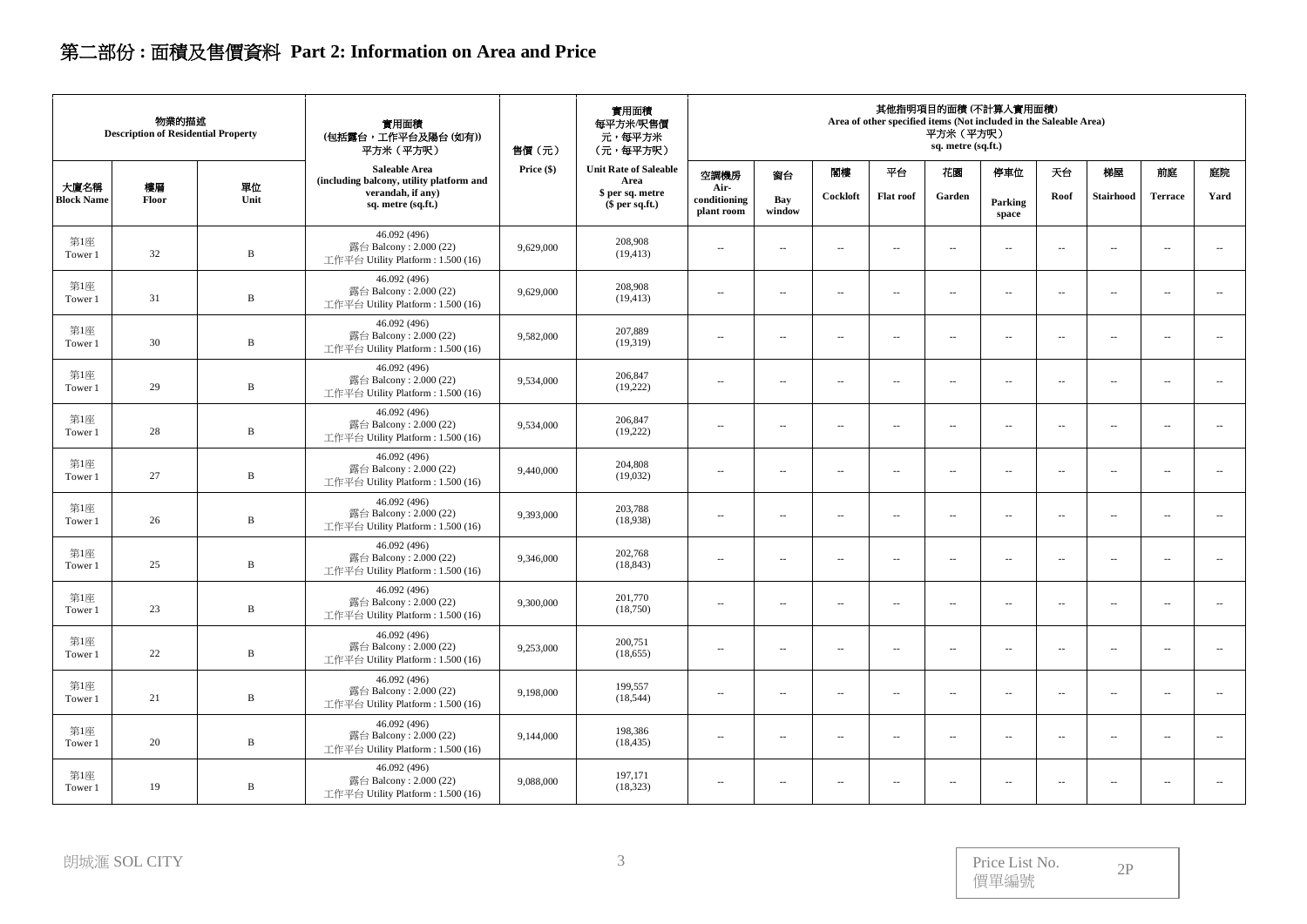|                           | 物業的描述<br><b>Description of Residential Property</b> |              | 實用面積<br>(包括露台,工作平台及陽台(如有))<br>平方米 (平方呎)                                      | 實用面積<br>每平方米/呎售價<br>元,每平方米<br>(元,每平方呎)<br>售價(元) |                                      |                                    | 其他指明項目的面積 (不計算入實用面積)<br>Area of other specified items (Not included in the Saleable Area)<br>平方米 (平方呎)<br>sq. metre (sq.ft.) |                          |                          |                          |                          |                          |                          |                          |                             |  |
|---------------------------|-----------------------------------------------------|--------------|------------------------------------------------------------------------------|-------------------------------------------------|--------------------------------------|------------------------------------|------------------------------------------------------------------------------------------------------------------------------|--------------------------|--------------------------|--------------------------|--------------------------|--------------------------|--------------------------|--------------------------|-----------------------------|--|
|                           |                                                     |              | Saleable Area<br>(including balcony, utility platform and                    | Price (\$)                                      | <b>Unit Rate of Saleable</b><br>Area | 空調機房                               | 窗台                                                                                                                           | 閣樓                       | 平台                       | 花園                       | 停車位                      | 天台                       | 梯屋                       | 前庭                       | 庭院                          |  |
| 大廈名稱<br><b>Block Name</b> | 樓層<br>Floor                                         | 單位<br>Unit   | verandah, if any)<br>sq. metre (sq.ft.)                                      |                                                 | \$ per sq. metre<br>$$$ per sq.ft.)  | Air-<br>conditioning<br>plant room | Bay<br>window                                                                                                                | Cockloft                 | <b>Flat roof</b>         | Garden                   | Parking<br>space         | Roof                     | <b>Stairhood</b>         | <b>Terrace</b>           | Yard                        |  |
| 第1座<br>Tower 1            | 18                                                  | $\, {\bf B}$ | 46.092 (496)<br>露台 Balcony: 2.000 (22)<br>工作平台 Utility Platform: 1.500 (16)  | 9,080,000                                       | 196,997<br>(18,306)                  | $\overline{a}$                     | $\sim$                                                                                                                       | $\overline{a}$           | $\sim$                   | $\overline{\phantom{a}}$ | $\overline{a}$           | $\sim$                   | $\sim$                   | $\sim$                   | $\sim$                      |  |
| 第1座<br>Tower 1            | 17                                                  | $\, {\bf B}$ | 46.092 (496)<br>露台 Balcony: 2.000 (22)<br>工作平台 Utility Platform: 1.500 (16)  | 8,981,000                                       | 194,849<br>(18, 107)                 | $\overline{\phantom{a}}$           | $\overline{\phantom{a}}$                                                                                                     | $\overline{\phantom{a}}$ | $\overline{\phantom{a}}$ | $\overline{\phantom{a}}$ | $\overline{\phantom{a}}$ | $\sim$                   | $\sim$                   | $\sim$                   | $\overline{\phantom{a}}$    |  |
| 第1座<br>Tower 1            | 16                                                  | $\, {\bf B}$ | 46.092 (496)<br>露台 Balcony: 2.000 (22)<br>工作平台 Utility Platform: 1.500 (16)  | 8,927,000                                       | 193,678<br>(17,998)                  | $\overline{\phantom{a}}$           | $\overline{\phantom{a}}$                                                                                                     | $\overline{a}$           | $\overline{\phantom{a}}$ | $\overline{\phantom{a}}$ | $\overline{\phantom{a}}$ | $\overline{\phantom{a}}$ | $\ldots$                 | $\ldots$                 | ÷.                          |  |
| 第1座<br>Tower 1            | 15                                                  | $\, {\bf B}$ | 46.092 (496)<br>露台 Balcony: 2.000 (22)<br>工作平台 Utility Platform: 1.500 (16)  | 8,874,000                                       | 192,528<br>(17, 891)                 | $\cdots$                           | $\overline{\phantom{a}}$                                                                                                     | $\sim$                   | $\overline{\phantom{a}}$ | $\sim$                   | $\overline{\phantom{a}}$ | $\sim$                   | $\sim$                   | $\sim$                   | $\sim$                      |  |
| 第1座<br>Tower 1            | 12                                                  | $\, {\bf B}$ | 46.092 (496)<br>露台 Balcony: 2.000 (22)<br>工作平台 Utility Platform: 1.500 (16)  | 8,821,000                                       | 191,378<br>(17, 784)                 | $\overline{\phantom{a}}$           | $\sim$                                                                                                                       | $\overline{a}$           | $\sim$                   | $\sim$                   | $\overline{a}$           | $\sim$                   | $\sim$                   | $\sim$ $\sim$            | $\sim$                      |  |
| 第1座<br>Tower 1            | 11                                                  | B            | 46.092 (496)<br>露台 Balcony: 2.000 (22)<br>工作平台 Utility Platform: 1.500 (16)  | 8,768,000                                       | 190,228<br>(17,677)                  | $\overline{\phantom{a}}$           | $\sim$                                                                                                                       | $\sim$                   | $\overline{\phantom{a}}$ | $\overline{\phantom{a}}$ | $\overline{\phantom{a}}$ | $\overline{\phantom{a}}$ | $\overline{\phantom{a}}$ | $\overline{\phantom{a}}$ | $\overline{\phantom{a}}$    |  |
| 第1座<br>Tower 1            | 10                                                  | $\, {\bf B}$ | 46.092 (496)<br>露台 Balcony: 2.000 (22)<br>工作平台 Utility Platform: 1.500 (16)  | 8,716,000                                       | 189,100<br>(17,573)                  | $\overline{\phantom{a}}$           | ÷.                                                                                                                           | $\overline{a}$           | $\overline{a}$           | $\overline{\phantom{a}}$ | $\overline{\phantom{a}}$ | $\overline{\phantom{a}}$ | $\ldots$                 | $\sim$                   | $\mathcal{L}_{\mathcal{A}}$ |  |
| 第1座<br>Tower 1            | 9                                                   | $\, {\bf B}$ | 46.092 (496)<br>露台 Balcony: 2.000 (22)<br>工作平台 Utility Platform: 1.500 (16)  | 8,665,000                                       | 187,994<br>(17, 470)                 | $\sim$                             | $\sim$                                                                                                                       | $\overline{a}$           | $\sim$ $-$               | $\sim$                   | $\sim$                   | $\sim$                   | $\sim$                   | $\sim$ $\sim$            | $\sim$                      |  |
| 第1座<br>Tower 1            | 8                                                   | $\, {\bf B}$ | 46.092 (496)<br>露台 Balcony: 2.000 (22)<br>工作平台 Utility Platform: 1.500 (16)  | 8,639,000                                       | 187,429<br>(17, 417)                 | $\overline{\phantom{a}}$           | $\sim$                                                                                                                       | $\sim$                   | $\sim$                   | $\overline{\phantom{a}}$ | $\overline{\phantom{a}}$ | $\sim$                   | $\sim$                   | $\sim$                   | $\mathcal{L}_{\mathcal{A}}$ |  |
| 第1座<br>Tower 1            | $7\phantom{.0}$                                     | $\mathbf{B}$ | 46.092 (496)<br>露台 Balcony: 2.000 (22)<br>工作平台 Utility Platform: 1.500 (16)  | 8,527,000                                       | 185,000<br>(17, 192)                 | $\overline{\phantom{a}}$           | $\sim$                                                                                                                       | $\sim$                   | $\overline{\phantom{a}}$ | $\sim$                   | $\overline{\phantom{a}}$ | $\sim$                   | $\sim$                   | ÷.                       | $\sim$                      |  |
| 第1座<br>Tower 1            | 6                                                   | $\, {\bf B}$ | 46.092 (496)<br>露台 Balcony: 2.000 (22)<br>工作平台 Utility Platform : 1.500 (16) | 8,459,000                                       | 183,524<br>(17,054)                  | $\cdots$                           | $\sim$                                                                                                                       | $\overline{a}$           | $\ldots$                 | $\overline{\phantom{a}}$ | $\overline{\phantom{a}}$ | $\sim$                   | $\ldots$                 | $\sim$ $\sim$            | $\mathcal{L}_{\mathcal{A}}$ |  |
| 第1座<br>Tower 1            | 5                                                   | $\, {\bf B}$ | 46.092 (496)<br>露台 Balcony: 2.000 (22)<br>工作平台 Utility Platform: 1.500 (16)  | 8,374,000                                       | 181,680<br>(16, 883)                 | $\sim$                             | $\sim$                                                                                                                       | $\overline{a}$           | $\sim$                   | $\sim$                   | $\overline{\phantom{a}}$ | $\sim$                   | $\sim$                   | $\sim$ $\sim$            | $\sim$                      |  |
| 第1座<br>Tower 1            | $\overline{3}$                                      | $\, {\bf B}$ | 46.092 (496)<br>露台 Balcony: 2.000 (22)<br>工作平台 Utility Platform : 1.500 (16) | 8,291,000                                       | 179,879<br>(16,716)                  | $\overline{\phantom{a}}$           | $\overline{\phantom{a}}$                                                                                                     | $\overline{\phantom{a}}$ | $\overline{\phantom{a}}$ | $\overline{\phantom{a}}$ | $\overline{\phantom{a}}$ | $\sim$                   | $\sim$                   | $\sim$                   | $\ldots$                    |  |
| 第1座<br>Tower 1            | 18                                                  | $\mathbf C$  | 30.712 (331)<br>露台 Balcony: 2.000 (22)<br>工作平台 Utility Platform: 1.500 (16)  | 6,674,000                                       | 217,309<br>(20, 163)                 | $\overline{\phantom{a}}$           | ÷.                                                                                                                           | $\sim$                   | $\overline{\phantom{a}}$ | $\overline{\phantom{a}}$ | $\overline{\phantom{a}}$ | $\overline{\phantom{a}}$ | $\sim$                   | $\sim$                   | $\ldots$                    |  |
| 第1座<br>Tower 1            | 17                                                  | $\mathsf C$  | 30.712 (331)<br>露台 Balcony: 2.000 (22)<br>工作平台 Utility Platform: 1.500 (16)  | 6,601,000                                       | 214,932<br>(19, 943)                 | $\overline{\phantom{a}}$           | ц,                                                                                                                           | $\overline{\phantom{a}}$ | $\sim$                   | $\sim$                   | $\sim$                   | $\sim$                   | $\sim$                   | $\sim$                   |                             |  |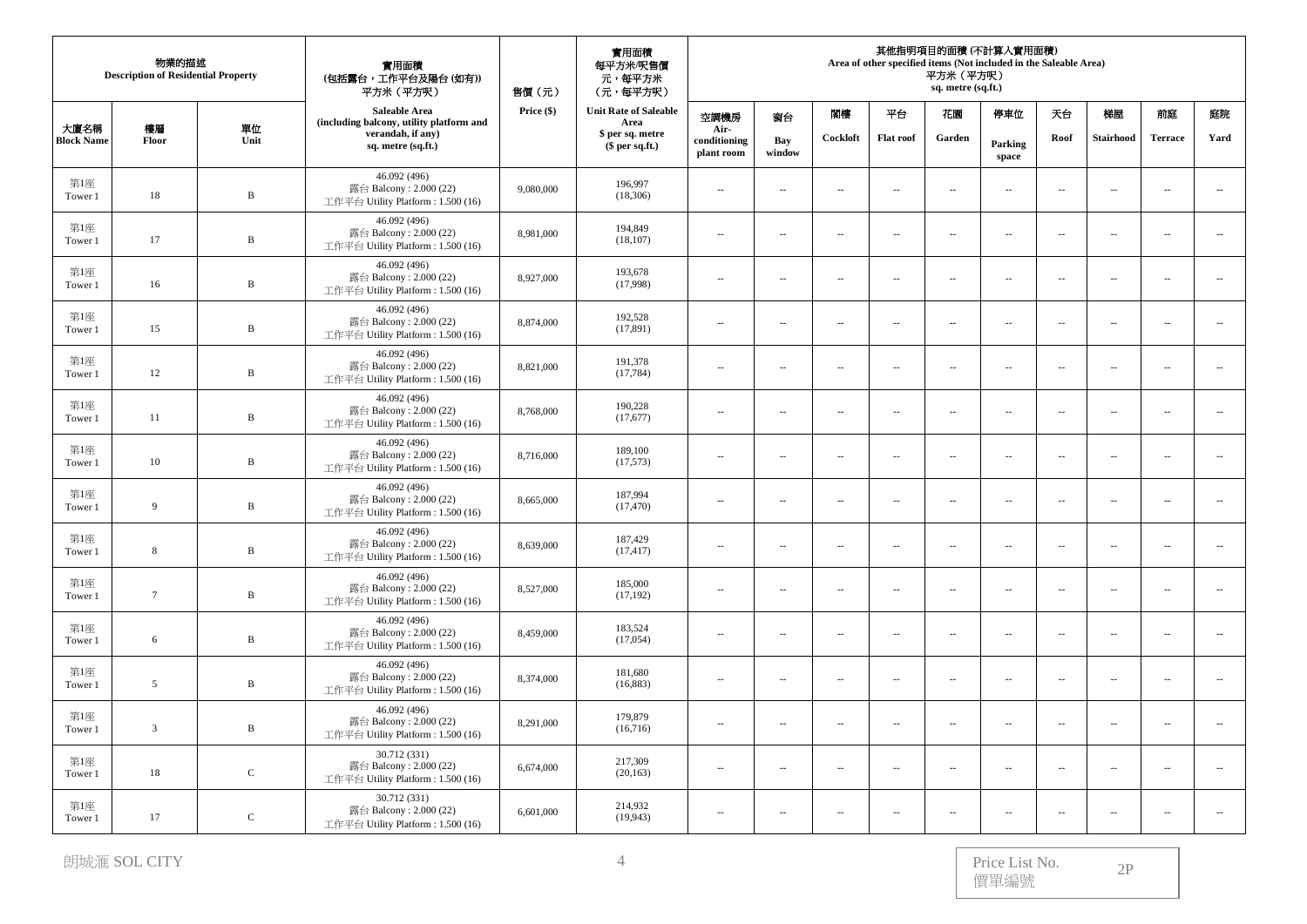|                   | 物業的描述<br><b>Description of Residential Property</b><br>大廈名稱<br>樓層<br>單位 |             | 實用面積<br>(包括露台,工作平台及陽台(如有))<br>平方米 (平方呎)                                      | 實用面積<br>每平方米/呎售價<br>元,每平方米<br>(元,每平方呎)<br>售價(元) |                                      | 其他指明項目的面積(不計算入實用面積)<br>Area of other specified items (Not included in the Saleable Area)<br>平方米 (平方呎)<br>sq. metre (sq.ft.) |                          |                          |                          |                             |                             |                          |                          |                             |                          |
|-------------------|-------------------------------------------------------------------------|-------------|------------------------------------------------------------------------------|-------------------------------------------------|--------------------------------------|-----------------------------------------------------------------------------------------------------------------------------|--------------------------|--------------------------|--------------------------|-----------------------------|-----------------------------|--------------------------|--------------------------|-----------------------------|--------------------------|
|                   |                                                                         |             | Saleable Area<br>(including balcony, utility platform and                    | Price (\$)                                      | <b>Unit Rate of Saleable</b><br>Area | 空調機房                                                                                                                        | 窗台                       | 閣樓                       | 平台                       | 花園                          | 停車位                         | 天台                       | 梯屋                       | 前庭                          | 庭院                       |
| <b>Block Name</b> | Floor                                                                   | Unit        | verandah, if any)<br>sq. metre (sq.ft.)                                      |                                                 | \$ per sq. metre<br>$$$ per sq.ft.)  | Air-<br>conditioning<br>plant room                                                                                          | Bay<br>window            | Cockloft                 | <b>Flat</b> roof         | Garden                      | Parking<br>space            | Roof                     | <b>Stairhood</b>         | <b>Terrace</b>              | Yard                     |
| 第1座<br>Tower 1    | 16                                                                      | $\mathsf C$ | 30.712 (331)<br>露台 Balcony: $2.000(22)$<br>工作平台 Utility Platform: 1.500 (16) | 6,562,000                                       | 213,662<br>(19,825)                  | $\overline{\phantom{a}}$                                                                                                    | ÷.                       | $\sim$                   | $\overline{\phantom{a}}$ | $\overline{\phantom{a}}$    | $\overline{\phantom{a}}$    | $\sim$                   | $\sim$                   | $\sim$                      | $\sim$                   |
| 第1座<br>Tower 1    | 15                                                                      | $\mathbf C$ | 30.712 (331)<br>露台 Balcony: $2.000(22)$<br>工作平台 Utility Platform: 1.500 (16) | 6,522,000                                       | 212,360<br>(19,704)                  | $\sim$                                                                                                                      | $\sim$                   | $\sim$                   | $\sim$                   | $\overline{\phantom{a}}$    | $\sim$                      | $\sim$                   | $\sim$                   | $\sim$ $\sim$               | $\overline{\phantom{a}}$ |
| 第1座<br>Tower 1    | 12                                                                      | ${\bf C}$   | 30.712 (331)<br>露台 Balcony: 2.000 (22)<br>工作平台 Utility Platform: 1.500 (16)  | 6,484,000                                       | 211,123<br>(19,589)                  | $\sim$                                                                                                                      | $\sim$                   | $\overline{a}$           | $\sim$                   | $\mathcal{L}_{\mathcal{A}}$ | $\sim$                      | $\sim$                   | $\sim$                   | $\sim$ $\sim$               | $\overline{\phantom{a}}$ |
| 第1座<br>Tower 1    | 11                                                                      | $\mathsf C$ | 30.712 (331)<br>露台 Balcony: 2.000 (22)<br>工作平台 Utility Platform: 1.500 (16)  | 6,445,000                                       | 209,853<br>(19, 471)                 | ÷.                                                                                                                          | L.                       | $\sim$                   | $\sim$                   | $\ddot{\phantom{a}}$        | $\ddot{\phantom{a}}$        | $\sim$                   | $\mathbf{L}$             | $\mathcal{L}_{\mathcal{A}}$ | ÷.                       |
| 第1座<br>Tower 1    | 10                                                                      | $\mathbf C$ | 30.712 (331)<br>露台 Balcony: 2.000 (22)<br>工作平台 Utility Platform: 1.500 (16)  | 6,407,000                                       | 208,616<br>(19,356)                  | $\overline{\phantom{a}}$                                                                                                    | $\sim$                   | $\overline{a}$           | $\sim$                   | $\mathcal{L}_{\mathcal{A}}$ | $\mathcal{L}_{\mathcal{A}}$ | $\sim$                   | $\sim$                   | $\sim$ $\sim$               | $\sim$                   |
| 第1座<br>Tower 1    | 9                                                                       | $\mathsf C$ | 30.712 (331)<br>露台 Balcony: 2.000 (22)<br>工作平台 Utility Platform: 1.500 (16)  | 6,368,000                                       | 207,346<br>(19,239)                  | $\overline{\phantom{a}}$                                                                                                    | $\sim$                   | $\overline{a}$           | $\overline{a}$           | $\mathbf{u}$                | $\sim$                      | $\sim$                   | $\sim$                   | $\sim$ $\sim$               | $\overline{\phantom{a}}$ |
| 第1座<br>Tower 1    | 8                                                                       | $\mathsf C$ | 30.712 (331)<br>露台 Balcony: 2.000 (22)<br>工作平台 Utility Platform: 1.500 (16)  | 6,349,000                                       | 206,727<br>(19, 181)                 | $\overline{\phantom{a}}$                                                                                                    | $\sim$                   | $\sim$                   | $\overline{\phantom{a}}$ | $\mathcal{L}_{\mathcal{A}}$ | $\overline{\phantom{a}}$    | $\ddotsc$                | $\sim$                   | $\mathcal{L}_{\mathcal{A}}$ | $\ldots$                 |
| 第1座<br>Tower 1    | $7\phantom{.0}$                                                         | $\mathbf C$ | 30.712 (331)<br>露台 Balcony: 2.000 (22)<br>工作平台 Utility Platform: 1.500 (16)  | 6,267,000                                       | 204,057<br>(18,934)                  | $\overline{\phantom{a}}$                                                                                                    | ÷.                       | $\sim$                   | $\sim$                   | $\overline{\phantom{a}}$    | $\sim$                      | $\sim$                   | $\sim$                   | Ξ.                          | ÷.                       |
| 第1座<br>Tower 1    | 6                                                                       | $\mathsf C$ | 30.712 (331)<br>露台 Balcony: 2.000 (22)<br>工作平台 Utility Platform: 1.500 (16)  | 6,216,000                                       | 202,396<br>(18, 779)                 | $\overline{\phantom{a}}$                                                                                                    | ÷.                       | $\sim$                   | $\overline{a}$           | $\ddot{\phantom{a}}$        | $\sim$                      | $\sim$                   | $\overline{\phantom{a}}$ | $\sim$                      | ÷.                       |
| 第1座<br>Tower 1    | 5                                                                       | $\mathsf C$ | 30.712 (331)<br>露台 Balcony: 2.000 (22)<br>工作平台 Utility Platform: 1.500 (16)  | 6,089,000                                       | 198,261<br>(18,396)                  | $\sim$                                                                                                                      | $\sim$                   | $\sim$                   | $\sim$                   | $\overline{\phantom{a}}$    | $\sim$                      | $\sim$                   | $\sim$                   | $\sim$ $\sim$               | $\sim$                   |
| 第1座<br>Tower 1    | $\overline{\mathbf{3}}$                                                 | $\mathbf C$ | 30.712 (331)<br>露台 Balcony: 2.000 (22)<br>工作平台 Utility Platform: 1.500 (16)  | 6,027,000                                       | 196,243<br>(18,208)                  | $\sim$                                                                                                                      | $\sim$                   | $\overline{a}$           | $\sim$                   | $\mathbf{u}$                | $\sim$                      | $\sim$                   | $\sim$                   | $\sim$ $\sim$               | $\overline{\phantom{a}}$ |
| 第1座<br>Tower 1    | 32                                                                      | $\rm F$     | 49.541 (533)<br>露台 Balcony: 2.000 (22)<br>工作平台 Utility Platform: 1.500 (16)  | 11,545,000                                      | 233,039<br>(21,660)                  | $\overline{\phantom{a}}$                                                                                                    | $\sim$                   | $\sim$                   | $\overline{a}$           | $\overline{\phantom{a}}$    | $\sim$                      | $\overline{\phantom{a}}$ | $\overline{\phantom{a}}$ | $\overline{a}$              | ÷.                       |
| 第1座<br>Tower 1    | 31                                                                      | $\rm F$     | 49.541 (533)<br>露台 Balcony: 2.000 (22)                                       | 11,453,000                                      | 231,182<br>(21, 488)                 | $\overline{\phantom{a}}$                                                                                                    | $\overline{\phantom{a}}$ | $\overline{\phantom{a}}$ | $\overline{\phantom{a}}$ | $\overline{\phantom{a}}$    | $\sim$                      | $\sim$                   | $\sim$                   | $\sim$                      | $\sim$                   |
|                   |                                                                         |             | 工作平台 Utility Platform: 1.500 (16)                                            | 11,545,000                                      | 233,039<br>(21,660)                  |                                                                                                                             |                          |                          |                          |                             |                             |                          |                          |                             |                          |
| 第1座<br>Tower 1    | 30                                                                      | $_{\rm F}$  | 49.541 (533)<br>露台 Balcony: 2.000 (22)                                       | 11,306,000                                      | 228,215<br>(21,212)                  | $\cdots$                                                                                                                    | $\sim$                   | $\overline{a}$           | $\sim$                   | $\overline{\phantom{a}}$    | $\sim$                      | $\overline{\phantom{a}}$ | $\sim$                   | $\overline{\phantom{a}}$    | $\ldots$                 |
|                   |                                                                         |             | 工作平台 Utility Platform: 1.500 (16)                                            | 11,487,000                                      | 231,869<br>(21, 552)                 |                                                                                                                             |                          |                          |                          |                             |                             |                          |                          |                             |                          |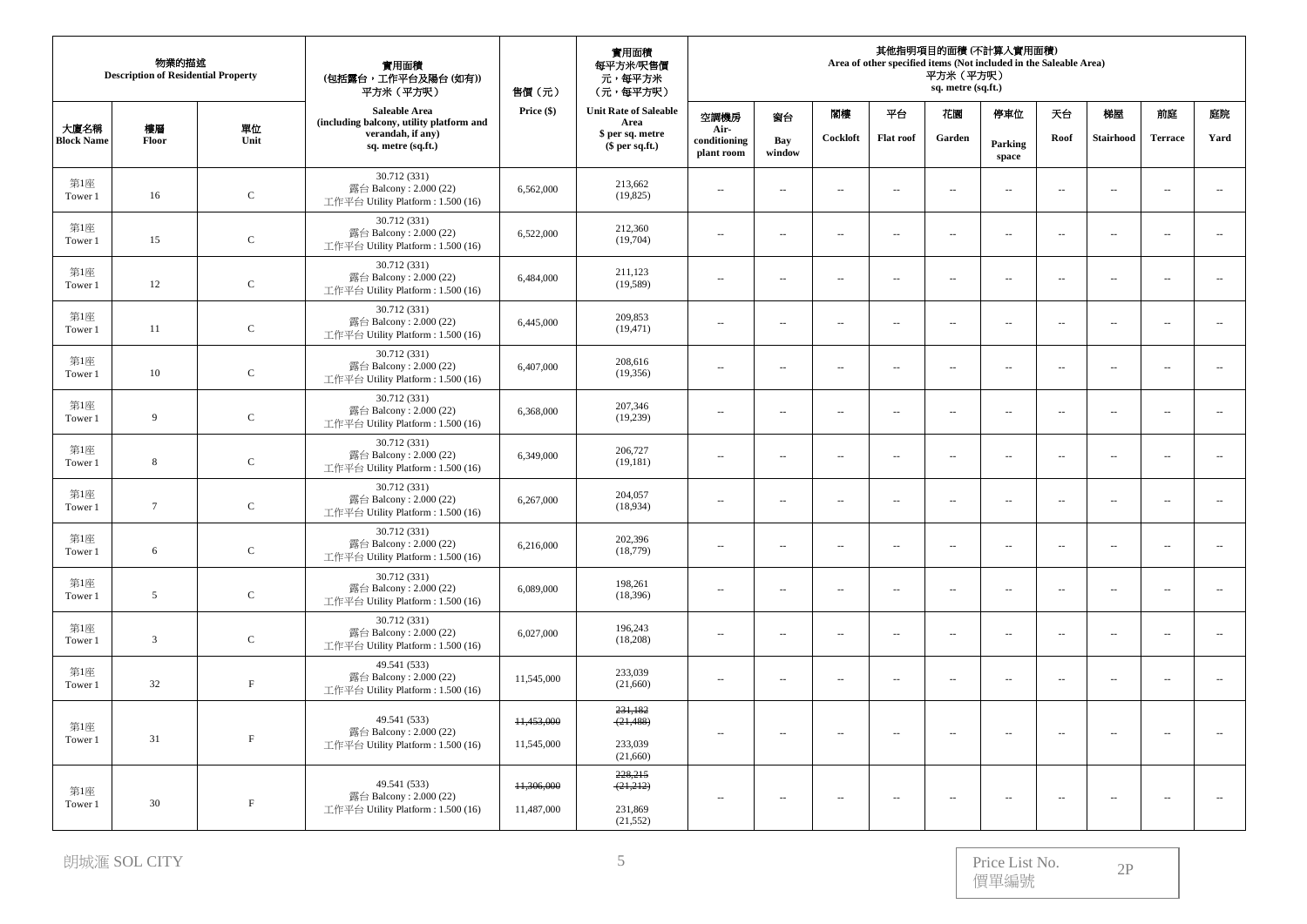|                           | 物業的描述<br><b>Description of Residential Property</b> |             | 實用面積<br>(包括露台,工作平台及陽台(如有))<br>平方米 (平方呎)                                     | 售價(元)      | 實用面積<br>每平方米/呎售價<br>元,每平方米<br>(元,每平方呎) |                                    |                          |                          | Area of other specified items (Not included in the Saleable Area) | 平方米 (平方呎)<br>sq. metre (sq.ft.) | 其他指明項目的面積 (不計算入實用面積)        |                             |                          |                          |                          |
|---------------------------|-----------------------------------------------------|-------------|-----------------------------------------------------------------------------|------------|----------------------------------------|------------------------------------|--------------------------|--------------------------|-------------------------------------------------------------------|---------------------------------|-----------------------------|-----------------------------|--------------------------|--------------------------|--------------------------|
|                           |                                                     |             | Saleable Area<br>(including balcony, utility platform and                   | Price (\$) | <b>Unit Rate of Saleable</b><br>Area   | 空調機房                               | 窗台                       | 閣樓                       | 平台                                                                | 花園                              | 停車位                         | 天台                          | 梯屋                       | 前庭                       | 庭院                       |
| 大廈名稱<br><b>Block Name</b> | 樓層<br>Floor                                         | 單位<br>Unit  | verandah, if any)<br>sq. metre (sq.ft.)                                     |            | \$ per sq. metre<br>$$$ per sq.ft.)    | Air-<br>conditioning<br>plant room | Bay<br>window            | Cockloft                 | <b>Flat roof</b>                                                  | Garden                          | Parking<br>space            | Roof                        | <b>Stairhood</b>         | <b>Terrace</b>           | Yard                     |
| 第1座                       |                                                     |             | 49.541 (533)<br>露台 Balcony: 2.000 (22)                                      | 11,216,000 | 226,398<br>(21, 043)                   | ц,                                 |                          | $\sim$                   | Ξ.                                                                | $\sim$                          |                             | $\sim$                      | $\sim$                   | $\sim$                   | $\sim$                   |
| Tower 1                   | 29                                                  | $\mathbf F$ | 工作平台 Utility Platform: 1.500 (16)                                           | 11,428,000 | 230,678<br>(21, 441)                   |                                    |                          |                          |                                                                   |                                 |                             |                             |                          |                          |                          |
| 第1座                       |                                                     |             | 49.541 (533)<br>露台 Balcony: 2.000 (22)                                      | 11,073,000 | 223,512<br>(20, 775)                   | $\sim$                             | $\sim$                   | $\sim$                   | $\sim$                                                            | $\sim$                          | Ξ.                          | $\ddot{\phantom{a}}$        | $\sim$                   | $\overline{\phantom{a}}$ | ÷.                       |
| Tower 1                   | 28                                                  | $\mathbf F$ | 工作平台 Utility Platform: 1.500 (16)                                           | 11,369,000 | 229,487<br>(21, 330)                   |                                    |                          |                          |                                                                   |                                 |                             |                             |                          |                          |                          |
| 第1座                       |                                                     |             | 49.541 (533)<br>露台 Balcony: 2.000 (22)                                      | 10,876,000 | 219,535<br>(20, 405)                   |                                    |                          | $\sim$                   |                                                                   |                                 |                             |                             |                          |                          | $\ddotsc$                |
| Tower 1                   | 27                                                  | $\mathbf F$ | 工作平台 Utility Platform: 1.500 (16)                                           | 11,310,000 | 228,296<br>(21,220)                    | $\overline{\phantom{a}}$           | $\sim$                   |                          | $\overline{\phantom{a}}$                                          | $\overline{\phantom{a}}$        | $\overline{\phantom{a}}$    | $\sim$                      | $\sim$                   | $\sim$                   |                          |
| 第1座                       |                                                     |             | 49.541 (533)                                                                | 10,769,000 | 217,376<br>(20,205)                    |                                    |                          |                          |                                                                   |                                 |                             |                             |                          |                          |                          |
| Tower 1                   | 26                                                  | $\mathbf F$ | 露台 Balcony: 2.000 (22)<br>工作平台 Utility Platform: 1.500 (16)                 | 11,251,000 | 227,105<br>(21,109)                    | $\sim$                             | $\sim$                   | $\sim$                   | $\overline{\phantom{a}}$                                          | $\sim$                          | $\sim$                      | $\sim$                      | $\sim$                   | $\sim$                   | $\sim$                   |
| 第1座<br>Tower 1            | 25                                                  | $\mathbf F$ | 49.541 (533)<br>露台 Balcony: 2.000 (22)<br>工作平台 Utility Platform: 1.500 (16) | 10,662,000 | 215,216<br>(20,004)                    | $\sim$                             | $\sim$                   | $\overline{\phantom{a}}$ | $\overline{\phantom{a}}$                                          | $\overline{\phantom{a}}$        | $\overline{\phantom{a}}$    | $\overline{\phantom{a}}$    | $\sim$                   | $\sim$                   | $\overline{\phantom{a}}$ |
| 第1座                       |                                                     |             | 49.541 (533)                                                                | 10,558,000 | 213,116<br>(19, 809)                   |                                    |                          |                          |                                                                   |                                 |                             |                             |                          |                          |                          |
| Tower 1                   | 23                                                  | $\mathbf F$ | 露台 Balcony: 2.000 (22)<br>工作平台 Utility Platform: 1.500 (16)                 | 10,998,000 | 221,998<br>(20, 634)                   | $\overline{\phantom{a}}$           | $\sim$                   | $\overline{\phantom{a}}$ | $\overline{\phantom{a}}$                                          | $\sim$                          | $\overline{\phantom{a}}$    | $\overline{\phantom{a}}$    | $\sim$                   | $\sim$                   | $\sim$                   |
| 第1座<br>Tower 1            | 22                                                  | $\rm F$     | 49.541 (533)<br>露台 Balcony: 2.000 (22)<br>工作平台 Utility Platform: 1.500 (16) | 10,453,000 | 210,997<br>(19,612)                    | $\sim$                             | $\overline{\phantom{a}}$ | $\sim$ $-$               | $\sim$                                                            | $\sim$                          | $\mathcal{L}_{\mathcal{A}}$ | $\mathcal{L}_{\mathcal{A}}$ | $\sim$                   | $\sim$ $\sim$            | $\overline{a}$           |
| 第1座<br>Tower 1            | 21                                                  | $\rm F$     | 49.541 (533)<br>露台 Balcony: 2.000 (22)<br>工作平台 Utility Platform: 1.500 (16) | 10,391,000 | 209,745<br>(19, 495)                   | $\overline{\phantom{a}}$           | $\sim$                   | $\sim$ $-$               | $\overline{\phantom{a}}$                                          | $\overline{\phantom{a}}$        | $\mathcal{L}_{\mathcal{A}}$ | $\overline{\phantom{a}}$    | $\sim$                   | $\sim$                   | $\overline{\phantom{a}}$ |
| 第1座<br>Tower 1            | 20                                                  | $\rm F$     | 49.541 (533)<br>露台 Balcony: 2.000 (22)<br>工作平台 Utility Platform: 1.500 (16) | 10,328,000 | 208,474<br>(19,377)                    | $\sim$                             | $\sim$                   | $\overline{\phantom{a}}$ | $\sim$                                                            | $\overline{\phantom{a}}$        | Ξ.                          | $\overline{\phantom{a}}$    | $\overline{\phantom{a}}$ | À.                       | $\overline{\phantom{a}}$ |
| 第1座<br>Tower 1            | 19                                                  | $\rm F$     | 49.541 (533)<br>露台 Balcony: 2.000 (22)<br>工作平台 Utility Platform: 1.500 (16) | 10,318,000 | 208,272<br>(19,358)                    | $\sim$                             | $\overline{\phantom{a}}$ | $\sim$ $-$               | $\overline{\phantom{a}}$                                          | $\overline{\phantom{a}}$        | $\sim$                      | $\overline{\phantom{a}}$    | $\overline{\phantom{a}}$ | $\sim$                   | $\sim$                   |
| 第1座<br>Tower 1            | 18                                                  | $\rm F$     | 49.541 (533)<br>露台 Balcony: 2.000 (22)<br>工作平台 Utility Platform: 1.500 (16) | 10,256,000 | 207,020<br>(19,242)                    | $\overline{\phantom{a}}$           | $\sim$                   | $\sim$ $-$               | $\overline{\phantom{a}}$                                          | $\overline{\phantom{a}}$        | $\mathcal{L}_{\mathcal{A}}$ | $\overline{\phantom{a}}$    | $\sim$                   | $\sim$                   | $\sim$                   |
| 第1座<br>Tower 1            | 17                                                  | $\rm F$     | 49.541 (533)<br>露台 Balcony: 2.000 (22)<br>工作平台 Utility Platform: 1.500 (16) | 10,145,000 | 204,780<br>(19,034)                    | $\sim$                             | $\sim$                   | $\sim$                   | $\sim$                                                            | $\overline{\phantom{a}}$        | Ξ.                          | $\sim$                      | $\sim$                   | À.                       | ÷.                       |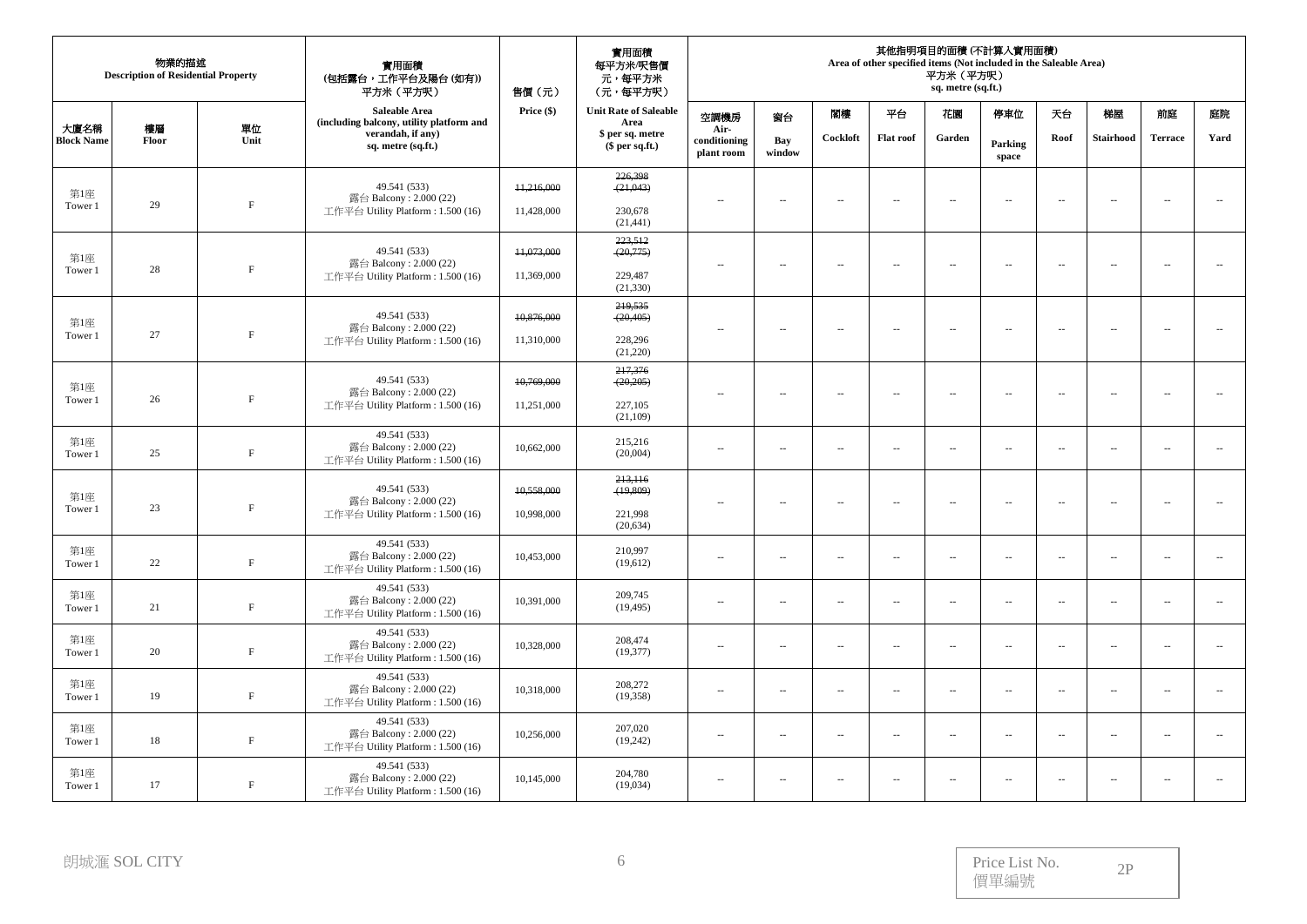|                           | 物業的描述<br><b>Description of Residential Property</b> |             | 實用面積<br>(包括露台,工作平台及陽台(如有))<br>平方米 (平方呎)                                      | 售價 (元)     | 實用面積<br>每平方米/呎售價<br>元,每平方米<br>(元,每平方呎) | 其他指明項目的面積(不計算入實用面積)<br>Area of other specified items (Not included in the Saleable Area)<br>平方米 (平方呎)<br>sq. metre (sq.ft.) |                          |                      |                          |                             |                             |                             |                  |                          |                          |  |  |
|---------------------------|-----------------------------------------------------|-------------|------------------------------------------------------------------------------|------------|----------------------------------------|-----------------------------------------------------------------------------------------------------------------------------|--------------------------|----------------------|--------------------------|-----------------------------|-----------------------------|-----------------------------|------------------|--------------------------|--------------------------|--|--|
|                           |                                                     |             | Saleable Area<br>(including balcony, utility platform and                    | Price (\$) | <b>Unit Rate of Saleable</b><br>Area   | 空調機房                                                                                                                        | 窗台                       | 閣樓                   | 平台                       | 花園                          | 停車位                         | 天台                          | 梯屋               | 前庭                       | 庭院                       |  |  |
| 大廈名稱<br><b>Block Name</b> | 樓層<br>Floor                                         | 單位<br>Unit  | verandah, if any)<br>sq. metre (sq.ft.)                                      |            | \$ per sq. metre<br>$$$ per sq.ft.)    | Air-<br>conditioning<br>plant room                                                                                          | Bay<br>window            | Cockloft             | <b>Flat roof</b>         | Garden                      | Parking<br>space            | Roof                        | <b>Stairhood</b> | <b>Terrace</b>           | Yard                     |  |  |
| 第1座<br>Tower 1            | 16                                                  | $\rm F$     | 49.541 (533)<br>露台 Balcony: 2.000 (22)<br>工作平台 Utility Platform: 1.500 (16)  | 10,085,000 | 203,569<br>(18,921)                    | $\sim$                                                                                                                      | $\sim$                   | $\sim$               | $\sim$ $-$               | $\sim$                      | $\overline{a}$              | $\sim$                      | $\sim$           | $\sim$                   | $\overline{a}$           |  |  |
| 第1座<br>Tower 1            | 15                                                  | $\mathbf F$ | 49.541 (533)<br>露台 Balcony: 2.000 (22)<br>工作平台 Utility Platform: 1.500 (16)  | 10,025,000 | 202.358<br>(18, 809)                   | $\overline{a}$                                                                                                              | $\sim$                   | $\overline{a}$       | $\overline{a}$           | $\sim$                      | $\mathcal{L}_{\mathcal{A}}$ | $\sim$                      | $\sim$           | $\sim$                   | ÷.                       |  |  |
| 第1座<br>Tower 1            | 12                                                  | $\rm F$     | 49.541 (533)<br>露台 Balcony: 2.000 (22)<br>工作平台 Utility Platform: 1.500 (16)  | 9,965,000  | 201,147<br>(18,696)                    | $\sim$                                                                                                                      | $\sim$                   | $\sim$               | $\sim$                   | $\overline{\phantom{a}}$    | Ξ.                          | $\overline{\phantom{a}}$    | $\sim$           | $\sim$                   | $\overline{\phantom{a}}$ |  |  |
| 第1座<br>Tower 1            | 11                                                  | $\mathbf F$ | 49.541 (533)<br>露台 Balcony: 2.000 (22)<br>工作平台 Utility Platform: 1.500 (16)  | 9,905,000  | 199,935<br>(18,583)                    | $\overline{\phantom{a}}$                                                                                                    | $\sim$                   | $\sim$               | $\overline{\phantom{a}}$ | $\overline{\phantom{a}}$    | Ξ.                          | $\overline{\phantom{a}}$    | $\sim$           | $\overline{\phantom{a}}$ | $\overline{\phantom{a}}$ |  |  |
| 第1座<br>Tower 1            | 10                                                  | $\mathbf F$ | 49.541 (533)<br>露台 Balcony: 2.000 (22)<br>工作平台 Utility Platform: 1.500 (16)  | 9,846,000  | 198,744<br>(18, 473)                   | Ξ.                                                                                                                          | $\sim$                   | $\overline{a}$       | $\sim$                   | $\overline{\phantom{a}}$    | Ξ.                          | $\sim$                      | $\sim$           | $\sim$                   | $\overline{\phantom{a}}$ |  |  |
| 第1座<br>Tower 1            | 9                                                   | $\rm F$     | 49.541 (533)<br>露台 Balcony: 2.000 (22)<br>工作平台 Utility Platform: 1.500 (16)  | 9,787,000  | 197,554<br>(18, 362)                   | $\mathcal{L}_{\mathcal{A}}$                                                                                                 | $\overline{\phantom{a}}$ | $\sim$               | $\sim$ $-$               | $\sim$                      | $\mathcal{L}_{\mathcal{A}}$ | $\sim$                      | $\sim$           | $\sim$                   | $\overline{a}$           |  |  |
| 第1座<br>Tower 1            | 8                                                   | $\rm F$     | 49.541 (533)<br>露台 Balcony: 2.000 (22)<br>工作平台 Utility Platform : 1.500 (16) | 9,758,000  | 196,968<br>(18,308)                    | $\sim$                                                                                                                      | $\sim$                   | $\sim$               | $\sim$                   | $\overline{\phantom{a}}$    | $\overline{a}$              | $\overline{\phantom{a}}$    | $\sim$           | $\sim$                   | $\sim$                   |  |  |
| 第1座                       |                                                     |             | 49.541 (533)                                                                 | 9,632,000  | 194,425<br>(18,071)                    |                                                                                                                             |                          |                      |                          |                             |                             |                             |                  |                          |                          |  |  |
| Tower 1                   | $7\phantom{.0}$                                     | $\mathbf F$ | 露台 Balcony: 2.000 (22)<br>工作平台 Utility Platform: 1.500 (16)                  | 10,034,000 | 202,539<br>(18, 826)                   | $\overline{a}$                                                                                                              | $\sim$                   | $\sim$               | ц,                       | $\sim$                      | $\sim$                      | $\sim$                      | $\sim$           | $\sim$                   | $\sim$                   |  |  |
| 第1座<br>Tower 1            | 6                                                   | $\rm F$     | 49.541 (533)<br>露台 Balcony: 2.000 (22)<br>工作平台 Utility Platform: 1.500 (16)  | 9,553,000  | 192,830<br>(17, 923)                   | $\overline{\phantom{a}}$                                                                                                    | $\sim$                   | $\sim$               | $\sim$                   | $\sim$                      | $\sim$                      | $\overline{\phantom{a}}$    | $\ldots$         | $\sim$                   | $\overline{a}$           |  |  |
| 第1座<br>Tower 1            | 5                                                   | $\mathbf F$ | 49.541 (533)<br>露台 Balcony: 2.000 (22)<br>工作平台 Utility Platform : 1.500 (16) | 9,358,000  | 188,894<br>(17, 557)                   | Ξ.                                                                                                                          | $\sim$                   | $\ddot{\phantom{a}}$ | $\ddot{\phantom{a}}$     | $\overline{\phantom{a}}$    | Ξ.                          | $\sim$                      | $\sim$           | $\ddotsc$                | $\overline{\phantom{a}}$ |  |  |
| 第1座<br>Tower 1            | 3                                                   | $\rm F$     | 49.541 (533)<br>露台 Balcony: 2.000 (22)<br>工作平台 Utility Platform: 1.500 (16)  | 9,261,000  | 186,936<br>(17, 375)                   | $\overline{\phantom{a}}$                                                                                                    | $\sim$                   | $\sim$               | $\overline{\phantom{a}}$ | $\overline{\phantom{a}}$    | $\overline{\phantom{a}}$    | $\sim$                      | $\sim$           | $\sim$                   | $\sim$                   |  |  |
| 第3座<br>Tower 3            | 32                                                  | $B *$       | 67.408 (726)<br>露台 Balcony: 2.000 (22)<br>工作平台 Utility Platform: 1.500 (16)  | 15,162,000 | 224,929<br>(20, 884)                   | $\overline{a}$                                                                                                              | $\sim$                   | $\sim$               | $\sim$ $-$               | $\mathcal{L}_{\mathcal{A}}$ | $\overline{a}$              | $\mathcal{L}_{\mathcal{A}}$ | $\sim$           | $\sim$                   | $\sim$                   |  |  |
| 第3座<br>Tower 3            | 31                                                  | $B^*$       | 67.408 (726)<br>露台 Balcony: 2.000 (22)<br>工作平台 Utility Platform: 1.500 (16)  | 15,162,000 | 224,929<br>(20, 884)                   | $\overline{\phantom{a}}$                                                                                                    | $\sim$                   | $\sim$               | $\overline{\phantom{a}}$ | $\overline{\phantom{a}}$    | $\sim$                      | $\overline{\phantom{a}}$    | $\sim$           | $\sim$                   | $\overline{\phantom{a}}$ |  |  |
| 第3座<br>Tower 3            | 30                                                  | $B *$       | 67.408 (726)<br>露台 Balcony: 2.000 (22)<br>工作平台 Utility Platform: 1.500 (16)  | 14,945,000 | 221,710<br>(20, 585)                   | $\overline{a}$                                                                                                              | $\sim$                   | $\sim$               | $\sim$ $-$               | $\overline{\phantom{a}}$    | $\overline{a}$              | $\overline{\phantom{a}}$    | $\sim$           | $\sim$                   | $\overline{\phantom{a}}$ |  |  |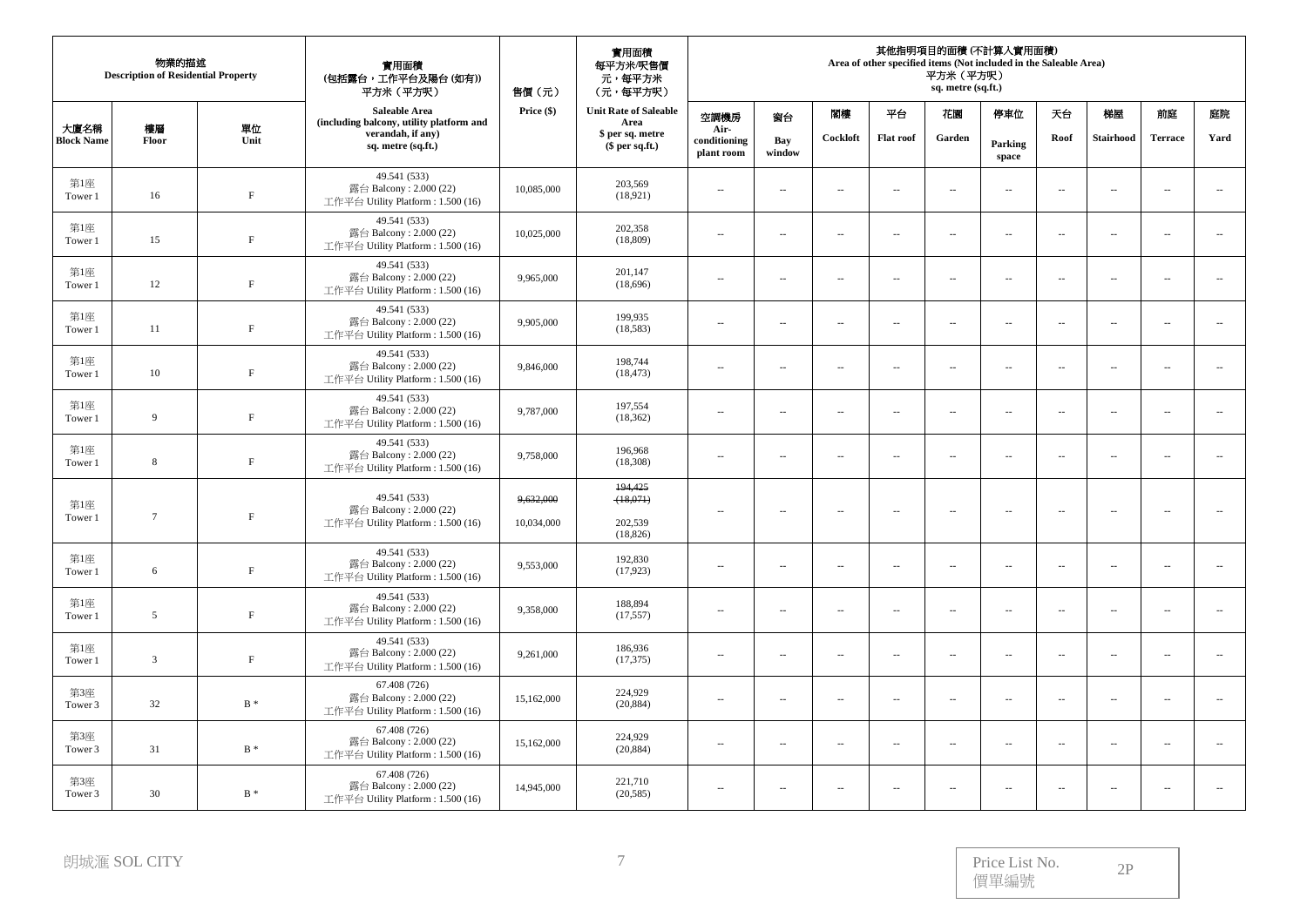|                           | 物業的描述<br><b>Description of Residential Property</b> |                   | 實用面積<br>(包括露台,工作平台及陽台(如有))<br>平方米 (平方呎)                                      | 售價(元)      | 實用面積<br>每平方米/呎售價<br>元,每平方米<br>(元,每平方呎) | 其他指明項目的面積 (不計算入實用面積)<br>Area of other specified items (Not included in the Saleable Area)<br>平方米 (平方呎)<br>sq. metre (sq.ft.) |                          |                             |                          |                          |                          |                          |                          |                          |                             |  |
|---------------------------|-----------------------------------------------------|-------------------|------------------------------------------------------------------------------|------------|----------------------------------------|------------------------------------------------------------------------------------------------------------------------------|--------------------------|-----------------------------|--------------------------|--------------------------|--------------------------|--------------------------|--------------------------|--------------------------|-----------------------------|--|
|                           |                                                     |                   | Saleable Area<br>(including balcony, utility platform and                    | Price (\$) | <b>Unit Rate of Saleable</b><br>Area   | 空調機房                                                                                                                         | 窗台                       | 閣樓                          | 平台                       | 花園                       | 停車位                      | 天台                       | 梯屋                       | 前庭                       | 庭院                          |  |
| 大廈名稱<br><b>Block Name</b> | 樓層<br>Floor                                         | 單位<br>Unit        | verandah, if any)<br>sq. metre (sq.ft.)                                      |            | \$ per sq. metre<br>$$$ per sq.ft.)    | Air-<br>conditioning<br>plant room                                                                                           | Bay<br>window            | Cockloft                    | <b>Flat roof</b>         | Garden                   | Parking<br>space         | Roof                     | <b>Stairhood</b>         | <b>Terrace</b>           | Yard                        |  |
| 第3座<br>Tower 3            | 29                                                  | $B *$             | 67.408 (726)<br>露台 Balcony: 2.000 (22)<br>工作平台 Utility Platform: 1.500 (16)  | 14,800,000 | 219,559<br>(20, 386)                   | $\overline{\phantom{a}}$                                                                                                     | $\sim$                   | $\sim$                      | $\sim$                   | $\sim$                   | $\overline{\phantom{a}}$ | $\sim$                   | $\sim$                   | $\sim$                   | $\mathcal{L}_{\mathcal{A}}$ |  |
| 第3座<br>Tower 3            | 28                                                  | $\, {\bf B} \,$ * | 67.408 (726)<br>露台 Balcony: 2.000 (22)<br>工作平台 Utility Platform: 1.500 (16)  | 14,728,000 | 218,490<br>(20, 287)                   | $\overline{\phantom{a}}$                                                                                                     | $\sim$                   | $\sim$                      | $\overline{\phantom{a}}$ | $\overline{\phantom{a}}$ | $\overline{\phantom{a}}$ | $\sim$                   | $\sim$                   | $\sim$                   | $\overline{\phantom{a}}$    |  |
| 第3座<br>Tower 3            | 27                                                  | $\, {\bf B}$      | 67.408 (726)<br>露台 Balcony: 2.000 (22)<br>工作平台 Utility Platform: 1.500 (16)  | 14,442,000 | 214,248<br>(19,893)                    | $\cdots$                                                                                                                     | ÷.                       | $\sim$                      | $\overline{\phantom{a}}$ | $\sim$                   | $\overline{\phantom{a}}$ | $\sim$                   | $\sim$                   | $\sim$ $\sim$            | $\overline{\phantom{a}}$    |  |
| 第3座<br>Tower 3            | 26                                                  | $\, {\bf B}$      | 67.408 (726)<br>露台 Balcony: 2.000 (22)<br>工作平台 Utility Platform: 1.500 (16)  | 14,229,000 | 211,088<br>(19,599)                    | $\overline{\phantom{a}}$                                                                                                     | $\sim$                   | $\overline{a}$              | $\sim$ $-$               | $\sim$                   | $\overline{\phantom{a}}$ | $\sim$                   | $\sim$                   | $\overline{a}$           | $\sim$                      |  |
| 第3座<br>Tower 3            | 25                                                  | $\, {\bf B}$      | 67.408 (726)<br>露台 Balcony: 2.000 (22)<br>工作平台 Utility Platform: 1.500 (16)  | 14,158,000 | 210.034<br>(19,501)                    | $\overline{\phantom{a}}$                                                                                                     | $\sim$                   | $\sim$                      | $\overline{\phantom{a}}$ | $\overline{\phantom{a}}$ | $\overline{\phantom{a}}$ | $\sim$                   | $\sim$                   | $\overline{\phantom{a}}$ | $\overline{\phantom{a}}$    |  |
| 第3座<br>Tower 3            | 23                                                  | $\bf{B}$          | 67.408 (726)<br>露台 Balcony: 2.000 (22)<br>工作平台 Utility Platform: 1.500 (16)  | 14,088,000 | 208,996<br>(19, 405)                   | $\overline{\phantom{a}}$                                                                                                     | $\overline{\phantom{a}}$ | $\overline{a}$              | $\ldots$                 | $\overline{\phantom{a}}$ | $\overline{\phantom{a}}$ | $\overline{\phantom{a}}$ | $\ldots$                 |                          | $\sim$                      |  |
| 第3座<br>Tower 3            | 22                                                  | B                 | 67.408 (726)<br>露台 Balcony: 2.000 (22)<br>工作平台 Utility Platform: 1.500 (16)  | 14,018,000 | 207,958<br>(19,309)                    | $\overline{\phantom{a}}$                                                                                                     | ÷.                       | $\sim$                      | $\overline{\phantom{a}}$ | $\sim$                   | $\overline{\phantom{a}}$ | $\sim$                   | $\sim$                   | $\sim$                   | $\overline{\phantom{a}}$    |  |
| 第3座<br>Tower 3            | 21                                                  | $\, {\bf B}$      | 67.408 (726)<br>露台 Balcony: $2.000(22)$<br>工作平台 Utility Platform: 1.500 (16) | 13,934,000 | 206,711<br>(19,193)                    | $\overline{\phantom{a}}$                                                                                                     | $\sim$                   | $\mathcal{L}_{\mathcal{A}}$ | $\sim$                   | $\overline{\phantom{a}}$ | $\overline{\phantom{a}}$ | $\sim$                   | $\sim$                   | $\sim$ $\sim$            | $\ldots$                    |  |
| 第3座<br>Tower 3            | 20                                                  | B                 | 67.408 (726)<br>露台 Balcony: 2.000 (22)<br>工作平台 Utility Platform: 1.500 (16)  | 13,851,000 | 205,480<br>(19,079)                    | $\overline{\phantom{a}}$                                                                                                     | $\sim$                   | $\overline{\phantom{a}}$    | $\overline{\phantom{a}}$ | $\overline{\phantom{a}}$ | $\overline{\phantom{a}}$ | $\sim$                   | $\sim$                   | $\sim$ $\sim$            | $\overline{\phantom{a}}$    |  |
| 第3座<br>Tower 3            | 19                                                  | $\, {\bf B}$      | 67.408 (726)<br>露台 Balcony: 2.000 (22)<br>工作平台 Utility Platform: 1.500 (16)  | 13,768,000 | 204,249<br>(18,964)                    | $\cdots$                                                                                                                     | $\overline{\phantom{a}}$ | $\overline{a}$              | $\overline{\phantom{m}}$ | $\overline{\phantom{a}}$ | $\overline{\phantom{a}}$ | $\sim$                   | $\ldots$                 | $\overline{\phantom{a}}$ | ÷.                          |  |
| 第3座<br>Tower 3            | $18\,$                                              | $\, {\bf B}$      | 67.408 (726)<br>露台 Balcony: 2.000 (22)<br>工作平台 Utility Platform: 1.500 (16)  | 13,754,000 | 204,041<br>(18, 945)                   | $\overline{\phantom{a}}$                                                                                                     | $\overline{\phantom{a}}$ | $\overline{a}$              | $\sim$                   | $\overline{\phantom{a}}$ | $\overline{\phantom{a}}$ | $\overline{\phantom{a}}$ | $\overline{\phantom{a}}$ | $\sim$ $\sim$            | $\overline{\phantom{a}}$    |  |
| 第3座<br>Tower 3            | 17                                                  | B                 | 67.408 (726)<br>露台 Balcony: 2.000 (22)<br>工作平台 Utility Platform: 1.500 (16)  | 13,605,000 | 201,831<br>(18,740)                    | $\overline{\phantom{a}}$                                                                                                     | $\sim$                   | $\overline{\phantom{a}}$    | $\sim$                   | $\overline{\phantom{a}}$ | $\overline{\phantom{a}}$ | $\sim$                   | $\sim$                   | $\overline{\phantom{a}}$ | $\overline{\phantom{a}}$    |  |
| 第3座<br>Tower 3            | 19                                                  | $\mathsf C$       | 66.810 (719)<br>露台 Balcony: 2.000 (22)<br>工作平台 Utility Platform: 1.500 (16)  | 13,765,000 | 206,032<br>(19, 145)                   | $\overline{\phantom{a}}$                                                                                                     | ÷.                       | $\sim$                      | $\overline{\phantom{a}}$ | $\overline{\phantom{a}}$ | $\overline{\phantom{a}}$ | $\overline{\phantom{a}}$ | $\ldots$                 | $\sim$                   | $\ldots$                    |  |
| 第3座<br>Tower 3            | 18                                                  | $\mathbf C$       | 66.810 (719)<br>露台 Balcony: 2.000 (22)<br>工作平台 Utility Platform: 1.500 (16)  | 13,751,000 | 205,822<br>(19, 125)                   | $\overline{\phantom{a}}$                                                                                                     | ÷.                       | $\sim$                      | $\overline{\phantom{a}}$ | $\sim$                   | $\overline{\phantom{a}}$ | $\sim$                   | $\sim$                   | $\sim$                   | $\overline{\phantom{a}}$    |  |
| 第3座<br>Tower 3            | 17                                                  | $\mathbf C$       | 66.810 (719)<br>露台 Balcony: $2.000(22)$<br>工作平台 Utility Platform: 1.500 (16) | 13,601,000 | 203,577<br>(18,917)                    | $\overline{\phantom{a}}$                                                                                                     | $\sim$                   | $\sim$                      | $\sim$                   | $\overline{\phantom{a}}$ | $\sim$                   | $\sim$                   | $\sim$                   | $\sim$                   | $\overline{a}$              |  |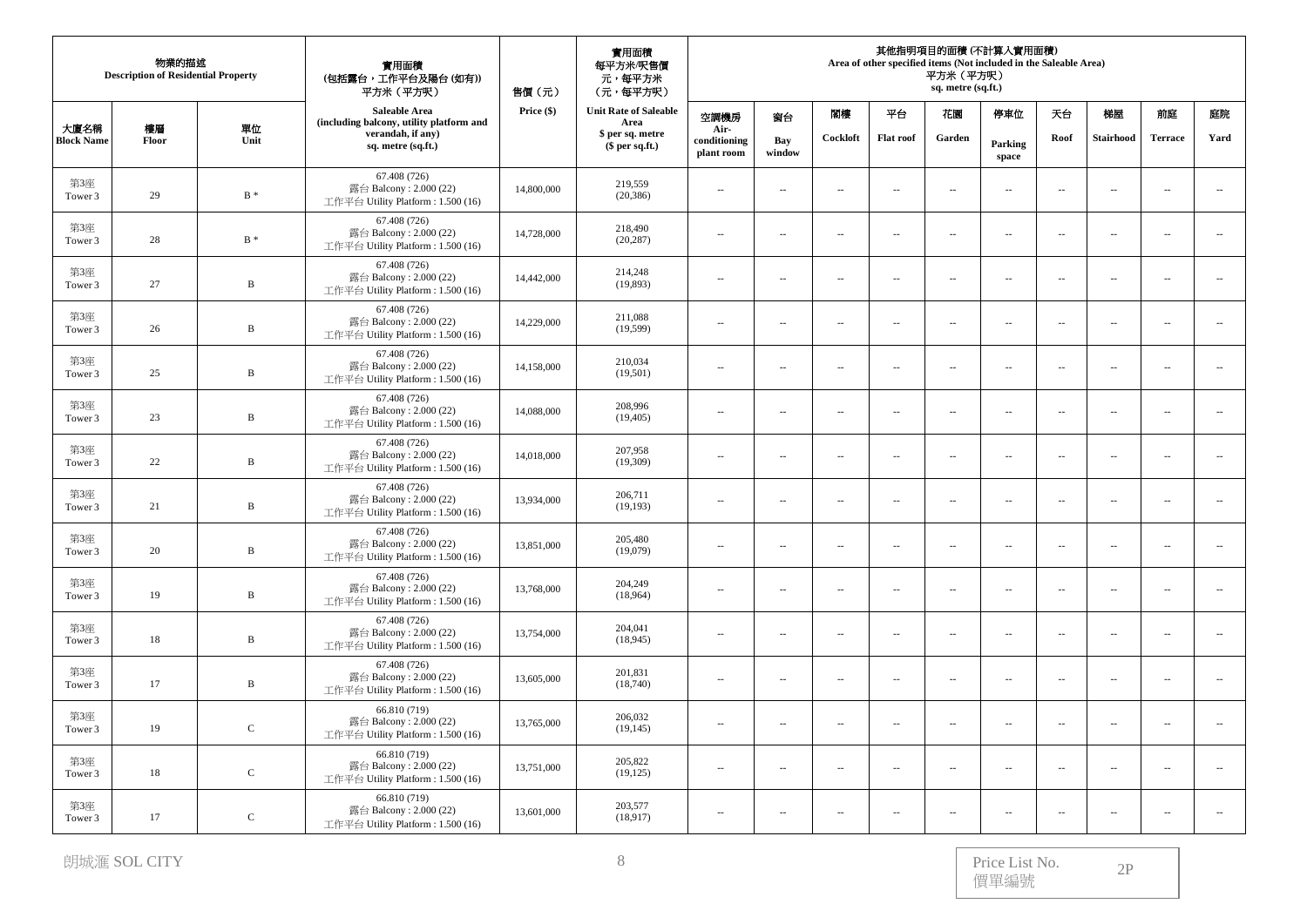|                           | 物業的描述<br><b>Description of Residential Property</b> |             | 實用面積<br>(包括露台,工作平台及陽台(如有))<br>平方米 (平方呎)                                      | 售價(元)      | 實用面積<br>每平方米/呎售價<br>元,每平方米<br>(元,每平方呎) | 其他指明項目的面積 (不計算入實用面積)<br>Area of other specified items (Not included in the Saleable Area)<br>平方米 (平方呎)<br>sq. metre (sq.ft.) |                          |                          |                          |                          |                          |                          |                          |                          |                             |
|---------------------------|-----------------------------------------------------|-------------|------------------------------------------------------------------------------|------------|----------------------------------------|------------------------------------------------------------------------------------------------------------------------------|--------------------------|--------------------------|--------------------------|--------------------------|--------------------------|--------------------------|--------------------------|--------------------------|-----------------------------|
|                           |                                                     |             | Saleable Area<br>(including balcony, utility platform and                    | Price (\$) | <b>Unit Rate of Saleable</b><br>Area   | 空調機房                                                                                                                         | 窗台                       | 閣樓                       | 平台                       | 花園                       | 停車位                      | 天台                       | 梯屋                       | 前庭                       | 庭院                          |
| 大廈名稱<br><b>Block Name</b> | 樓層<br>Floor                                         | 單位<br>Unit  | verandah, if any)<br>sq. metre (sq.ft.)                                      |            | \$ per sq. metre<br>$$$ per sq.ft.)    | Air-<br>conditioning<br>plant room                                                                                           | Bay<br>window            | Cockloft                 | <b>Flat roof</b>         | Garden                   | Parking<br>space         | Roof                     | <b>Stairhood</b>         | <b>Terrace</b>           | Yard                        |
| 第3座<br>Tower 3            | 16                                                  | $\mathbf C$ | 66.810 (719)<br>露台 Balcony: 2.000 (22)<br>工作平台 Utility Platform: 1.500 (16)  | 13,520,000 | 202,365<br>(18, 804)                   | $\overline{a}$                                                                                                               | $\sim$                   | $\overline{a}$           | $\sim$                   | $\sim$                   | $\overline{\phantom{a}}$ | $\sim$                   | $\sim$                   | $\sim$                   | $\sim$                      |
| 第3座<br>Tower 3            | 15                                                  | ${\bf C}$   | 66.810 (719)<br>露台 Balcony: 2.000 (22)<br>工作平台 Utility Platform: 1.500 (16)  | 13,440,000 | 201,167<br>(18,693)                    | $\overline{\phantom{a}}$                                                                                                     | $\overline{\phantom{a}}$ | $\overline{\phantom{a}}$ | $\overline{\phantom{a}}$ | $\overline{\phantom{a}}$ | $\overline{\phantom{a}}$ | $\sim$                   | $\sim$                   | $\sim$                   | $\overline{\phantom{a}}$    |
| 第3座<br>Tower 3            | 12                                                  | $\mathsf C$ | 66.810 (719)<br>露台 Balcony: 2.000 (22)<br>工作平台 Utility Platform: 1.500 (16)  | 13,360,000 | 199,970<br>(18,581)                    | $\overline{\phantom{a}}$                                                                                                     | $\overline{\phantom{a}}$ | $\overline{\phantom{a}}$ | $\overline{\phantom{a}}$ | $\overline{\phantom{a}}$ | $\overline{\phantom{a}}$ | $\overline{\phantom{a}}$ | $\ldots$                 | $\ldots$                 | ÷.                          |
| 第3座<br>Tower 3            | 11                                                  | $\mathsf C$ | 66.810 (719)<br>露台 Balcony: 2.000 (22)<br>工作平台 Utility Platform: 1.500 (16)  | 13,280,000 | 198,773<br>(18, 470)                   | $\cdots$                                                                                                                     | $\overline{\phantom{a}}$ | $\sim$                   | $\overline{\phantom{a}}$ | $\sim$                   | $\overline{\phantom{a}}$ | $\sim$                   | $\sim$                   | $\sim$                   | $\sim$                      |
| 第3座<br>Tower 3            | 10                                                  | $\mathbf C$ | 66.810 (719)<br>露台 Balcony: 2.000 (22)<br>工作平台 Utility Platform: 1.500 (16)  | 13,201,000 | 197,590<br>(18,360)                    | $\overline{a}$                                                                                                               | $\sim$                   | $\sim$                   | $\sim$                   | $\sim$                   | $\overline{a}$           | $\sim$                   | $\sim$                   | $\sim$ $\sim$            | $\sim$                      |
| 第3座<br>Tower 3            | 9                                                   | $\mathbf C$ | 66.810 (719)<br>露台 Balcony: 2.000 (22)<br>工作平台 Utility Platform: 1.500 (16)  | 13,122,000 | 196,408<br>(18,250)                    | $\overline{\phantom{a}}$                                                                                                     | $\sim$                   | $\sim$                   | $\overline{\phantom{a}}$ | $\overline{\phantom{a}}$ | $\overline{\phantom{a}}$ | $\overline{\phantom{a}}$ | $\overline{\phantom{a}}$ | $\overline{\phantom{a}}$ | $\overline{\phantom{a}}$    |
| 第3座<br>Tower 3            | 8                                                   | $\mathsf C$ | 66.810 (719)<br>露台 Balcony: 2.000 (22)<br>工作平台 Utility Platform: 1.500 (16)  | 13,082,000 | 195,809<br>(18, 195)                   | $\overline{\phantom{a}}$                                                                                                     | ÷.                       | $\overline{a}$           | $\overline{a}$           | $\overline{\phantom{a}}$ | $\overline{\phantom{a}}$ | $\overline{\phantom{a}}$ | $\ldots$                 | $\sim$                   | $\mathcal{L}_{\mathcal{A}}$ |
| 第3座<br>Tower 3            | $7\phantom{.0}$                                     | $\mathbf C$ | 66.810 (719)<br>露台 Balcony: 2.000 (22)<br>工作平台 Utility Platform: 1.500 (16)  | 12,913,000 | 193,279<br>(17,960)                    | $\sim$                                                                                                                       | $\sim$                   | $\overline{a}$           | $\sim$ $-$               | $\sim$                   | $\sim$                   | $\sim$                   | $\sim$                   | $\sim$ $\sim$            | $\sim$                      |
| 第3座<br>Tower 3            | 6                                                   | $\mathbf C$ | 66.810 (719)<br>露台 Balcony: 2.000 (22)<br>工作平台 Utility Platform: 1.500 (16)  | 12,811,000 | 191,753<br>(17, 818)                   | $\overline{\phantom{a}}$                                                                                                     | $\sim$                   | $\sim$                   | $\overline{\phantom{a}}$ | $\overline{\phantom{a}}$ | $\overline{\phantom{a}}$ | $\sim$                   | $\sim$                   | $\sim$                   | $\mathcal{L}_{\mathcal{A}}$ |
| 第3座<br>Tower 3            | 5                                                   | $\mathbf C$ | 66.810 (719)<br>露台 Balcony: 2.000 (22)<br>工作平台 Utility Platform: 1.500 (16)  | 12,682,000 | 189,822<br>(17, 638)                   | $\overline{\phantom{a}}$                                                                                                     | $\sim$                   | $\sim$                   | $\overline{\phantom{a}}$ | $\sim$                   | $\overline{\phantom{a}}$ | $\sim$                   | $\sim$                   | ÷.                       | $\sim$                      |
| 第3座<br>Tower 3            | $\overline{3}$                                      | $\mathsf C$ | 66.810 (719)<br>露台 Balcony: 2.000 (22)<br>工作平台 Utility Platform : 1.500 (16) | 12,555,000 | 187,921<br>(17, 462)                   | $\cdots$                                                                                                                     | $\sim$                   | $\sim$                   | $\ldots$                 | $\overline{\phantom{a}}$ | $\sim$                   | $\sim$                   | $\ldots$                 | $\sim$ $\sim$            | $\mathcal{L}_{\mathcal{A}}$ |
| 第3座<br>Tower 3            | 32                                                  | $\mathbb D$ | 29.952 (322)<br>露台 Balcony: 2.000 (22)<br>工作平台 Utility Platform: 1.500 (16)  | 6,633,000  | 221,454<br>(20, 599)                   | $\sim$                                                                                                                       | $\sim$                   | $\overline{a}$           | $\sim$                   | $\sim$                   | $\overline{\phantom{a}}$ | $\sim$                   | $\sim$                   | $\sim$ $\sim$            | $\sim$                      |
| 第3座<br>Tower 3            | 31                                                  | $\mathbf D$ | 29.952 (322)<br>露台 Balcony: 2.000 (22)<br>工作平台 Utility Platform : 1.500 (16) | 6,633,000  | 221,454<br>(20, 599)                   | $\overline{\phantom{a}}$                                                                                                     | $\overline{\phantom{a}}$ | $\overline{\phantom{a}}$ | $\overline{\phantom{a}}$ | $\overline{\phantom{a}}$ | $\overline{\phantom{a}}$ | $\sim$                   | $\sim$                   | $\overline{a}$           | $\ldots$                    |
| 第3座<br>Tower 3            | 30                                                  | D           | 29.952 (322)<br>露台 Balcony: 2.000 (22)<br>工作平台 Utility Platform: 1.500 (16)  | 6,600,000  | 220,353<br>(20, 497)                   | $\overline{\phantom{a}}$                                                                                                     | ÷.                       | $\sim$                   | $\overline{\phantom{a}}$ | $\overline{\phantom{a}}$ | $\overline{\phantom{a}}$ | $\overline{\phantom{a}}$ | $\sim$                   | $\sim$                   | $\ldots$                    |
| 第3座<br>Tower 3            | 29                                                  | $\mathbf D$ | 29.952 (322)<br>露台 Balcony: $2.000(22)$<br>工作平台 Utility Platform: 1.500 (16) | 6,568,000  | 219,284<br>(20, 398)                   | $\overline{\phantom{a}}$                                                                                                     | ц,                       | $\sim$                   | $\sim$                   | $\sim$                   | $\sim$                   | $\sim$                   | $\sim$                   | $\sim$                   |                             |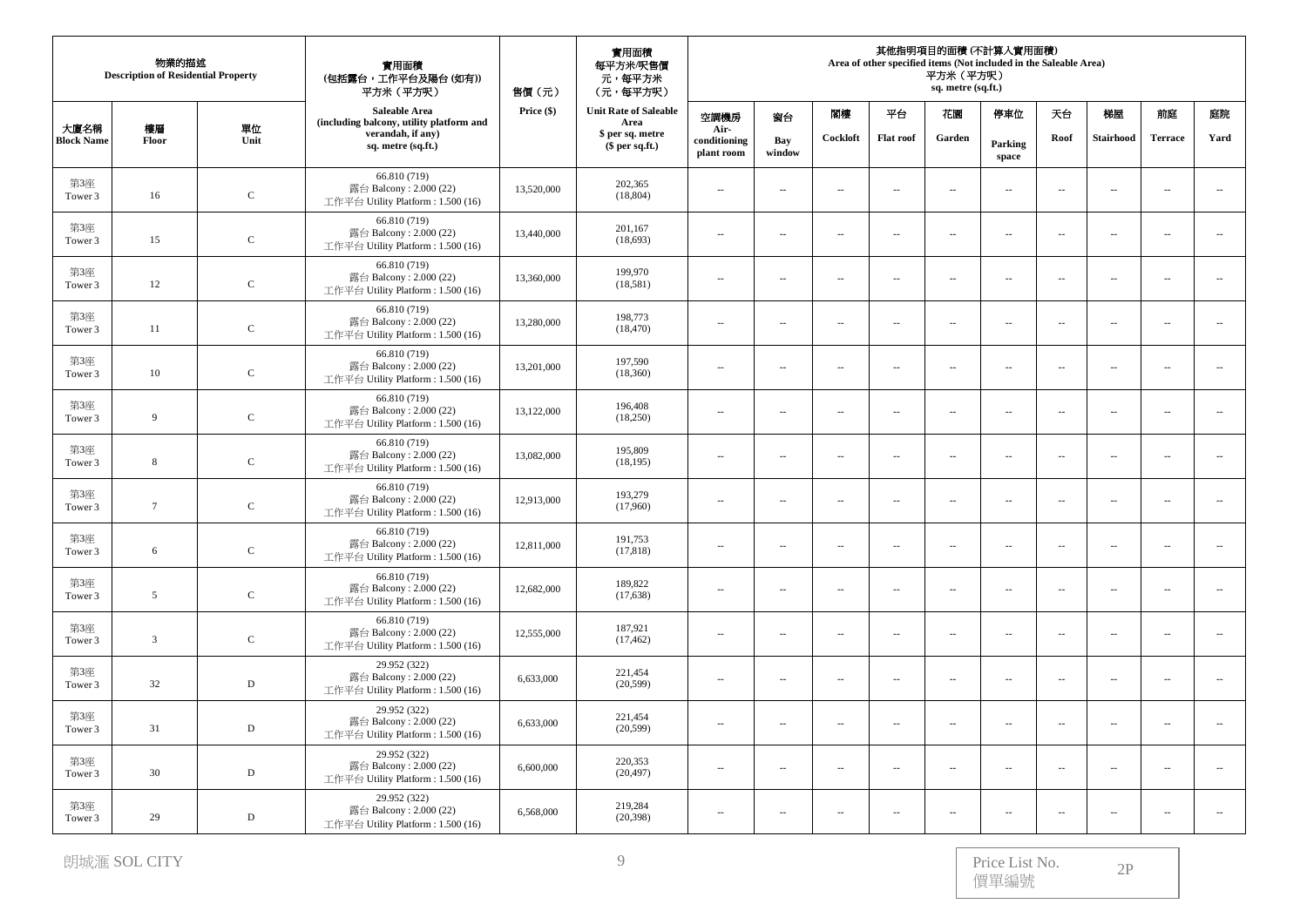|                           | 物業的描述<br><b>Description of Residential Property</b> |              | 實用面積<br>(包括露台,工作平台及陽台(如有))<br>平方米 (平方呎)                                      | 售價(元)      | 實用面積<br>每平方米/呎售價<br>元,每平方米<br>(元,每平方呎) |                                    |                          |                          |                          | 平方米 (平方呎)<br>sq. metre (sq.ft.) | 其他指明項目的面積(不計算入實用面積)<br>Area of other specified items (Not included in the Saleable Area) |                          |                          |                          |                          |
|---------------------------|-----------------------------------------------------|--------------|------------------------------------------------------------------------------|------------|----------------------------------------|------------------------------------|--------------------------|--------------------------|--------------------------|---------------------------------|------------------------------------------------------------------------------------------|--------------------------|--------------------------|--------------------------|--------------------------|
|                           |                                                     |              | Saleable Area<br>(including balcony, utility platform and                    | Price (\$) | <b>Unit Rate of Saleable</b><br>Area   | 空調機房                               | 窗台                       | 閣模                       | 平台                       | 花園                              | 停車位                                                                                      | 天台                       | 梯屋                       | 前庭                       | 庭院                       |
| 大廈名稱<br><b>Block Name</b> | 樓層<br>Floor                                         | 單位<br>Unit   | verandah, if any)<br>sq. metre (sq.ft.)                                      |            | \$ per sq. metre<br>$$$ per sq.ft.)    | Air-<br>conditioning<br>plant room | Bay<br>window            | Cockloft                 | <b>Flat roof</b>         | Garden                          | Parking<br>space                                                                         | Roof                     | <b>Stairhood</b>         | <b>Terrace</b>           | Yard                     |
| 第3座<br>Tower 3            | 28                                                  | $\mathbf D$  | 29.952 (322)<br>露台 Balcony: 2.000 (22)<br>工作平台 Utility Platform: 1.500 (16)  | 6,568,000  | 219,284<br>(20, 398)                   | $\overline{\phantom{a}}$           | $\sim$                   | u.                       | $\overline{\phantom{a}}$ | $\overline{\phantom{a}}$        | $\overline{a}$                                                                           | $\overline{\phantom{a}}$ | $\ldots$                 | $\overline{\phantom{a}}$ |                          |
| 第3座<br>Tower 3            | 27                                                  | $\mathbf D$  | 29.952 (322)<br>露台 Balcony: 2.000 (22)<br>工作平台 Utility Platform : 1.500 (16) | 6,491,000  | 216,713<br>(20, 158)                   | Ξ.                                 | $\sim$                   | $\overline{a}$           | $\overline{\phantom{a}}$ | $\overline{\phantom{a}}$        | $\overline{\phantom{a}}$                                                                 | $\overline{\phantom{a}}$ | $\overline{\phantom{a}}$ | $\overline{\phantom{a}}$ | ÷.                       |
| 第3座<br>Tower 3            | 26                                                  | $\mathbf D$  | 29.952 (322)<br>露台 Balcony: 2.000 (22)<br>工作平台 Utility Platform: 1.500 (16)  | 6,458,000  | 215,612<br>(20,056)                    | $\overline{\phantom{a}}$           | $\sim$                   | $\sim$                   | $\overline{\phantom{a}}$ | $\overline{\phantom{a}}$        | $\overline{\phantom{a}}$                                                                 | $\overline{\phantom{a}}$ | $\sim$                   | $\sim$                   | $\overline{\phantom{a}}$ |
| 第3座<br>Tower 3            | 25                                                  | $\mathbf D$  | 29.952 (322)<br>露台 Balcony: 2.000 (22)<br>工作平台 Utility Platform: 1.500 (16)  | 6,426,000  | 214,543<br>(19,957)                    | $\overline{\phantom{a}}$           | $\sim$                   | $\sim$                   | $\overline{\phantom{a}}$ | $\overline{\phantom{a}}$        | $\overline{a}$                                                                           | $\overline{\phantom{a}}$ | $\sim$                   | $\sim$                   | $\sim$                   |
| 第3座<br>Tower 3            | 23                                                  | $\mathbf D$  | 29.952 (322)<br>露台 Balcony: 2.000 (22)<br>工作平台 Utility Platform: 1.500 (16)  | 6,394,000  | 213,475<br>(19, 857)                   | --                                 | $\sim$                   | $\sim$                   | $\sim$                   | $\overline{\phantom{a}}$        | $\overline{\phantom{a}}$                                                                 | $\overline{\phantom{a}}$ | $\sim$                   | $\sim$                   | $\overline{\phantom{a}}$ |
| 第3座<br>Tower 3            | 22                                                  | $\mathbf D$  | 29.952 (322)<br>露台 Balcony: 2.000 (22)<br>工作平台 Utility Platform: 1.500 (16)  | 6,344,000  | 211,806<br>(19,702)                    | $\overline{\phantom{a}}$           | $\sim$                   | $\overline{\phantom{a}}$ | $\overline{\phantom{a}}$ | $\overline{\phantom{a}}$        | $\overline{\phantom{a}}$                                                                 | $\overline{\phantom{a}}$ | $\overline{\phantom{a}}$ | $\overline{\phantom{a}}$ | $\overline{\phantom{a}}$ |
| 第3座<br>Tower 3            | 21                                                  | $\mathbf D$  | 29.952 (322)<br>露台 Balcony: 2.000 (22)<br>工作平台 Utility Platform : 1.500 (16) | 6,306,000  | 210,537<br>(19, 584)                   | $\overline{\phantom{a}}$           | $\sim$                   | $\sim$                   | $\sim$                   | $\overline{\phantom{a}}$        | $\overline{a}$                                                                           | $\overline{\phantom{a}}$ | $\sim$                   | $\sim$                   | ÷.                       |
| 第3座                       |                                                     |              | 29.952 (322)<br>露台 Balcony: 2.000 (22)                                       | 6,268,000  | 209,268<br>(19, 466)                   | $\overline{a}$                     | $\sim$                   | $\sim$                   | $\sim$                   | $\sim$                          | $\overline{a}$                                                                           | $\sim$                   | $\sim$                   | $\sim$                   | $\sim$                   |
| Tower 3                   | 20                                                  | $\mathbf D$  | 工作平台 Utility Platform : 1.500 (16)                                           | 6,964,000  | 232,505<br>(21,627)                    |                                    |                          |                          |                          |                                 |                                                                                          |                          |                          |                          |                          |
| 第3座<br>Tower 3            | 32                                                  | $\rm F$      | 45.529 (490)<br>露台 Balcony: 2.000 (22)<br>工作平台 Utility Platform: 1.500 (16)  | 10,021,000 | 220,101<br>(20, 451)                   | $\overline{a}$                     | $\sim$                   | $\overline{a}$           | $\sim$ $-$               | $\mathbf{u}$                    | $\mathbf{u}$                                                                             | $\overline{\phantom{a}}$ | $\sim$                   | $\sim$                   | $\ldots$                 |
| 第3座<br>Tower 3            | 31                                                  | $\rm F$      | 45.529 (490)<br>露台 Balcony: 2.000 (22)<br>工作平台 Utility Platform : 1.500 (16) | 10,021,000 | 220,101<br>(20, 451)                   | $\sim$                             | $\sim$                   | $\sim$                   | $\sim$                   | $\overline{\phantom{a}}$        | Ξ.                                                                                       | $\overline{\phantom{a}}$ | $\sim$                   | $\sim$                   | $\overline{\phantom{a}}$ |
| 第3座<br>Tower 3            | 30                                                  | $\mathbf F$  | 45.529 (490)<br>露台 Balcony: 2.000 (22)<br>工作平台 Utility Platform: 1.500 (16)  | 9,972,000  | 219,025<br>(20, 351)                   | $\overline{\phantom{a}}$           | $\overline{\phantom{a}}$ | $\ldots$                 | $\ldots$                 | $\overline{\phantom{a}}$        | --                                                                                       | $\overline{\phantom{a}}$ | $\ldots$                 | $\overline{\phantom{a}}$ | $\sim$                   |
| 第3座<br>Tower 3            | 29                                                  | $\mathbf{F}$ | 45.529 (490)<br>露台 Balcony: 2.000 (22)<br>工作平台 Utility Platform: 1.500 (16)  | 9,922,000  | 217,927<br>(20, 249)                   | $\overline{\phantom{a}}$           | $\sim$                   | $\sim$                   | $\overline{\phantom{a}}$ | $\overline{\phantom{a}}$        | $\overline{\phantom{a}}$                                                                 | $\overline{\phantom{a}}$ | $\sim$                   | $\sim$                   | u.                       |
| 第3座<br>Tower 3            | 28                                                  | $\rm F$      | 45.529 (490)<br>露台 Balcony: 2.000 (22)<br>工作平台 Utility Platform: 1.500 (16)  | 9,922,000  | 217,927<br>(20, 249)                   | $\overline{\phantom{a}}$           | $\sim$                   | $\sim$                   | $\overline{\phantom{a}}$ | $\overline{\phantom{a}}$        | $\overline{\phantom{a}}$                                                                 | $\overline{\phantom{a}}$ | $\sim$                   | $\sim$                   | $\sim$                   |
| 第3座<br>Tower 3            | 27                                                  | $\rm F$      | 45.529 (490)<br>露台 Balcony: 2.000 (22)<br>工作平台 Utility Platform: 1.500 (16)  | 9,805,000  | 215,357<br>(20,010)                    | $\mathbf{u}$                       | $\sim$                   | $\sim$                   | $\sim$ $-$               | $\mathbf{u}$                    | $\overline{a}$                                                                           | $\mathbf{u}$             | $\sim$                   | $\sim$                   | $\sim$                   |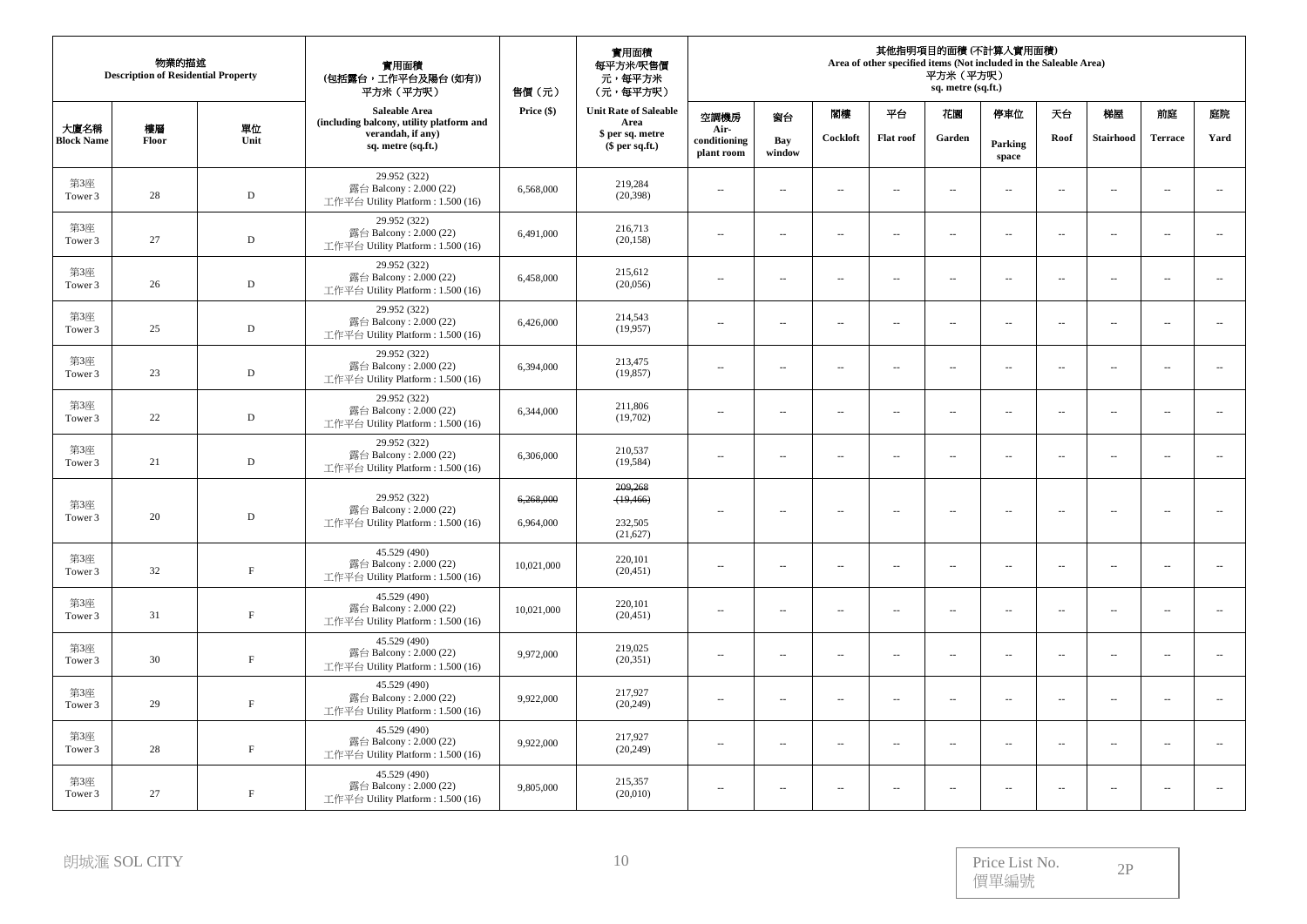| 物業的描述<br>實用面積<br><b>Description of Residential Property</b><br>(包括露台,工作平台及陽台(如有))<br>平方米 (平方呎) |                |              |                                                                              | 售價(元)      | 實用面積<br>每平方米/呎售價<br>元,每平方米<br>(元,每平方呎) | 其他指明項目的面積 (不計算入實用面積)<br>Area of other specified items (Not included in the Saleable Area)<br>平方米 (平方呎)<br>sq. metre (sq.ft.) |                          |                             |                          |                          |                          |                          |                          |                          |                             |
|------------------------------------------------------------------------------------------------|----------------|--------------|------------------------------------------------------------------------------|------------|----------------------------------------|------------------------------------------------------------------------------------------------------------------------------|--------------------------|-----------------------------|--------------------------|--------------------------|--------------------------|--------------------------|--------------------------|--------------------------|-----------------------------|
|                                                                                                |                |              | Saleable Area<br>(including balcony, utility platform and                    | Price (\$) | <b>Unit Rate of Saleable</b><br>Area   | 空調機房                                                                                                                         | 窗台                       | 閣樓                          | 平台                       | 花園                       | 停車位                      | 天台                       | 梯屋                       | 前庭                       | 庭院                          |
| 大廈名稱<br><b>Block Name</b>                                                                      | 樓層<br>Floor    | 單位<br>Unit   | verandah, if any)<br>sq. metre (sq.ft.)                                      |            | \$ per sq. metre<br>$$$ per sq.ft.)    | Air-<br>conditioning<br>plant room                                                                                           | Bay<br>window            | Cockloft                    | <b>Flat roof</b>         | Garden                   | Parking<br>space         | Roof                     | <b>Stairhood</b>         | <b>Terrace</b>           | Yard                        |
| 第3座<br>Tower 3                                                                                 | 26             | $\, {\rm F}$ | 45.529 (490)<br>露台 Balcony: 2.000 (22)<br>工作平台 Utility Platform: 1.500 (16)  | 9,756,000  | 214,281<br>(19,910)                    | $\overline{\phantom{a}}$                                                                                                     | $\sim$                   | $\sim$                      | $\sim$                   | $\sim$                   | $\overline{\phantom{a}}$ | $\sim$                   | $\sim$                   | $\sim$                   | $\mathcal{L}_{\mathcal{A}}$ |
| 第3座<br>Tower 3                                                                                 | 25             | $\,$ F       | 45.529 (490)<br>露台 Balcony: 2.000 (22)<br>工作平台 Utility Platform: 1.500 (16)  | 9,708,000  | 213,227<br>(19, 812)                   | $\overline{\phantom{a}}$                                                                                                     | ÷.                       | $\sim$                      | $\overline{\phantom{a}}$ | $\overline{\phantom{a}}$ | $\overline{\phantom{a}}$ | $\sim$                   | $\sim$                   | $\sim$                   | $\overline{\phantom{a}}$    |
| 第3座<br>Tower 3                                                                                 | 23             | $\rm F$      | 45.529 (490)<br>露台 Balcony: 2.000 (22)<br>工作平台 Utility Platform: 1.500 (16)  | 9,660,000  | 212,172<br>(19,714)                    | $\cdots$                                                                                                                     | ÷.                       | $\sim$                      | $\overline{\phantom{a}}$ | $\sim$                   | $\overline{\phantom{a}}$ | $\sim$                   | $\sim$                   | $\sim$                   | $\overline{\phantom{a}}$    |
| 第3座<br>Tower 3                                                                                 | 22             | $\, {\rm F}$ | 45.529 (490)<br>露台 Balcony: 2.000 (22)<br>工作平台 Utility Platform: 1.500 (16)  | 9,584,000  | 210,503<br>(19, 559)                   | $\overline{\phantom{a}}$                                                                                                     | $\sim$                   | $\overline{a}$              | $\sim$ $-$               | $\sim$                   | $\overline{\phantom{a}}$ | $\sim$                   | $\sim$                   | $\overline{a}$           | $\sim$                      |
| 第3座<br>Tower 3                                                                                 | 21             | $\rm F$      | 45.529 (490)<br>露台 Balcony: 2.000 (22)<br>工作平台 Utility Platform: 1.500 (16)  | 9,526,000  | 209,229<br>(19, 441)                   | $\overline{\phantom{a}}$                                                                                                     | $\sim$                   | $\sim$                      | $\overline{\phantom{a}}$ | $\overline{\phantom{a}}$ | $\overline{\phantom{a}}$ | $\sim$                   | $\sim$                   | $\overline{\phantom{a}}$ | $\overline{\phantom{a}}$    |
| 第3座<br>Tower 3                                                                                 | 20             | $\rm F$      | 45.529 (490)<br>露台 Balcony: 2.000 (22)<br>工作平台 Utility Platform: 1.500 (16)  | 9,469,000  | 207,977<br>(19, 324)                   | $\overline{\phantom{a}}$                                                                                                     | $\overline{\phantom{a}}$ | $\overline{a}$              | $\ldots$                 | $\overline{\phantom{a}}$ | $\overline{\phantom{a}}$ | $\overline{\phantom{a}}$ | $\ldots$                 |                          | $\sim$                      |
| 第3座<br>Tower 3                                                                                 | 19             | $\, {\rm F}$ | 45.529 (490)<br>露台 Balcony: 2.000 (22)<br>工作平台 Utility Platform: 1.500 (16)  | 9,413,000  | 206,747<br>(19,210)                    | $\overline{\phantom{a}}$                                                                                                     | ÷.                       | $\sim$                      | $\overline{\phantom{a}}$ | $\sim$                   | $\overline{\phantom{a}}$ | $\sim$                   | $\sim$                   | $\sim$                   | $\overline{\phantom{a}}$    |
| 第3座<br>Tower 3                                                                                 | $18\,$         | $\, {\rm F}$ | 45.529 (490)<br>露台 Balcony: 2.000 (22)<br>工作平台 Utility Platform: 1.500 (16)  | 9,404,000  | 206,550<br>(19,192)                    | $\overline{\phantom{a}}$                                                                                                     | $\sim$                   | $\mathcal{L}_{\mathcal{A}}$ | $\sim$                   | $\overline{\phantom{a}}$ | $\overline{\phantom{a}}$ | $\sim$                   | $\sim$                   | $\sim$ $\sim$            | $\ldots$                    |
| 第3座<br>Tower 3                                                                                 | 17             | $\,$ F       | 45.529 (490)<br>露台 Balcony: 2.000 (22)<br>工作平台 Utility Platform: 1.500 (16)  | 9,301,000  | 204,287<br>(18,982)                    | $\overline{\phantom{a}}$                                                                                                     | $\sim$                   | $\overline{\phantom{a}}$    | $\overline{\phantom{a}}$ | $\overline{\phantom{a}}$ | $\overline{\phantom{a}}$ | $\sim$                   | $\sim$                   | $\overline{\phantom{a}}$ | $\overline{\phantom{a}}$    |
| 第3座<br>Tower 3                                                                                 | 16             | $\rm F$      | 45.529 (490)<br>露台 Balcony: 2.000 (22)<br>工作平台 Utility Platform : 1.500 (16) | 9,246,000  | 203,079<br>(18, 869)                   | $\cdots$                                                                                                                     | $\overline{\phantom{a}}$ | $\overline{a}$              | $\overline{\phantom{m}}$ | $\overline{\phantom{a}}$ | $\overline{\phantom{a}}$ | $\sim$                   | $\ldots$                 | $\overline{\phantom{a}}$ | $\mathcal{L}_{\mathcal{A}}$ |
| 第3座<br>Tower 3                                                                                 | 15             | $\, {\rm F}$ | 45.529 (490)<br>露台 Balcony: 2.000 (22)<br>工作平台 Utility Platform: 1.500 (16)  | 9,191,000  | 201,871<br>(18, 757)                   | $\overline{\phantom{a}}$                                                                                                     | $\overline{\phantom{a}}$ | $\overline{a}$              | $\sim$                   | $\overline{\phantom{a}}$ | $\overline{\phantom{a}}$ | $\overline{\phantom{a}}$ | $\overline{\phantom{a}}$ | $\sim$ $\sim$            | $\overline{\phantom{a}}$    |
| 第3座<br>Tower 3                                                                                 | 12             | $\,$ F       | 45.529 (490)<br>露台 Balcony: 2.000 (22)<br>工作平台 Utility Platform: 1.500 (16)  | 9,135,000  | 200,641<br>(18, 643)                   | $\overline{\phantom{a}}$                                                                                                     | $\sim$                   | $\overline{\phantom{a}}$    | $\sim$                   | $\overline{\phantom{a}}$ | $\overline{\phantom{a}}$ | $\sim$                   | $\sim$                   | $\overline{\phantom{a}}$ | $\overline{\phantom{a}}$    |
| 第3座<br>Tower 3                                                                                 | 11             | $\, {\rm F}$ | 45.529 (490)<br>露台 Balcony: 2.000 (22)<br>工作平台 Utility Platform: 1.500 (16)  | 9,081,000  | 199,455<br>(18, 533)                   | $\overline{\phantom{a}}$                                                                                                     | ÷.                       | $\sim$                      | $\overline{\phantom{a}}$ | $\overline{\phantom{a}}$ | $\overline{\phantom{a}}$ | $\overline{\phantom{a}}$ | $\ldots$                 | $\sim$                   | $\ldots$                    |
| 第3座<br>Tower 3                                                                                 | 10             | $\, {\rm F}$ | 45.529 (490)<br>露台 Balcony: 2.000 (22)<br>工作平台 Utility Platform: 1.500 (16)  | 9,027,000  | 198,269<br>(18, 422)                   | $\overline{\phantom{a}}$                                                                                                     | ÷.                       | $\sim$                      | $\overline{\phantom{a}}$ | $\sim$                   | $\overline{\phantom{a}}$ | $\sim$                   | $\sim$                   | $\sim$ $\sim$            | $\overline{\phantom{a}}$    |
| 第3座<br>Tower 3                                                                                 | $\overline{9}$ | $\rm F$      | 45.529 (490)<br>露台 Balcony: $2.000(22)$<br>工作平台 Utility Platform: 1.500 (16) | 8,973,000  | 197,083<br>(18, 312)                   | $\overline{\phantom{a}}$                                                                                                     | $\sim$                   | $\sim$                      | $\sim$                   | $\overline{\phantom{a}}$ | $\sim$                   | $\sim$                   | $\sim$                   | $\sim$                   | $\overline{a}$              |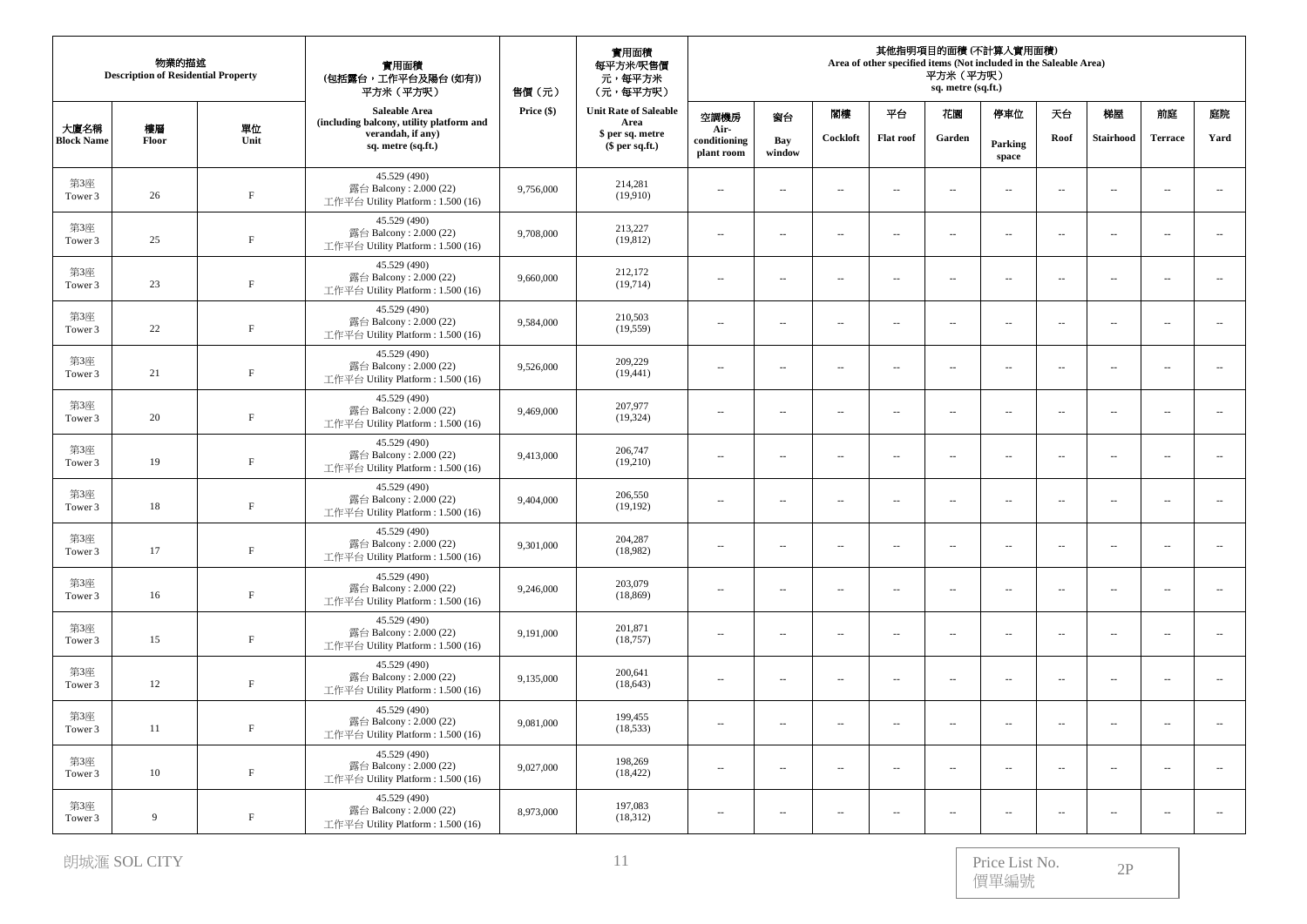| 物業的描述<br><b>Description of Residential Property</b> |                 |                | 實用面積<br>(包括露台,工作平台及陽台(如有))<br>平方米 (平方呎)                                     | 售價(元)      | 實用面積<br>每平方米/呎售價<br>元,每平方米<br>(元,每平方呎) |                                    |                          |          |                          | 平方米 (平方呎)<br>sq. metre (sq.ft.) | 其他指明項目的面積(不計算入實用面積)<br>Area of other specified items (Not included in the Saleable Area) |                          |                          |                          |                          |
|-----------------------------------------------------|-----------------|----------------|-----------------------------------------------------------------------------|------------|----------------------------------------|------------------------------------|--------------------------|----------|--------------------------|---------------------------------|------------------------------------------------------------------------------------------|--------------------------|--------------------------|--------------------------|--------------------------|
|                                                     |                 |                | Saleable Area<br>(including balcony, utility platform and                   | Price (\$) | <b>Unit Rate of Saleable</b><br>Area   | 空調機房                               | 窗台                       | 閣樓       | 平台                       | 花園                              | 停車位                                                                                      | 天台                       | 梯屋                       | 前庭                       | 庭院                       |
| 大廈名稱<br><b>Block Name</b>                           | 樓層<br>Floor     | 單位<br>Unit     | verandah, if any)<br>sq. metre (sq.ft.)                                     |            | \$ per sq. metre<br>$$$ per sq.ft.)    | Air-<br>conditioning<br>plant room | Bay<br>window            | Cockloft | <b>Flat roof</b>         | Garden                          | Parking<br>space                                                                         | Roof                     | <b>Stairhood</b>         | <b>Terrace</b>           | Yard                     |
| 第3座<br>Tower 3                                      | $\,$ 8 $\,$     | $\mathbf F$    | 45.529 (490)<br>露台 Balcony: 2.000 (22)<br>工作平台 Utility Platform: 1.500 (16) | 8,946,000  | 196,490<br>(18, 257)                   | $\overline{\phantom{a}}$           | $\sim$                   | $\sim$   | $\ldots$                 | $\sim$                          | $\overline{\phantom{a}}$                                                                 | $\overline{\phantom{a}}$ | $\ldots$                 | $\ldots$                 | $\sim$                   |
| 第3座<br>Tower 3                                      | $7\phantom{.0}$ | $\rm F$        | 45.529 (490)<br>露台 Balcony: 2.000 (22)<br>工作平台 Utility Platform: 1.500 (16) | 8,831,000  | 193,964<br>(18,022)                    | $\overline{\phantom{a}}$           | $\sim$                   | $\sim$   | $\overline{a}$           | $\overline{\phantom{a}}$        | $\overline{\phantom{a}}$                                                                 | $\overline{\phantom{a}}$ | $\overline{\phantom{a}}$ | $\sim$                   | ÷.                       |
| 第3座<br>Tower 3                                      | 6               | $\mathbf F$    | 45.529 (490)<br>露台 Balcony: 2.000 (22)<br>工作平台 Utility Platform: 1.500 (16) | 8,760,000  | 192,405<br>(17, 878)                   | $\overline{\phantom{a}}$           | $\sim$                   | $\sim$   | $\sim$                   | $\sim$                          | $\sim$                                                                                   | $\sim$                   | $\sim$                   | $\sim$                   | $\sim$                   |
| 第3座<br>Tower 3                                      | 5               | $\rm F$        | 45.529 (490)<br>露台 Balcony: 2.000 (22)<br>工作平台 Utility Platform: 1.500 (16) | 8,672,000  | 190,472<br>(17,698)                    | $\overline{\phantom{a}}$           | $\sim$                   | $\sim$   | $\sim$                   | $\overline{\phantom{a}}$        | $\overline{\phantom{a}}$                                                                 | $\sim$                   | $\sim$                   | $\sim$ $\sim$            | $\overline{\phantom{a}}$ |
| 第3座<br>Tower 3                                      | 3               | $\mathbf F$    | 45.529 (490)<br>露台 Balcony: 2.000 (22)<br>工作平台 Utility Platform: 1.500 (16) | 8,586,000  | 188,583<br>(17, 522)                   | --                                 | $\sim$                   | $\sim$   | $\overline{\phantom{a}}$ | $\sim$                          | $\cdots$                                                                                 | $\sim$                   | $\sim$                   | $\overline{a}$           | $\sim$                   |
| 第3座                                                 |                 |                | 68.420 (736)<br>露台 Balcony: 2.000 (22)                                      | 15,142,000 | 221,310<br>(20, 573)                   | Ξ.                                 | $\sim$                   | $\sim$   | $\sim$                   | $\sim$                          | $\overline{\phantom{a}}$                                                                 | $\overline{\phantom{a}}$ | $\sim$                   | $\overline{\phantom{a}}$ | ÷.                       |
| Tower 3                                             | 32              | $G*$           | 工作平台 Utility Platform: 1.500 (16)                                           | 15,522,000 | 226,863<br>(21,090)                    |                                    |                          |          |                          |                                 |                                                                                          |                          |                          |                          |                          |
| 第3座<br>Tower 3                                      | 31              | $\mathrm{G}$ * | 68.420 (736)<br>露台 Balcony: 2.000 (22)<br>工作平台 Utility Platform: 1.500 (16) | 15,142,000 | 221,310<br>(20,573)                    | $\overline{\phantom{a}}$           | $\sim$                   | $\sim$   | $\sim$                   | $\overline{\phantom{a}}$        | $\overline{\phantom{a}}$                                                                 | $\overline{\phantom{a}}$ | $\overline{\phantom{a}}$ | $\ddot{\phantom{a}}$     | $\sim$                   |
| 第3座<br>Tower 3                                      | 30              | $G^*$          | 68.420 (736)<br>露台 Balcony: 2.000 (22)<br>工作平台 Utility Platform: 1.500 (16) | 15,067,000 | 220,213<br>(20, 471)                   | $\overline{\phantom{a}}$           | $\sim$                   | $\sim$   | $\sim$                   | $\sim$                          | $\overline{\phantom{a}}$                                                                 | $\sim$                   | $\sim$                   | $\sim$                   | $\sim$                   |
| 第3座<br>Tower 3                                      | 29              | $\mathrm{G}$ * | 68.420 (736)<br>露台 Balcony: 2.000 (22)<br>工作平台 Utility Platform: 1.500 (16) | 14,993,000 | 219,132<br>(20, 371)                   | $\overline{a}$                     | $\sim$                   | $\sim$   | $\sim$                   | $\sim$                          | $\sim$                                                                                   | $\sim$                   | $\sim$                   | $\sim$ $\sim$            | $\sim$                   |
| 第3座<br>Tower 3                                      | 28              | $G*$           | 68.420 (736)<br>露台 Balcony: 2.000 (22)<br>工作平台 Utility Platform: 1.500 (16) | 14,993,000 | 219,132<br>(20, 371)                   | $\sim$                             | $\sim$                   | $\sim$   | $\sim$                   | $\sim$                          | $\overline{\phantom{a}}$                                                                 | $\sim$                   | $\sim$                   | $\sim$                   | $\overline{\phantom{a}}$ |
| 第3座<br>Tower 3                                      | 27              | ${\bf G}$      | 68.420 (736)<br>露台 Balcony: 2.000 (22)<br>工作平台 Utility Platform: 1.500 (16) | 14,815,000 | 216,530<br>(20, 129)                   | $\overline{\phantom{a}}$           | $\overline{\phantom{a}}$ | $\ldots$ | $\ldots$                 | $\sim$                          | $\overline{\phantom{a}}$                                                                 | $\overline{\phantom{a}}$ | $\ldots$                 | $\sim$                   | $\ldots$                 |
| 第3座<br>Tower 3                                      | 9               | $\mathbf{J}$   | 50.643 (545)<br>露台 Balcony: 2.000 (22)<br>工作平台 Utility Platform: 1.500 (16) | 9,872,000  | 194,933<br>(18, 114)                   | $\overline{\phantom{a}}$           | $\sim$                   | $\sim$   | $\sim$                   | $\sim$                          | $\overline{\phantom{a}}$                                                                 | $\sim$                   | $\sim$                   | $\sim$                   | $\overline{\phantom{a}}$ |
| 第3座<br>Tower 3                                      | $\,$ 8 $\,$     | $_{\rm J}$     | 50.643 (545)<br>露台 Balcony: 2.000 (22)<br>工作平台 Utility Platform: 1.500 (16) | 9,842,000  | 194,341<br>(18,059)                    | $\overline{\phantom{a}}$           | $\sim$                   | $\sim$   | $\overline{\phantom{a}}$ | $\overline{\phantom{a}}$        | $\overline{\phantom{a}}$                                                                 | $\sim$                   | $\sim$                   | $\overline{\phantom{a}}$ | $\overline{\phantom{a}}$ |
| 第3座<br>Tower 3                                      | $7\phantom{.0}$ | J              | 50.643 (545)<br>露台 Balcony: 2.000 (22)<br>工作平台 Utility Platform: 1.500 (16) | 9,715,000  | 191,833<br>(17, 826)                   | $\overline{a}$                     | $\sim$                   | $\sim$   | $\sim$                   | $\overline{\phantom{a}}$        | $\overline{\phantom{a}}$                                                                 | $\sim$                   | $\sim$                   | $\sim$ $\sim$            | $\sim$                   |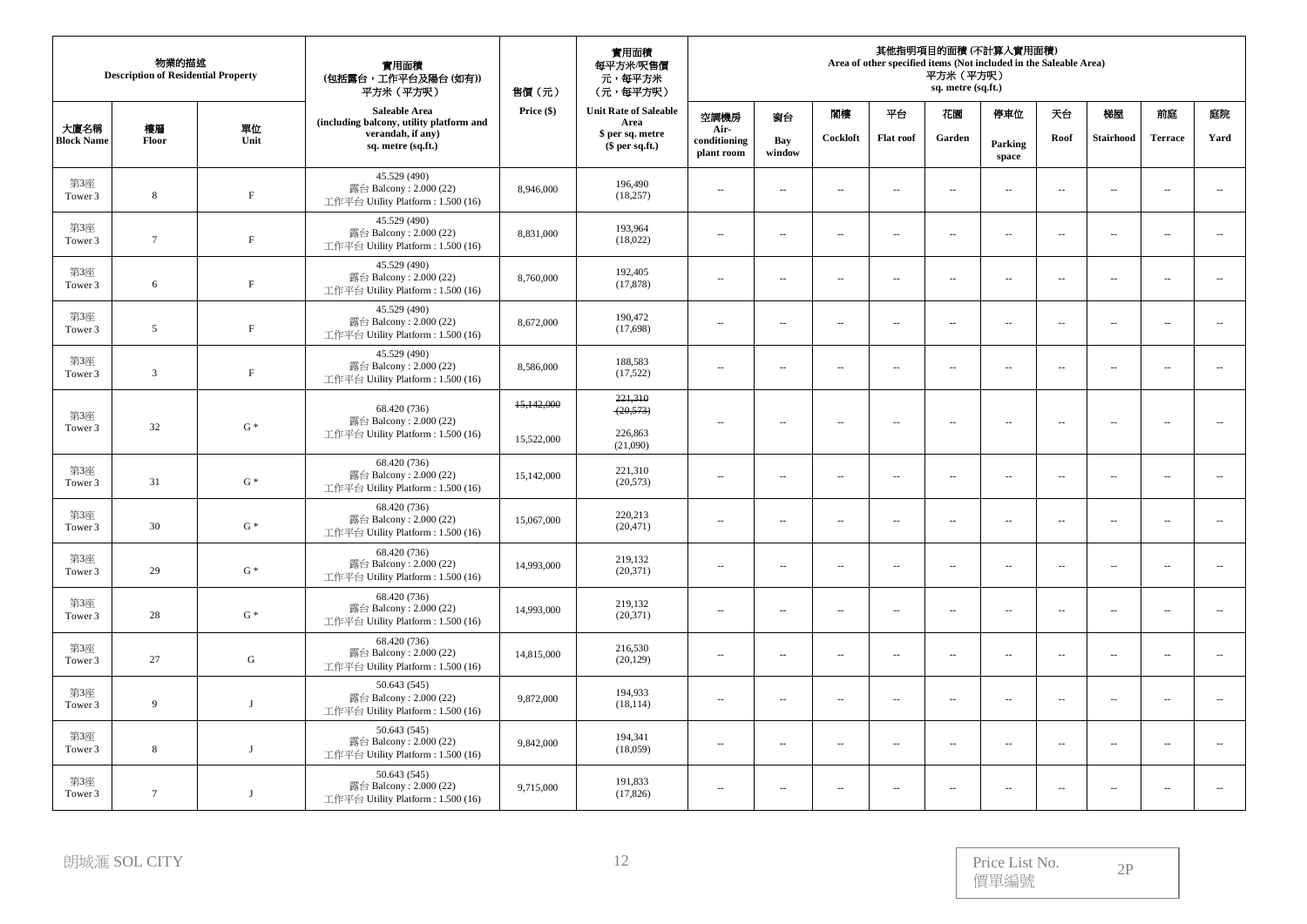|                   | 物業的描述<br><b>Description of Residential Property</b> |      | 實用面積<br>(包括露台,工作平台及陽台(如有))<br>平方米 (平方呎)                                         | 售價(元)      | 實用面積<br>每平方米/呎售價<br>元,每平方米<br>(元,每平方呎) | 其他指明項目的面積 (不計算人實用面積)<br>Area of other specified items (Not included in the Saleable Area)<br>平方米 (平方呎)<br>sq. metre (sq.ft.) |               |                                                                                                                                                                                                                                                                                                                                                                                                                                                                            |                                                                                                                                                                                                                                                                                                                                                                                                                                                                            |        |                  |        |               |                |      |
|-------------------|-----------------------------------------------------|------|---------------------------------------------------------------------------------|------------|----------------------------------------|------------------------------------------------------------------------------------------------------------------------------|---------------|----------------------------------------------------------------------------------------------------------------------------------------------------------------------------------------------------------------------------------------------------------------------------------------------------------------------------------------------------------------------------------------------------------------------------------------------------------------------------|----------------------------------------------------------------------------------------------------------------------------------------------------------------------------------------------------------------------------------------------------------------------------------------------------------------------------------------------------------------------------------------------------------------------------------------------------------------------------|--------|------------------|--------|---------------|----------------|------|
| 大廈名稱              | 樓層                                                  | 單位   | Saleable Area<br>(including balcony, utility platform and                       | Price (\$) | <b>Unit Rate of Saleable</b><br>Area   | 空調機房<br>Air-                                                                                                                 | 窗台            | 团模                                                                                                                                                                                                                                                                                                                                                                                                                                                                         | 平台                                                                                                                                                                                                                                                                                                                                                                                                                                                                         | 花園     | 停車位              | 天台     | 梯屋            | 前庭             | 庭院   |
| <b>Block Name</b> | Floor                                               | Unit | verandah, if any)<br>sq. metre (sq.ft.)                                         |            | \$ per sq. metre<br>$$$ per sq.ft.)    | conditioning<br>plant room                                                                                                   | Bay<br>window | Cockloft                                                                                                                                                                                                                                                                                                                                                                                                                                                                   | <b>Flat roof</b>                                                                                                                                                                                                                                                                                                                                                                                                                                                           | Garden | Parking<br>space | Roof   | Stairhood     | <b>Terrace</b> | Yard |
| 第3座<br>Tower 3    | 6                                                   |      | 50.643(545)<br>露台 Balcony : $2.000(22)$<br>工作平台 Utility Platform : $1.500(16)$  | 9,638,000  | 190,313<br>(17,684)                    | --                                                                                                                           | $\sim$        | $\frac{1}{2} \left( \frac{1}{2} \right) \left( \frac{1}{2} \right) \left( \frac{1}{2} \right) \left( \frac{1}{2} \right) \left( \frac{1}{2} \right) \left( \frac{1}{2} \right) \left( \frac{1}{2} \right) \left( \frac{1}{2} \right) \left( \frac{1}{2} \right) \left( \frac{1}{2} \right) \left( \frac{1}{2} \right) \left( \frac{1}{2} \right) \left( \frac{1}{2} \right) \left( \frac{1}{2} \right) \left( \frac{1}{2} \right) \left( \frac{1}{2} \right) \left( \frac$ | $\frac{1}{2} \left( \frac{1}{2} \right) \left( \frac{1}{2} \right) \left( \frac{1}{2} \right) \left( \frac{1}{2} \right) \left( \frac{1}{2} \right) \left( \frac{1}{2} \right) \left( \frac{1}{2} \right) \left( \frac{1}{2} \right) \left( \frac{1}{2} \right) \left( \frac{1}{2} \right) \left( \frac{1}{2} \right) \left( \frac{1}{2} \right) \left( \frac{1}{2} \right) \left( \frac{1}{2} \right) \left( \frac{1}{2} \right) \left( \frac{1}{2} \right) \left( \frac$ | $- -$  | $- -$            | $\sim$ | $\sim$ $\sim$ | $\sim$ $-$     | -    |
| 第3座<br>Tower 3    | 5                                                   |      | 50.643 (545)<br>露台 Balcony : $2.000(22)$<br>工作平台 Utility Platform : $1.500(16)$ | 9,541,000  | 188,397<br>(17,506)                    | --                                                                                                                           | $\sim$        | $\frac{1}{2} \left( \frac{1}{2} \right) \left( \frac{1}{2} \right) \left( \frac{1}{2} \right) \left( \frac{1}{2} \right) \left( \frac{1}{2} \right) \left( \frac{1}{2} \right) \left( \frac{1}{2} \right) \left( \frac{1}{2} \right) \left( \frac{1}{2} \right) \left( \frac{1}{2} \right) \left( \frac{1}{2} \right) \left( \frac{1}{2} \right) \left( \frac{1}{2} \right) \left( \frac{1}{2} \right) \left( \frac{1}{2} \right) \left( \frac{1}{2} \right) \left( \frac$ | $\frac{1}{2} \left( \frac{1}{2} \right) \left( \frac{1}{2} \right) \left( \frac{1}{2} \right) \left( \frac{1}{2} \right) \left( \frac{1}{2} \right) \left( \frac{1}{2} \right) \left( \frac{1}{2} \right) \left( \frac{1}{2} \right) \left( \frac{1}{2} \right) \left( \frac{1}{2} \right) \left( \frac{1}{2} \right) \left( \frac{1}{2} \right) \left( \frac{1}{2} \right) \left( \frac{1}{2} \right) \left( \frac{1}{2} \right) \left( \frac{1}{2} \right) \left( \frac$ | $- -$  | $- -$            | $\sim$ | $\sim$        | $\sim$ $-$     | -    |
| 第3座<br>Tower 3    | 3                                                   |      | 50.643 (545)<br>露台 Balcony : $2.000(22)$<br>工作平台 Utility Platform : $1.500(16)$ | 9,445,000  | 186,502<br>(17,330)                    | $- -$                                                                                                                        | $\sim$        | $\sim$ $-$                                                                                                                                                                                                                                                                                                                                                                                                                                                                 | $\frac{1}{2} \left( \frac{1}{2} \right) \left( \frac{1}{2} \right) \left( \frac{1}{2} \right) \left( \frac{1}{2} \right) \left( \frac{1}{2} \right) \left( \frac{1}{2} \right) \left( \frac{1}{2} \right) \left( \frac{1}{2} \right) \left( \frac{1}{2} \right) \left( \frac{1}{2} \right) \left( \frac{1}{2} \right) \left( \frac{1}{2} \right) \left( \frac{1}{2} \right) \left( \frac{1}{2} \right) \left( \frac{1}{2} \right) \left( \frac{1}{2} \right) \left( \frac$ | $- -$  | $- -$            | $\sim$ | $\sim$ $\sim$ | $\sim$ $-$     | --   |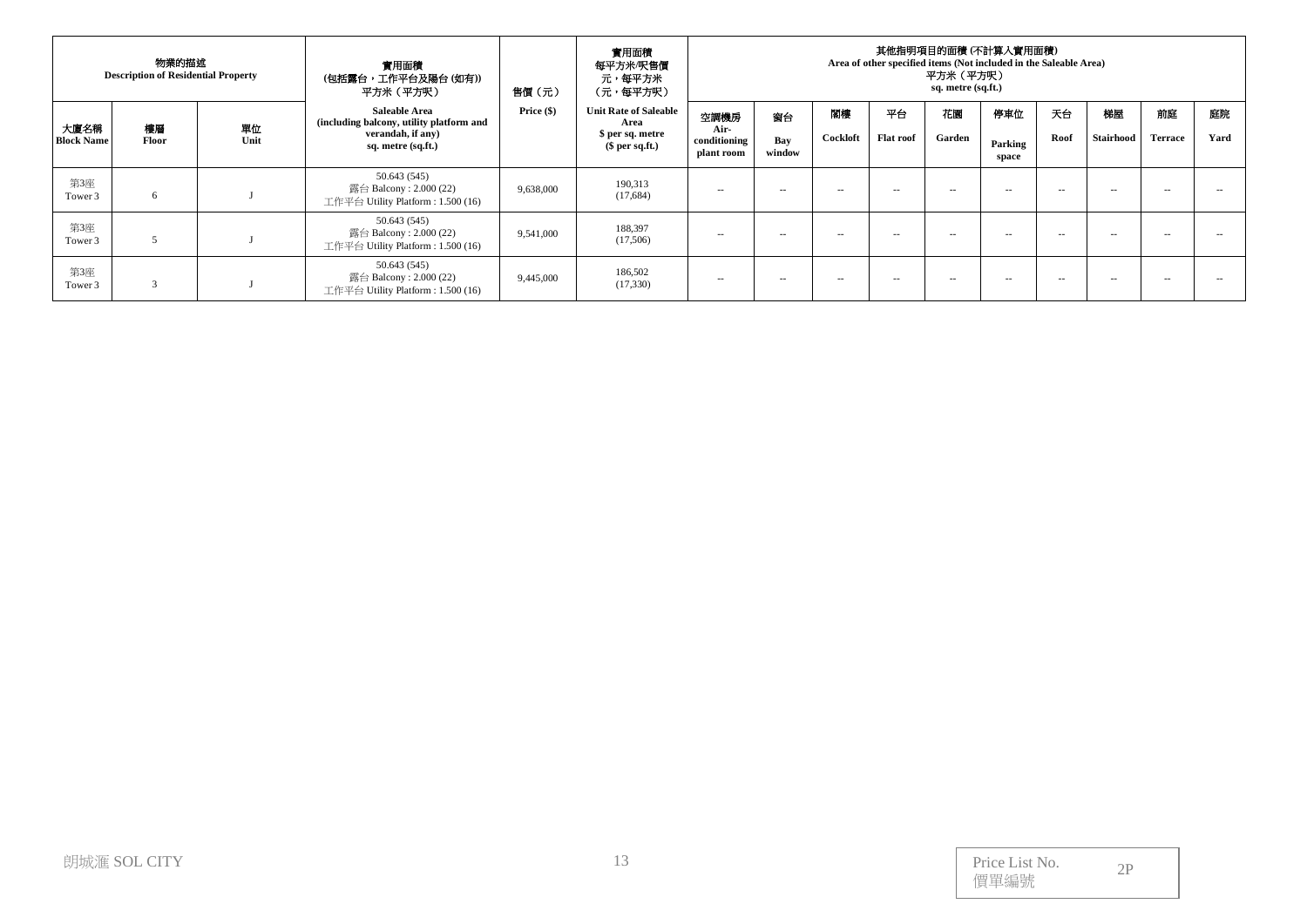# 第三部份:其他資料 **Part 3: Other Information**

## (1) 準買家應參閱發展項目期數的售樓說明書,以了解該發展項目期數的資料。

Prospective purchasers are advised to refer to the sales brochure of the Phase of the Development for information on the Phase of the Development.

## (2) 根據《一手住宅物業銷售條例》第 52(1)條及第 53(2)及(3)條,-

According to sections 52(1) and 53(2) and (3) of the Residential Properties (First-hand Sales) Ordinance, –

#### 第 52(1)條 / Section 52(1)

## 在某人就指明住宅物業與擁有人訂立臨時買賣合約時,該人須向擁有人支付售價的 5%的臨時訂金。

A preliminary deposit of 5% of the purchase price is payable by a person to the owner on entering into a preliminary agreement for sale and purchase in respect of the specified residential property with the owner.

#### 第 53(2)條 / Section 53(2)

如某人於某日期訂立臨時買賣合約,並於該日期後的 5 個工作日內,就有關指明住宅物業簽立買賣合約,則擁有人必須在該日期後的 8 個工作 日內,簽立該買賣合約。

If a person executes an agreement for sale and purchase in respect of the residential property within 5 working days after the date on which the person enters into the preliminary agreement for sale and purchase, the owner must execute the agreement for sale and purchase within 8 working days after that date.

#### 第 53(3)條 / Section 53(3)

如某人於某日期訂立臨時買賣合約時,但沒有於該日期後的 5 個工作日內,就有關住宅物業簽立買賣合約,則 – (i) 該臨時合約即告終止;(ii) 有關的臨時訂金即予沒收;及 (iii) 擁有人不得就該人沒有簽立買賣合約而針對該人提出進一步申索。

If a person does not execute an agreement for sale and purchase in respect of the residential property within 5 working days after the date on which the person enters into the preliminary agreement for sale and purchase- (i) the preliminary agreement is terminated; (ii) the preliminary deposit is forfeited; and (iii) the owner does not have any further claim against the person for the failure.

# (3) 實用面積及屬該住宅物業其他指明項目的面積是按《一手住宅物業銷售條例》第 8 條及附表二第 2 部的計算得出的。

The saleable area and area of other specified items of the residential property are calculated in accordance with section 8 and Part 2 of Schedule 2 to the Residential Properties (First-hand Sales) Ordinance.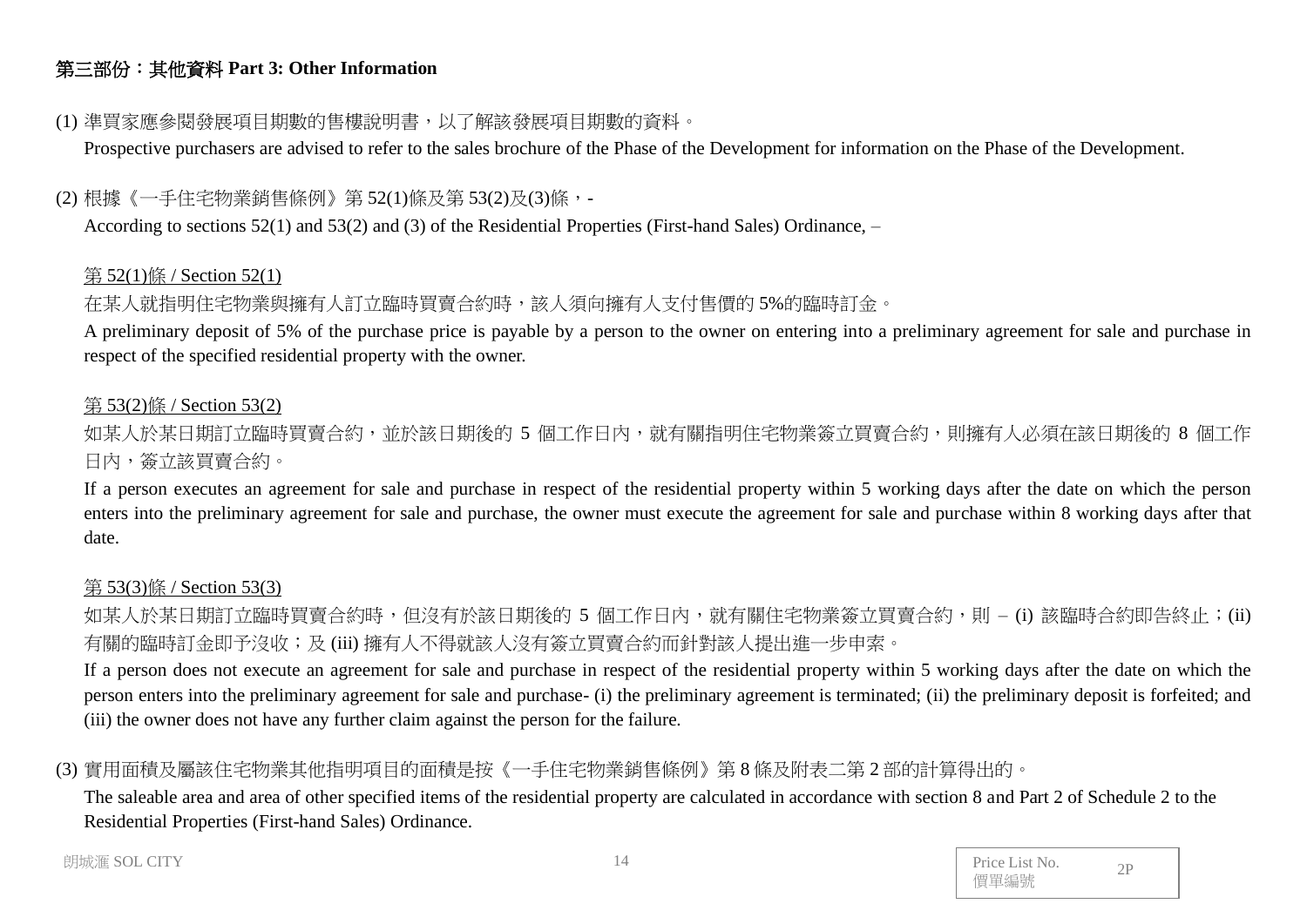#### **(4)(i)** 支付條款 **Terms of Payment**

下列三項 (A5)、(B5)及(C5)付款計劃可供買方選用的支付條款。

Three types of Terms of Payment listed under (A5), (B5) and (C5) below are available for selection by the Purchaser.

#### **(A5) 90** 天現金優惠付款計劃**: (**照售價減 **10%) 90-day Cash Payment Plan: (10% discount from the Price)**

1. 樓價 5% 臨時訂金於簽署臨時買賣合約時支付。

A preliminary deposit of 5% of the Purchase Price shall be paid upon signing of the preliminary agreement for sale and purchase.

2. 樓價 5% 再期訂金於簽署臨時買賣合約後 30 天內支付。

A further deposit of 5% of the Purchase Price shall be paid within 30 days after the date of the preliminary agreement for sale and purchase.

3. 樓價 90%餘款於簽署臨時買賣合約後 90 天內支付。 A balance of 90% of the Purchase Price shall be paid within 90 days after the date of the preliminary agreement for sale and purchase.

#### **(B5) 90** 天按揭付款計劃**: (**照售價減 **8.5%) 90-day Mortgage Loan Payment Plan : (8.5% discount from the Price)**

1. 樓價 5% 臨時訂金於簽署臨時買賣合約時支付。

A preliminary deposit of 5% of the Purchase Price shall be paid upon signing of the preliminary agreement for sale and purchase.

- 2. 樓價 5% 再期訂金於簽署臨時買賣合約後 30天內支付。 A further deposit of 5% of the Purchase Price shall be paid within 30 days after the date of the preliminary agreement for sale and purchase .
- 3. 樓價 90%餘款於簽署臨時買賣合約後 90 天內支付。

A balance of 90% of the Purchase Price shall be paid within 90 days after the date of the preliminary agreement for sale and purchase. 選用上述支付條款(B5)的買方可以申請下述第(4)(iii)(a)段之「備用按揭貸款」。

Purchasers selecting this Term of Payment (B5) may make application for the "Standby Mortgage Loan" as stated in paragraph (4)(iii)(a) below.

# **(C5)** 首 **20** 個月免息按揭付款計劃**: (**照售價減 **5.5%) First 20 months Interest-Free Mortgage Loan Payment Plan : (5.5% discount from the Price)**

- 1. 樓價 5% 臨時訂金於簽署臨時買賣合約時支付。 A preliminary deposit of 5% of the Purchase Price shall be paid upon signing of the preliminary agreement for sale and purchase.
- 2. 樓價 5% 再期訂金於簽署臨時買賣合約後 30 天內支付。 A further deposit of 5% of the Purchase Price shall be paid within 30 days after the date of the preliminary agreement for sale and purchase .
- 3. 樓價 90%餘款於簽署臨時買賣合約後 90 天內支付。 A balance of 90% of the Purchase Price shall be paid within 90 days after the date of the preliminary agreement for sale and purchase.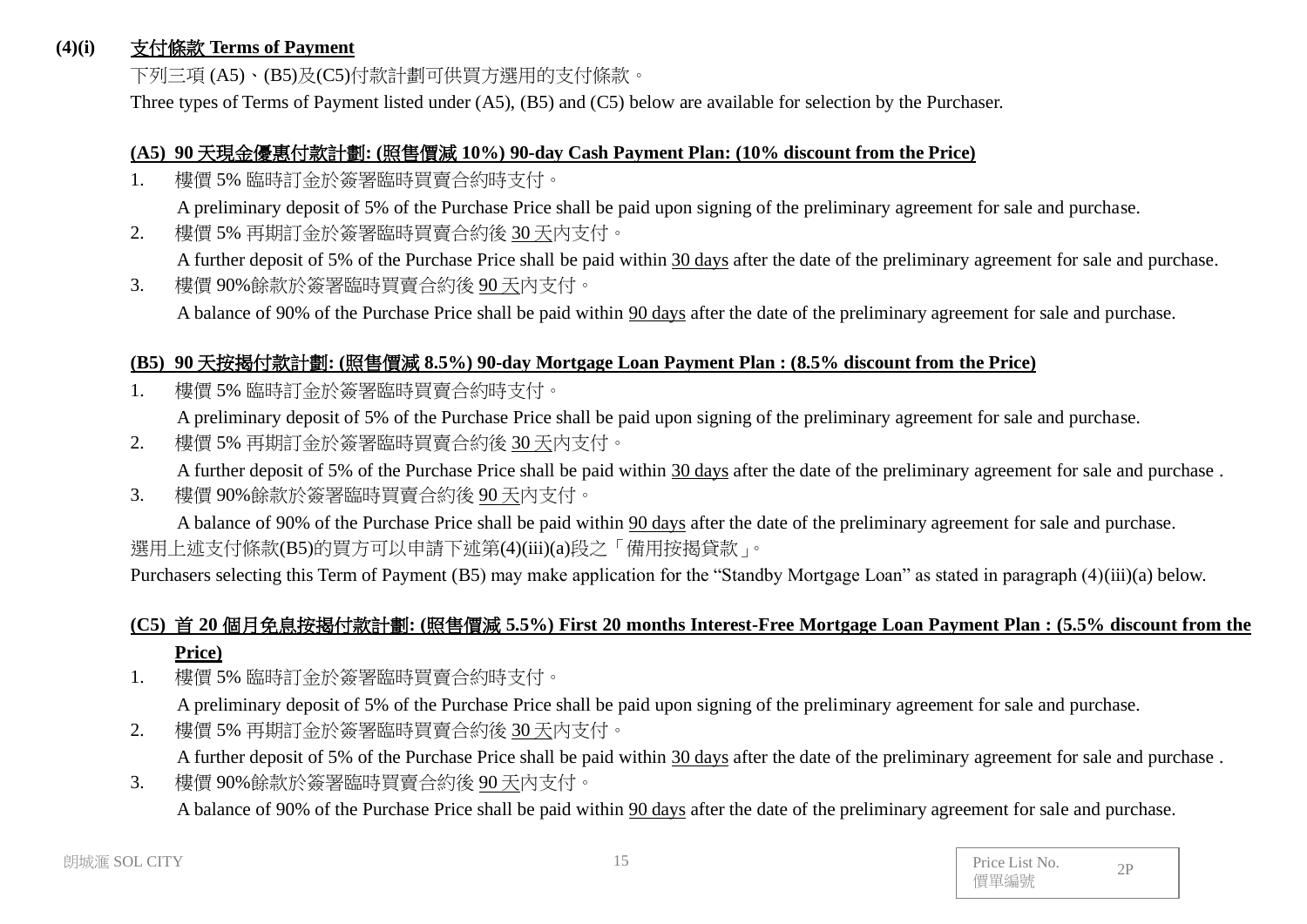# 選用上述支付條款(C5)的買方可以申請下述第(4)(iii)(d)段之「首20個月免息按揭貸款」。

Purchasers selecting this Term of Payment (C5) may make application for the "First 20 months Interest- Free Mortgage Loan" as stated in paragraph  $(4)(iii)(d)$  below.

#### 注意 Note:

於本第(4)(i)段中 In this paragraph (4)(i):-

- (1) 如繳付再期訂金、部份樓價或樓價餘款的到期日的當日並非工作日,則該到期日將自動順延至下一個緊接的工作日。 If any due date for payment of further deposit, part payment or balance of Purchase Price falls on a day that is not a working day, such due date is automatically postponed to the immediate following working day.
- (2) 買方於簽署臨時買賣合約時須繳付相等於樓價 5% 的金額作為臨時訂金,其中港幣 100,000 元之臨時訂金必須以銀行本票支付,抬頭 請寫「的近律師行」或「Deacons」,臨時訂金餘款可以支票或本票支付,抬頭請寫「的近律師行」或「Deacons」。 Upon signing of the preliminary agreement for sale and purchase, the Purchaser shall pay the preliminary deposit equivalent to 5% of the Purchase Price of which HK\$100,000 must be paid by cashier order(s) made payable to "的近律師行" or " Deacons " and the balance of the preliminary deposit may be paid by cheque(s) or cashier's order(s) made payable to "的近律師行" or " Deacons ".

# **(4)(ii)** 售價獲得折扣的基礎 **Basis on which any discount on the Price is available**

(a) 如第(4)(i)分段所述。

As stated in sub-paragraph (4)(i) above.

(b) 「特別優惠」"Special Discount"

凡於 2020 年 9 月 30 日(包括當日)或之前簽署臨時買賣合約購買指明住宅物業之買方,可以獲得以售價為基礎的額外 5%折扣作為「特 別優惠」。

Where the preliminary agreement for sale and purchase of the specified residential properties is signed on or before 30 September 2020 (inclusive), the Purchaser would be offered an extra 5% discount from the Price as the "Special Discount".

(c) 「新年優惠」"New Year Discount"

凡於 2020 年 2 月 29 日(包括當日)或之前簽署臨時買賣合約購買下列指明住宅物業之買方,可獲港幣 188,000 元的售價折扣作為「新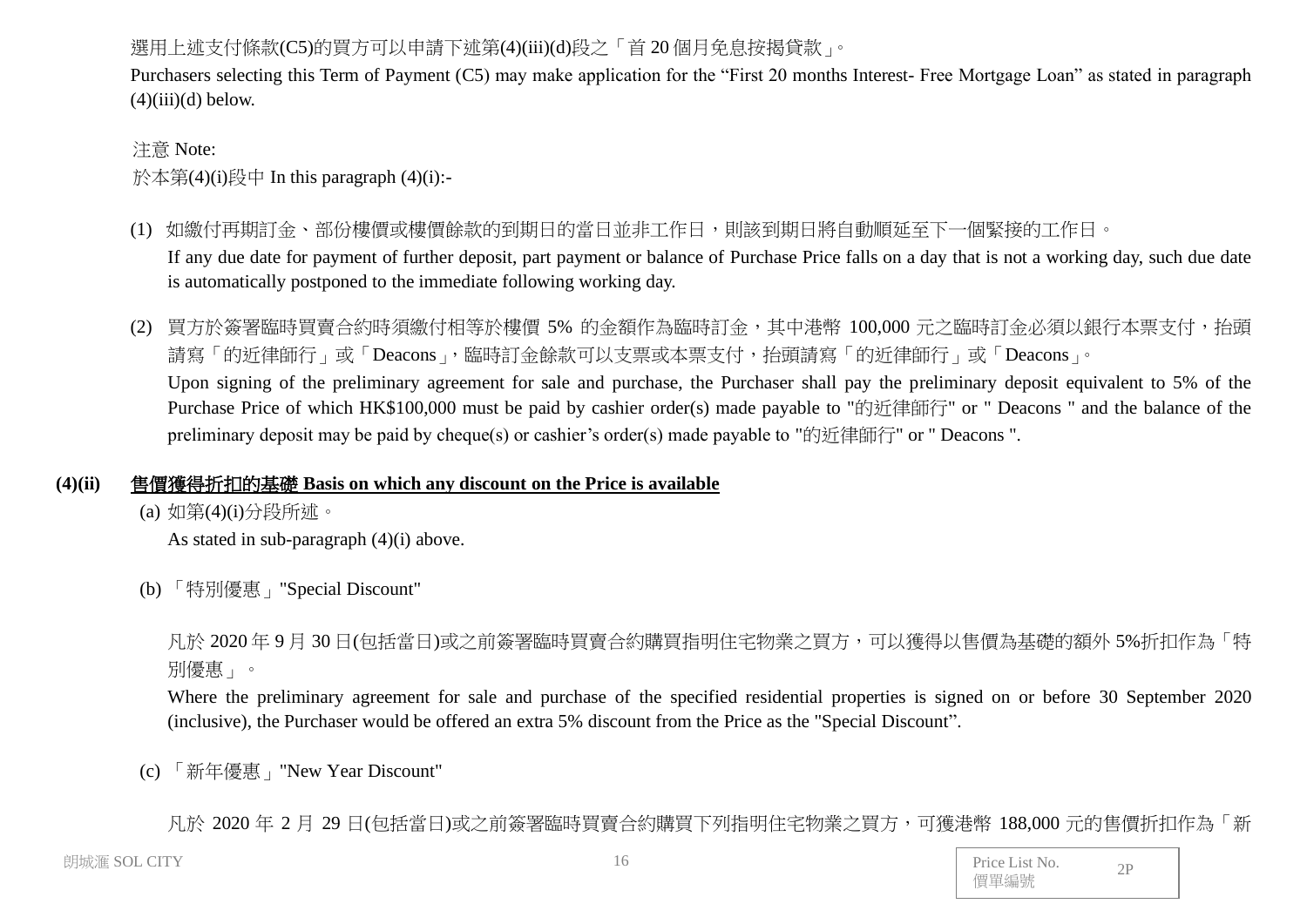年優惠」。

Where the preliminary agreement for sale and purchase of the below specified residential properties is signed on or before 29 February 2020 (inclusive), the Purchaser would be offered a discount of HK\$188,000 from the Price as the "New Year Discount".

| 大廈名稱              | 樓層    | 單位   |
|-------------------|-------|------|
| <b>Block Name</b> | Floor | Unit |
| 第1座               | 32    | F    |
| Tower 1           | 31    | F    |
|                   | 30    | F    |
|                   | 29    | F    |
|                   | 28    | F    |
|                   | 27    | F    |
|                   | 26    | F    |
|                   | 23    | F    |

(d) 「復活節特別禮遇」"Easter Special Privilege"

凡於 2020 年 4 月 30 日(包括當日)或之前簽署臨時買賣合約購買下列指明住宅物業之買方,可獲港幣 128,800 元或港幣 188,800 元的售 價折扣作為「復活節特別禮遇」。

Where the preliminary agreement for sale and purchase of the below specified residential properties is signed on or before 30 April 2020 (inclusive), the Purchaser would be offered a discount of HK\$128,800 or HK\$188,800 from the Price as the "Easter Special Privilege".

# 「復活節特別禮遇」如下:

"Easter Special Privilege " are as follows:

| 大廈名稱              | 樓層    | 單位   | 「復活節特別禮遇」                  |
|-------------------|-------|------|----------------------------|
| <b>Block Name</b> | Floor | Unit | "Easter Special Privilege" |
| 第1座               | 32    |      | 港幣 128,800元                |
| Tower 1           |       |      | HK\$128,800                |
|                   | 30    |      |                            |
|                   | 29    |      |                            |
|                   | 28    |      |                            |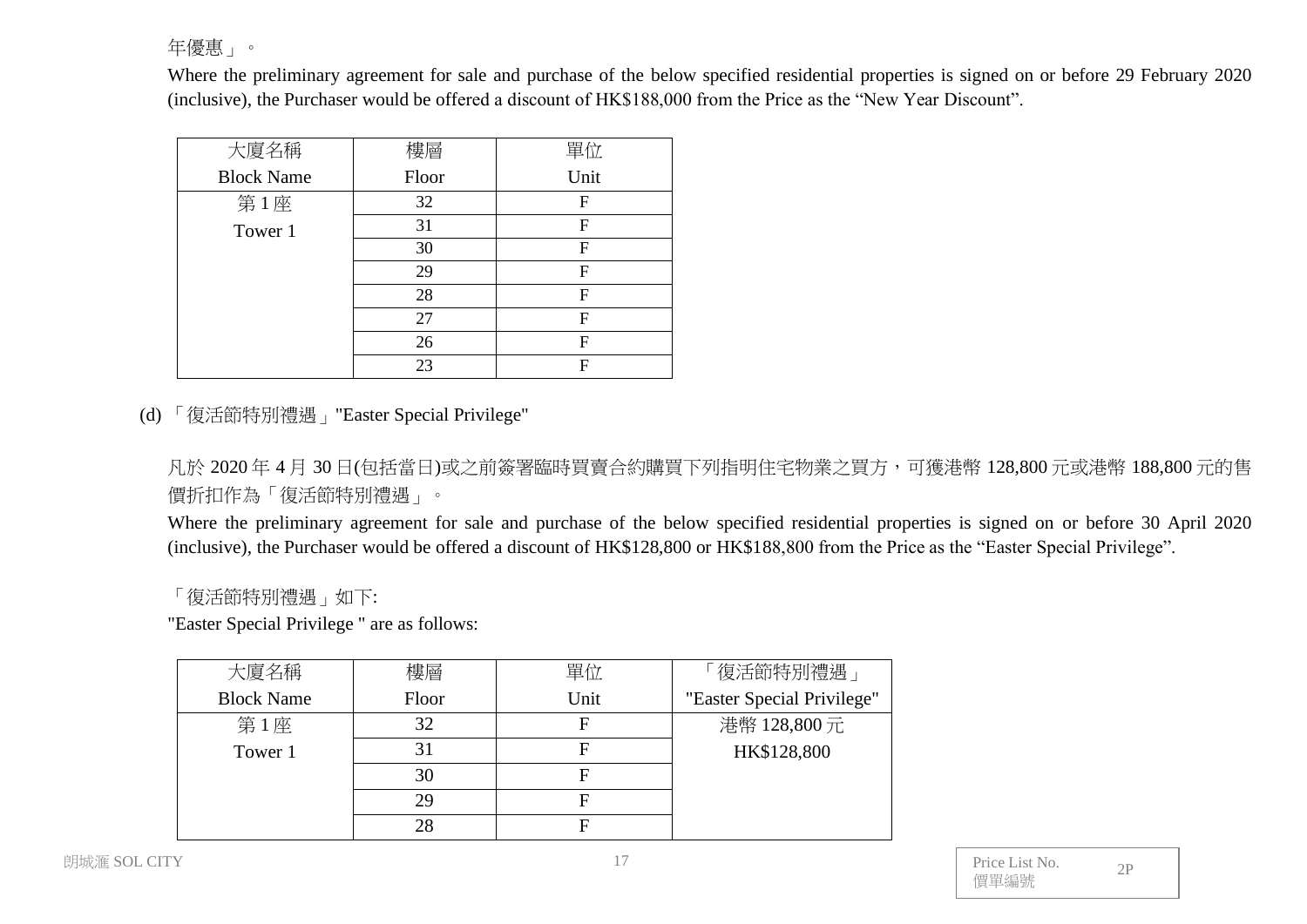| 大廈名稱              | 樓層     | 單位             | 「復活節特別禮遇」                  |
|-------------------|--------|----------------|----------------------------|
| <b>Block Name</b> | Floor  | Unit           | "Easter Special Privilege" |
| 第1座               | 27     | $\mathbf{F}$   | 港幣 128,800元                |
| Tower 1           | 26     | F              | HK\$128,800                |
|                   | 23     | $\overline{F}$ |                            |
| 第3座               | 32     | B              | 港幣 188,800元                |
| Tower 3           | 22     | $\bf{B}$       | HK\$188,800                |
|                   | 19     | B              |                            |
|                   | 18     | $\bf{B}$       |                            |
|                   | 9      | $\mathcal{C}$  |                            |
|                   | $\tau$ | $\mathbf C$    |                            |
|                   | 32     | G              |                            |
|                   | 31     | G              |                            |
|                   | 30     | G              |                            |
|                   | 29     | G              |                            |

(e) 「置業優惠」" Home Purchase Offer "

凡於 2020 年 5 月 31 日(包括當日)或之前簽署臨時買賣合約購買下列指明住宅物業之買方,可獲港幣 128,800 元或港幣 188,800 元的售 價折扣作為「置業優惠」。

Where the preliminary agreement for sale and purchase of the below specified residential properties is signed on or before 31 May 2020 (inclusive), the Purchaser would be offered a discount of HK\$128,800 or HK\$188,800 from the Price as the "Home Purchase Offer".

「置業優惠」如下:

" Home Purchase Offer " are as follows:

| 大廈名稱              | 樓層    | 單位   | 「置業優惠」                |
|-------------------|-------|------|-----------------------|
| <b>Block Name</b> | Floor | Unit | "Home Purchase Offer" |
| 第1座               | 32    |      | 港幣 128,800元           |
| Tower 1           |       |      | HK\$128,800           |
|                   | 30    |      |                       |
|                   | 29    |      |                       |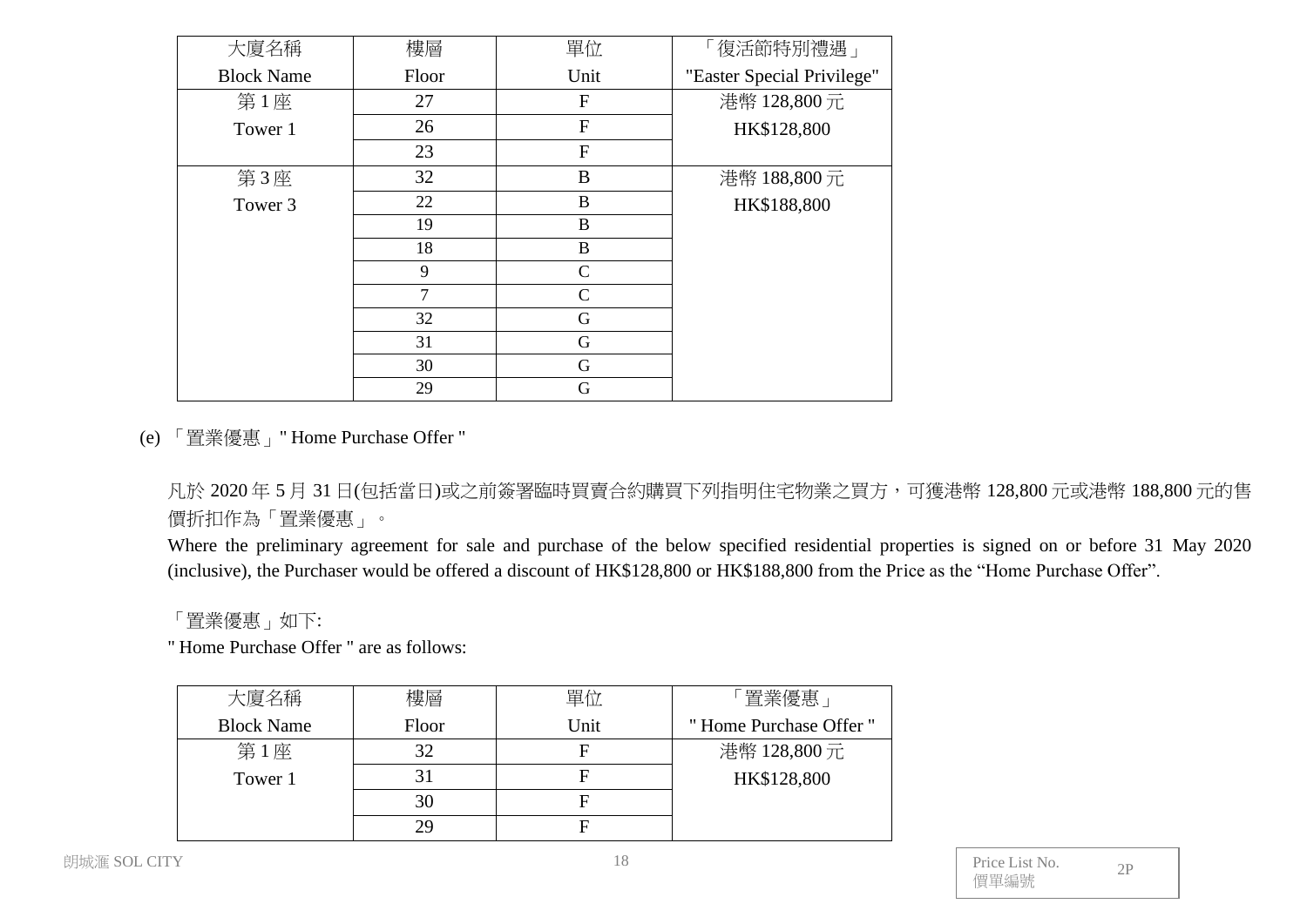| 大廈名稱              | 樓層             | 單位               | 「置業優惠」                |
|-------------------|----------------|------------------|-----------------------|
| <b>Block Name</b> | Floor          | Unit             | "Home Purchase Offer" |
| 第1座               | 28             | $\mathbf{F}$     | 港幣 128,800元           |
| Tower 1           | 27             | $\overline{F}$   | HK\$128,800           |
|                   | 26             | $\overline{F}$   |                       |
|                   | 23             | $\overline{F}$   |                       |
| 第3座               | 32             | $\bf{B}$         | 港幣 188,800元           |
| Tower 3           | 22             | $\boldsymbol{B}$ | HK\$188,800           |
|                   | 19             | $\bf{B}$         |                       |
|                   | 18             | $\bf{B}$         |                       |
|                   | 9              | $\mathbf C$      |                       |
|                   | $\overline{7}$ | $\mathcal{C}$    |                       |
|                   | 32             | G                |                       |
|                   | 31             | $\mathbf G$      |                       |
|                   | 30             | $\mathbf G$      |                       |
|                   | 29             | G                |                       |

(f) 「精選單位優惠」"Selected Units Offer"

凡於 2020 年 9 月 30 日(包括當日)或之前簽署臨時買賣合約購買下列指明住宅物業之買方,可獲港幣 188,800 元的售價折扣作為「精 選單位優惠」。

Where the preliminary agreement for sale and purchase of the below specified residential properties is signed on or before 30 September 2020 (inclusive), the Purchaser would be offered a discount of HK\$188,800 from the Price as the "Selected Units Offer".

| 大廈名稱              | 樓層    | 單位   |
|-------------------|-------|------|
| <b>Block Name</b> | Floor | Unit |
| 第3座               | 32    |      |
| Tower 3           | 18    | R    |
|                   | 32    | G    |
|                   | 31    |      |
|                   | 30    |      |
|                   |       |      |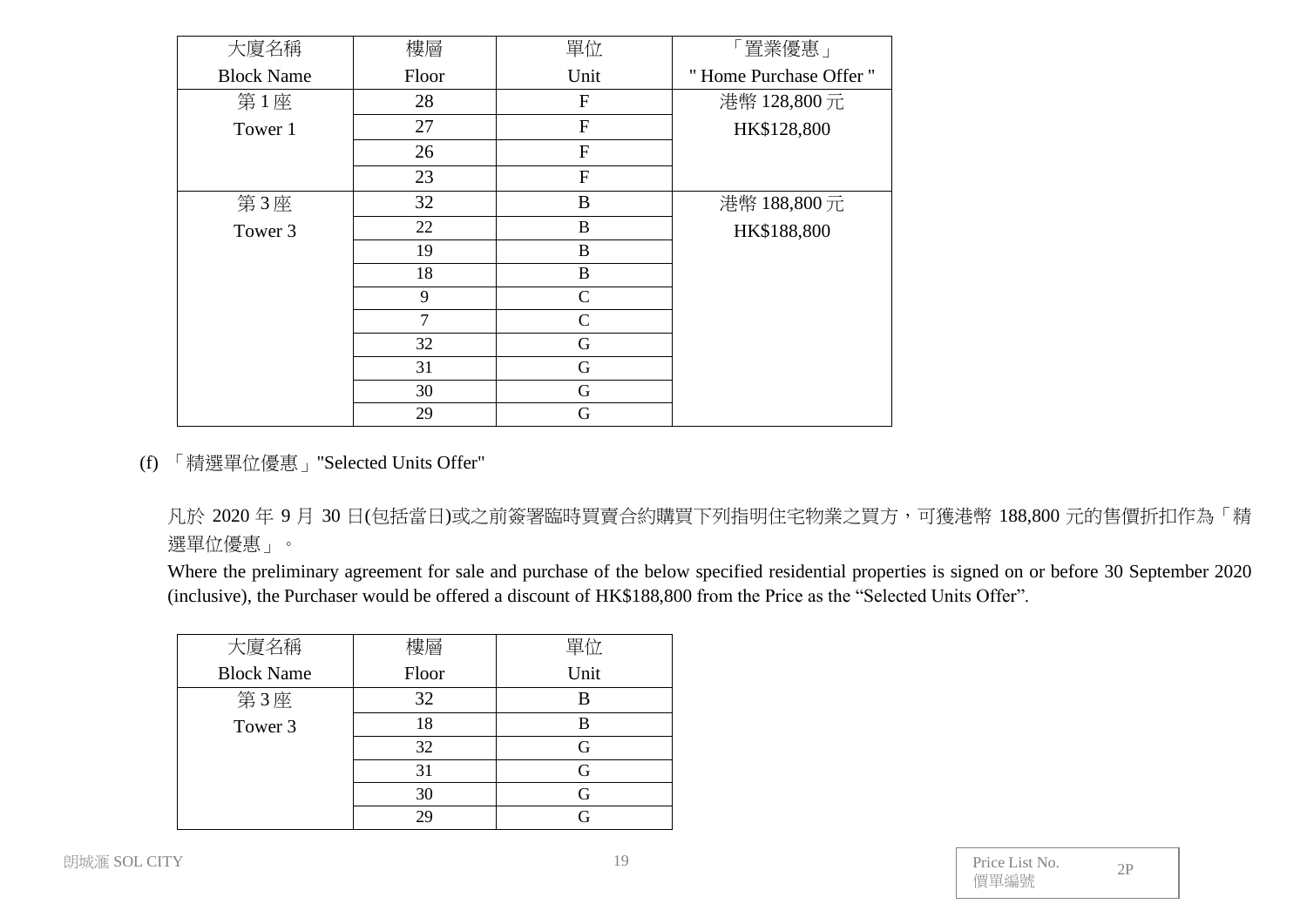# **(4)(iii)** 可就購買該發展項目期數中的指明住宅物業而連帶獲得的任何贈品、財務優惠或利益 **Any gift, or any financial advantage or benefit, to be made available in connection with the purchase of a specified residential property in the Phase of the Development**

(a) 「備用按揭貸款」(只適用於第(4)(i)分段的支付條款(B5)) "Standby Mortgage Loan" (Applicable to Term of Payment (B5) under subparagraph  $(4)(i)$  only)

買方可向如此聘用的人指定的貸款公司(「貸款人」)申請第一物業按揭貸款(「物業按揭貸款」),該物業按揭貸款申請必須在不遲於 預期的貸款日前 30 天由買方向貸款人以指定表格作出,惟該物業按揭貸款須由貸款人批核。

The Purchaser can apply for a first mortgage loan ("mortgage loan") from a lender company designated by the Person so Engaged (the "Lender"), such mortgage loan application shall be, subject to the approval of the Lender, made by the Purchaser to the Lender in the prescribed written form no later than 30 days before the intended date of advance of the mortgage loan.

## 該物業按揭貸款並受下列主要條款及條件限制:-

The mortgage loan is also subject to the following main terms and conditions: -

(1) 所有物業按揭貸款的法律文件必須於貸款人指定之律師行辦理及簽署。

All legal documents for the mortgage loan must be prepared and executed at the solicitors' firm designated by the Lender.

(2) 所有有關的法律文件之費用及雜費由買方負責。

All costs and disbursements for the legal documentation shall be paid by the Purchaser.

(3) 物業按揭貸款金額最高不超過樓價 80%,還款期最長不超過 360 月。

The maximum amount of the mortgage loan shall not exceed 80% of the Purchase Price with a maximum re-payment period of 360 months.

(4) 物業按揭貸款及以下列方式計算的利息,按月償還: -

The mortgage loan together with interest to be calculated in the following manner shall be repaid by monthly instalments: -

- (a) 首 36 個月利息以香港上海滙豐銀行有限公司不時公佈之港元最優惠利率(「最優惠利率」)減 2.5%計算,按利率浮動而計算。 The interest for the first 36 months shall be calculated at a rate of 2.5% below the Hong Kong Dollar Best Lending Rate as quoted by The Hongkong and Shanghai Banking Corporation Limited from time to time (the "Best Lending Rate"), subject to the fluctuation of the interest rate.
- (b) 由第 37 個月起,利息以最優惠利率計算,按利率浮動而計算。

From the 37<sup>th</sup> month onwards, the interest shall be calculated at the Best Lending Rate, subject to the fluctuation of the interest rate.

(5) 任何物業按揭貸款之提前還款(全數或部份)買方將須支付以下列方法計算之提前還款費:-

Any early repayment (full or partial) of the mortgage loan shall be subject to the Purchaser's early prepayment fee which is calculated as follows:-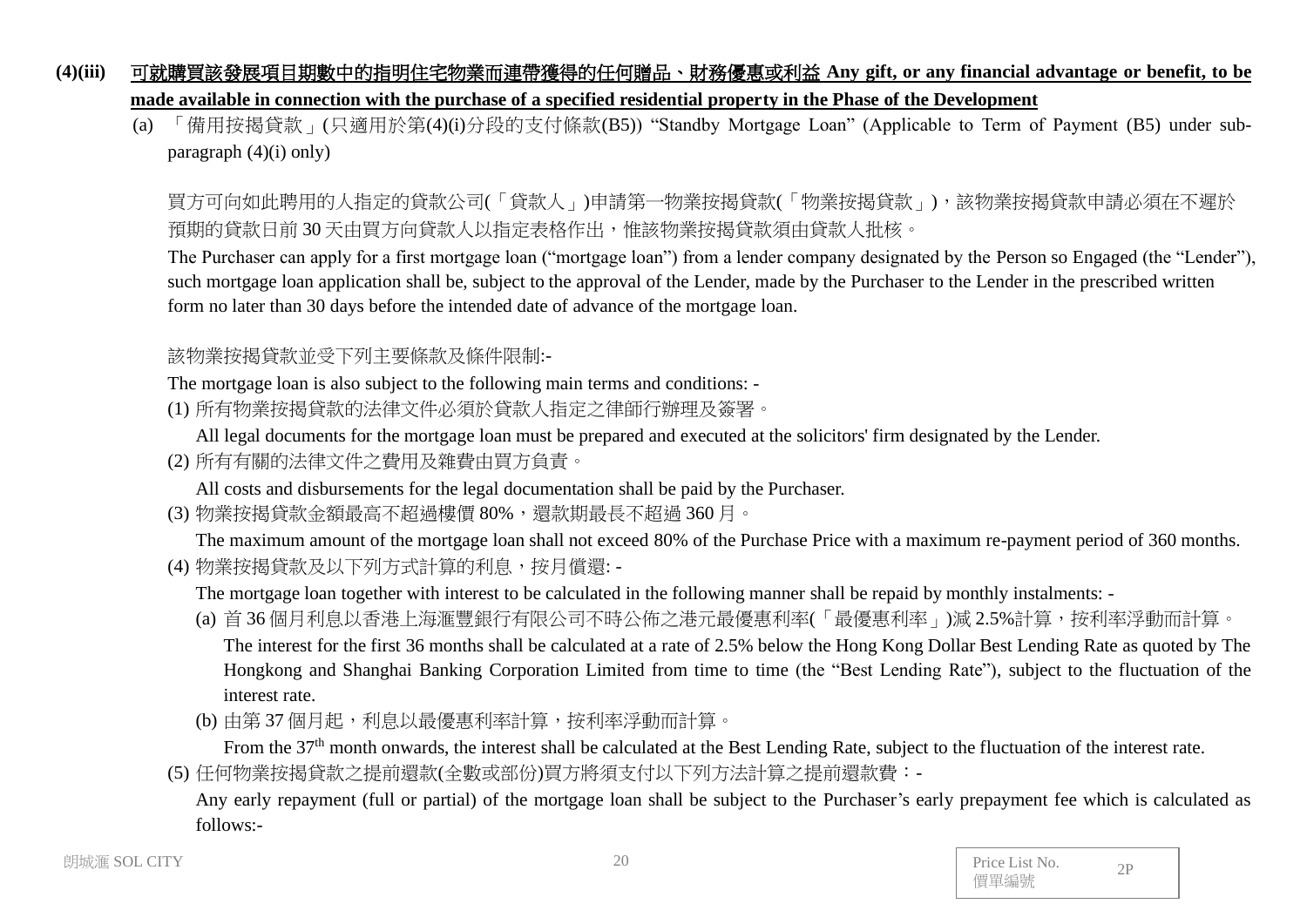(a) 如在物業按揭貸款發放之日起計 36 個月內提前償還全數或部份餘下之物業按揭貸款、利息及其他於貸款文件下所欠付之款 項,買方不須支付提前還款費;

if an early repayment in full or in part of the outstanding amount of mortgage loan, interest and other payments due and owing under the loan documents is made within 36 months from the date of advance of the mortgage loan, no prepayment fee shall be payable;

(b) 如在前分段(a)時間以外提前全數或部份還款,買方須支付金額相當於提前還款額之 3 個月的利息(利率以最優惠利率,按利率 浮動而計算)作為提前還款費。

any full or partial prepayment other than the period mentioned in sub-clause (a) above will be subject to payment of an early repayment fee which is equivalent to three months' interest (to be calculated at the Best Lending Rate, subject to the fluctuation of the interest rate) on the sum early repaid.

(6) 買方須就申請物業按揭貸款支付予貸款人港幣 5,000 元作為不可退還的申請手續費。

The Purchaser shall pay to the Lender a sum of HK\$5,000 being the non-refundable application fee for the mortgage loan.

(7) 買方於決定申請物業按揭貸款前,敬請先向貸款人查詢有關詳情。以上所有主要條款及條件、優惠(如有)及物業按揭貸款批出與 否,貸款人有最終決定權。不論物業按揭貸款獲批與否,買方仍須完成購買該住宅物業及繳付該住宅物業的樓價全數。就物業按 揭貸款之批核,賣方及賣方代理並無給予,或視之為已給予,任何聲明或保證。賣方及賣方代理並沒有亦不會參與物業按揭貸款 之安排。買方不得就或有關物業按揭貸款的批核及/或不批核及/或任何物業按揭貸款相關事宜而向賣方及/或賣方代理提出任何申 索。

The Purchaser is advised to enquire with the Lender on details before deciding to apply for the mortgage loan. All the above main terms and conditions, offers (if any) and the approval or disapproval of the mortgage loan is subject to the final decision of the Lender. The Purchaser shall complete the purchase of the residential property and shall fully pay the purchase price of the residential property irrespective of whether the mortgage loan is approved or not. No representation or warranty is given, or shall be deemed to have been given by the Vendor and the Vendor's agent as to the approval of the mortgage loan. The Vendor and the Vendor's agent are not, and will not be, involved in the arrangements of the mortgage loan. The Purchaser shall have no claims whatsoever against the Vendor and/or the Vendor's agent as a result of or in connection with the approval and/or disapproval of the mortgage loan and/or any matters relating to the mortgage loan.

(8) 物業按揭貸款受貸款人不時所訂之其他條款及條件約束。

The mortgage loan is subject to other terms and conditions as may from time to time be stipulated by the Lender.

(9) 有關物業按揭貸款之批核與否及按揭條款及條件以貸款人之最終決定為準。

The terms and conditions and the approval of applications for the mortgage loan are subject to the final decision of the Lender.

(10)為免生疑問,賣方及賣方代理均與按揭貸款無關,並在任何情況下無須就按揭貸款對買方負責。擁有人在有關住宅物業的買賣合 約下的權益並不受影響。

For the avoidance of doubt, the Vendor and the Vendor's agent have nothing to do with the mortgage loan and shall in no event be liable to the Purchaser for anything arisen therefrom. The Owner's rights under the agreement for sale and purchase of the residential property shall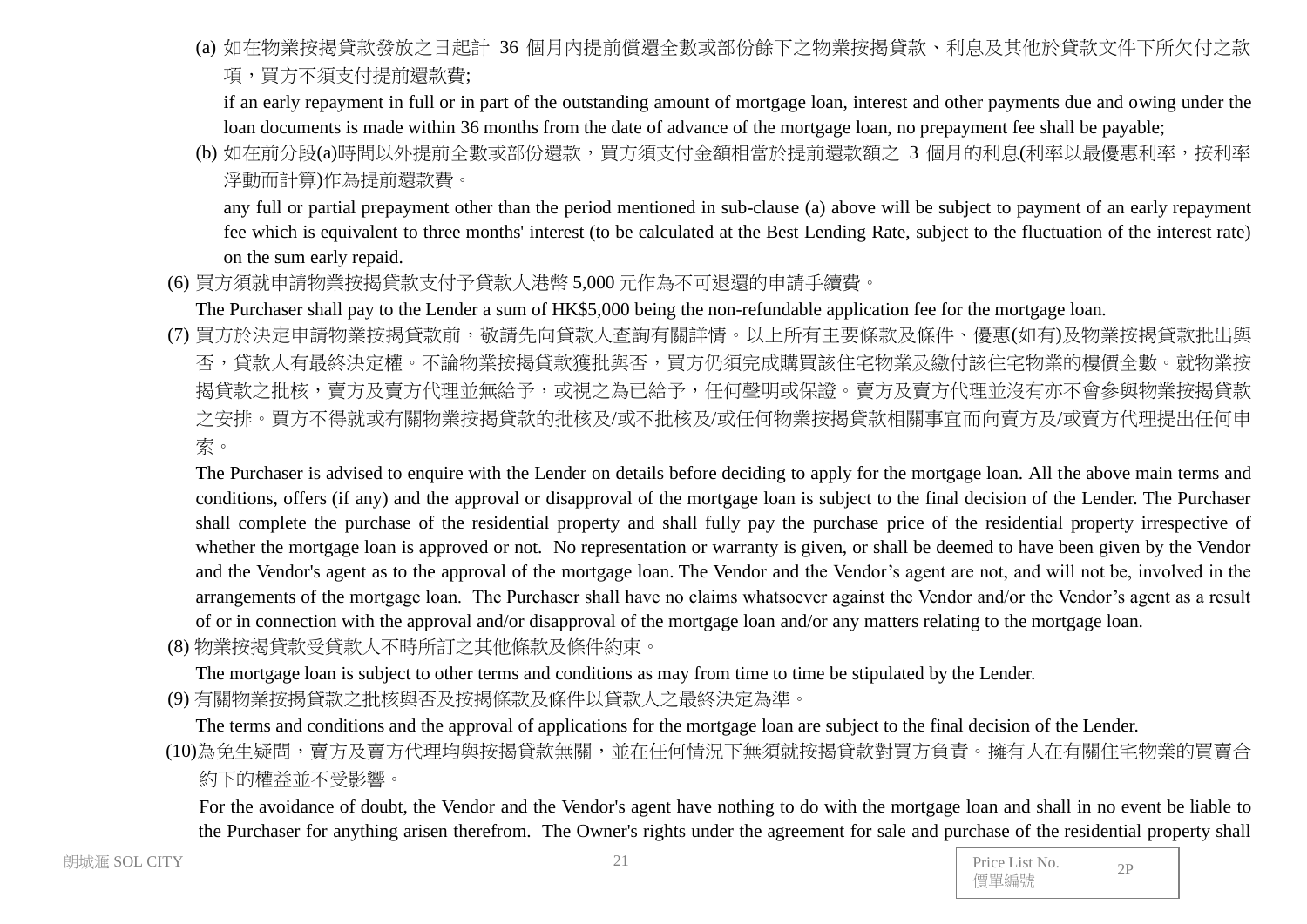not be affected.

#### (b) 延長欠妥之處之保養優惠 Extended Defect Maintenance Offer

若指明住宅物業或裝置、裝修物料及設備(定義見該指明住宅物業之臨時買賣合約及買賣合約)有指明欠妥之處,而該欠妥之處並非由 買方行為或疏忽造成,在不損害指明住宅物業之臨時買賣合約及買賣合約的原則下,買方可於該發展項目期數的滿意紙或轉讓同意書 發出日期(以較早者為準)起計 24 個月內向如此聘用的人送達書面通知,要求如此聘用的人在合理的切實可行範圍內盡快自費作出補 救。如有任何爭議,如此聘用的人有最終決定權。惟此「延長欠妥之處之保養優惠」僅屬於有關買方,並僅供買方享用。此「延長欠 妥之處之保養優惠」不得轉讓,亦不可轉移,並受其他條款及條件約束。擁有人及賣方代理並沒有亦不會參與此「延長欠妥之處之保 養優惠」。買方不得就有關此「延長欠妥之處之保養優惠」而向擁有人及/或賣方代理提出任何申索。

Without prejudice to the preliminary agreement for sale and purchase and the agreement for sale and purchase in respect of the specified residential property, the Purchaser may serve a written notice to the Person so Engaged, within 24 months from the date of the certificate of compliance or consent to assign in respect of the Phase of the Development (whichever is the earlier), requiring the Person so Engaged at its own cost and as soon as reasonably practicable to remedy the specified defects to the specified residential property or the fittings, finishes and appliances (as mentioned in the preliminary agreement for sale and purchase and the agreement for sale and purchase) caused otherwise than by the act or neglect of the Purchaser. In case of any dispute, the decision of the Person so Engaged shall be final. However, this "Extended Defect Maintenance Offer" is personal to the Purchaser and is to be enjoyed by the Purchaser only. This "Extended Defect Maintenance Offer" is nonassignable, non-transferable and subject to other terms and conditions. The Owner and the Vendor's agent are not, and will not be, involved in this "Extended Defect Maintenance Offer". The Purchaser shall have no claims whatsoever against the Owner and/or the Vendor's agent in relation to this "Extended Defect Maintenance Offer".

#### (c) 住宅停車位認購權 Option to purchase Residential Parking Space

購買本價單第二部分附有"\*"的住宅物業的買方同時可享有不可轉讓的認購發展項目期數內的一個住宅停車位的權利(「認購權」),而 賣方有完全及絕對酌情權決定住宅停車位的售價。買方須於賣方所設定之時限、方式及售價行使其認購權,否則其認購權將會自動失 效,而買方將被視作放棄其認購權,買方並不會為此獲得任何補償。賣方有完全及絕對酌情權決定買方行使認購權時可供購買的住宅 停車位及其銷售條款與細則並容後公布。此認購權僅屬於有關買方,並僅供該買方享用。

At the same time when a Purchaser purchases a residential property marked with "\*" in Part 2 of this Price List, the Purchaser shall have a nontransferable option to purchase ("option to purchase") one residential parking space in the Phase of the Development at the price to be determined by the Vendor at its sole and absolute discretion. The Purchaser is required to exercise his/her/its option to purchase one residential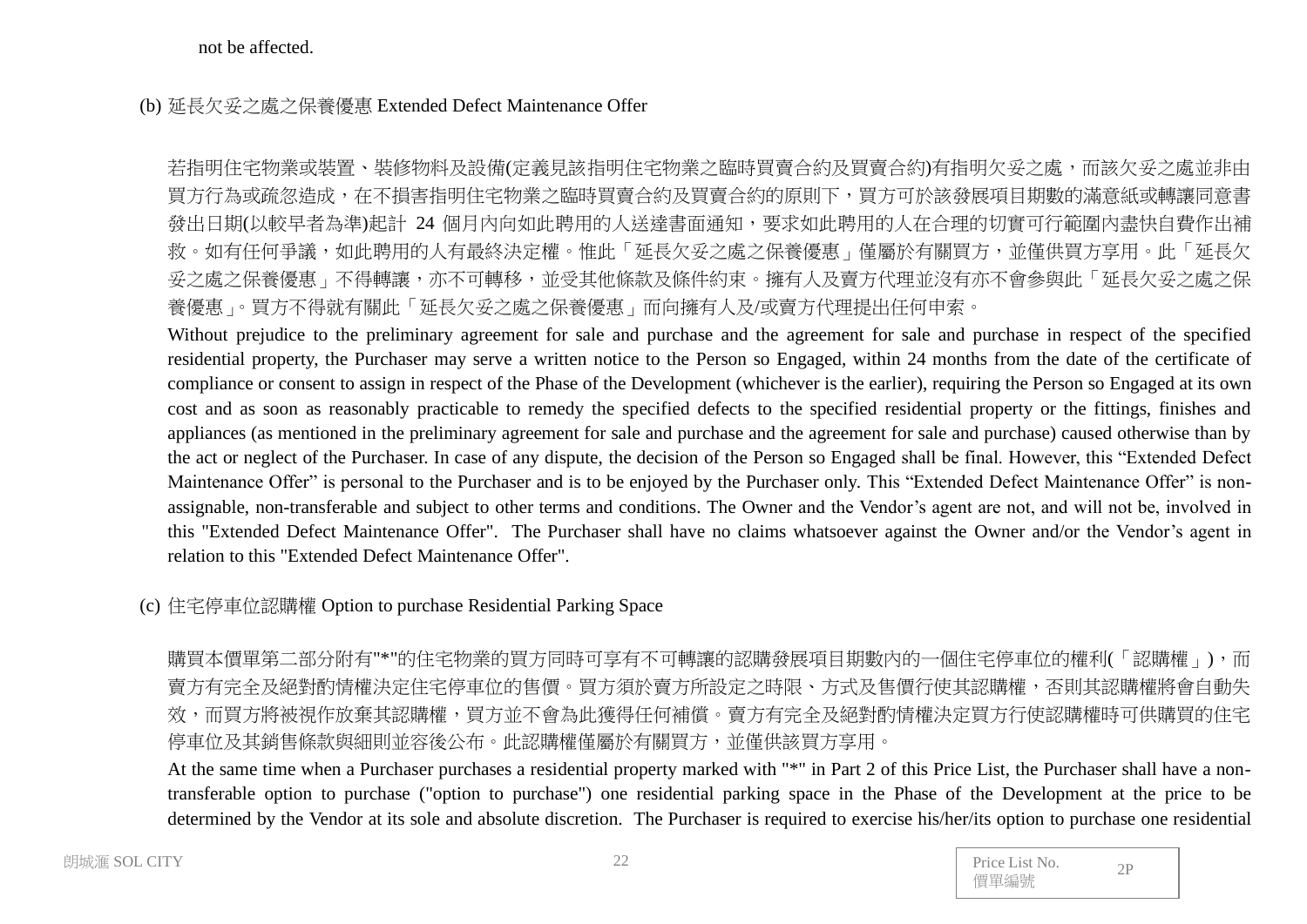parking space within the time limit, in the manner and at the price as prescribed by the Vendor, failing which the option to purchase shall lapse automatically and be deemed to be waived by the Purchaser who shall not be entitled to any compensation therefor. The residential parking space(s) available for purchase at the time when the Purchaser exercises the option to purchase and the terms and conditions of sale thereof shall be solely determined by and at the absolute discretion of the Vendor and will be announced later. This option to purchase is personal to the Purchaser and is to be enjoyed by the Purchaser only.

(d) 「首 20 個月免息按揭貸款」(只適用於第(4)(i)分段的支付條款 (C5)) "First 20 months Interest- Free Mortgage Loan" (Applicable to Term of Payment (C5) under sub-paragraph (4)(i) only)

買方可向如此聘用的人指定的貸款公司(「貸款人」)申請第一物業按揭貸款(「物業按揭貸款」),該物業按揭貸款申請必須在不遲於 預期的貸款日前 30 天由買方向貸款人以指定表格作出,惟該物業按揭貸款須由貸款人批核。

The Purchaser can apply for a first mortgage loan ("mortgage loan") from a lender company designated by the Person so Engaged (the "Lender"), such mortgage loan application shall be, subject to the approval of the Lender, made by the Purchaser to the Lender in the prescribed written form no later than 30 days before the intended date of advance of the mortgage loan.

# 該物業按揭貸款並受下列主要條款及條件限制:-

The mortgage loan is also subject to the following main terms and conditions: -

(1) 所有物業按揭貸款的法律文件必須於貸款人指定之律師行辦理及簽署。

All legal documents for the mortgage loan must be prepared and executed at the solicitors' firm designated by the Lender.

(2) 所有有關的法律文件之費用及雜費由買方負責。

All costs and disbursements for the legal documentation shall be paid by the Purchaser.

(3) 物業按揭貸款金額最高不超過樓價 80%,還款期最長不超過 360 月。

The maximum amount of the mortgage loan shall not exceed 80% of the Purchase Price with a maximum re-payment period of 360 months. (4) 物業按揭貸款以下列方式償還: -

The mortgage loan shall be repaid in the following manner: -

(a) 首 20 個月, 相等於樓價 6%的該部份物業按揭貸款可分 20 期每月免息供款償還(依按揭條款規定的脫期供款利息除外),每期償 還金額為樓價之 0.3%。

For the first 20 months, a portion of the mortgage loan equal to 6% of the Purchase Price shall be repaid by way of 20 equal monthly instalment at 0.3% of the Purchase Price each without interest (except default interest on outstanding arrears in accordance with the terms and conditions of the mortgage).

(b) 由第 21 個月起至第 56 個月,餘下的物業按揭貸款以每月連利息供款償還,利率以香港上海滙豐銀行有限公司不時公佈之港元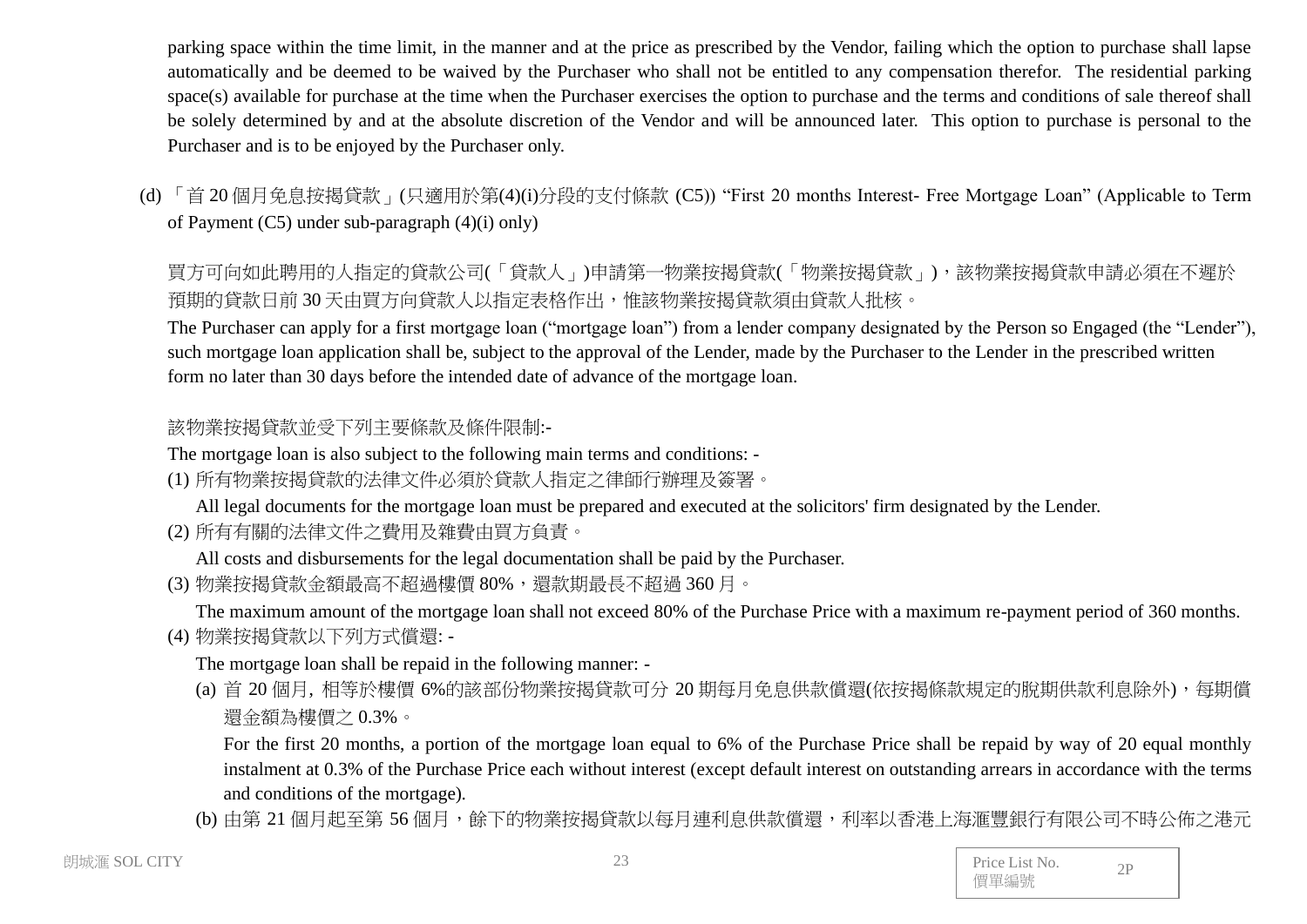最優惠利率減 2.5%計算。由第 57 個月起,本金連利息之償還應以香港上海滙豐銀行有限公司不時公佈之港元最優惠利率計 算,按利率浮動而計算。

For the subsequent 21st month to 56th month, the remaining mortgage loan will be repaid by equal monthly instalment with interest calculated at a rate of 2.5% below the Hong Kong Dollar Best Lending Rate as quoted by The Hongkong and Shanghai Banking Corporation Limited from time to time. From the 57th month onwards, repayment of principal and interest shall be calculated at the Hong Kong Dollar Best Lending Rate as quoted by The Hongkong and Shanghai Banking Corporation Limited from time to time, subject to fluctuation of the interest rate.

(5) 任何物業按揭貸款之提前還款(全數或部份)買方將須支付以下列方法計算之提前還款費:-

Any early repayment (full or partial) of the mortgage loan shall be subject to the Purchaser's early prepayment fee which is calculated as follows:-

(a) 如在物業按揭貸款發放之日起計 56 個月內提前償還全數或部份餘下之物業按揭貸款、利息及其他於貸款文件下所欠付之款 項,買方不須支付提前還款費;

if an early repayment in full or in part of the outstanding amount of mortgage loan, interest and other payments due and owing under the loan documents is made within 56 months from the date of advance of the mortgage loan, no prepayment fee shall be payable;

(b) 如在前分段(a)時間以外提前全數或部份還款,買方須支付金額相當於提前還款額之 3 個月的利息(利率以最優惠利率,按利率 浮動而計算)作為提前還款費。

any full or partial prepayment other than the period mentioned in sub-clause (a) above will be subject to payment of an early repayment fee which is equivalent to three months' interest (to be calculated at the Best Lending Rate, subject to the fluctuation of the interest rate) on the sum early repaid.

(6) 買方須就申請物業按揭貸款支付予貸款人港幣 5,000 元作為不可退還的申請手續費。

The Purchaser shall pay to the Lender a sum of HK\$5,000 being the non-refundable application fee for the mortgage loan.

(7) 買方於決定申請物業按揭貸款前,敬請先向貸款人查詢有關詳情。以上所有主要條款及條件、優惠(如有)及物業按揭貸款批出與 否,貸款人有最終決定權。不論物業按揭貸款獲批與否,買方仍須完成購買該住宅物業及繳付該住宅物業的樓價全數。就物業按 揭貸款之批核,賣方及賣方代理並無給予,或視之為已給予,任何聲明或保證。賣方及賣方代理並沒有亦不會參與物業按揭貸款 之安排。買方不得就或有關物業按揭貸款的批核及/或不批核及/或任何物業按揭貸款相關事宜而向賣方及/或賣方代理提出任何申 索。

The Purchaser is advised to enquire with the Lender on details before deciding to apply for the mortgage loan. All the above main terms and conditions, offers (if any) and the approval or disapproval of the mortgage loan is subject to the final decision of the Lender. The Purchaser shall complete the purchase of the residential property and shall fully pay the purchase price of the residential property irrespective of whether the mortgage loan is approved or not. No representation or warranty is given, or shall be deemed to have been given by the Vendor and the Vendor's agent as to the approval of the mortgage loan. The Vendor and the Vendor's agent are not, and will not be, involved in the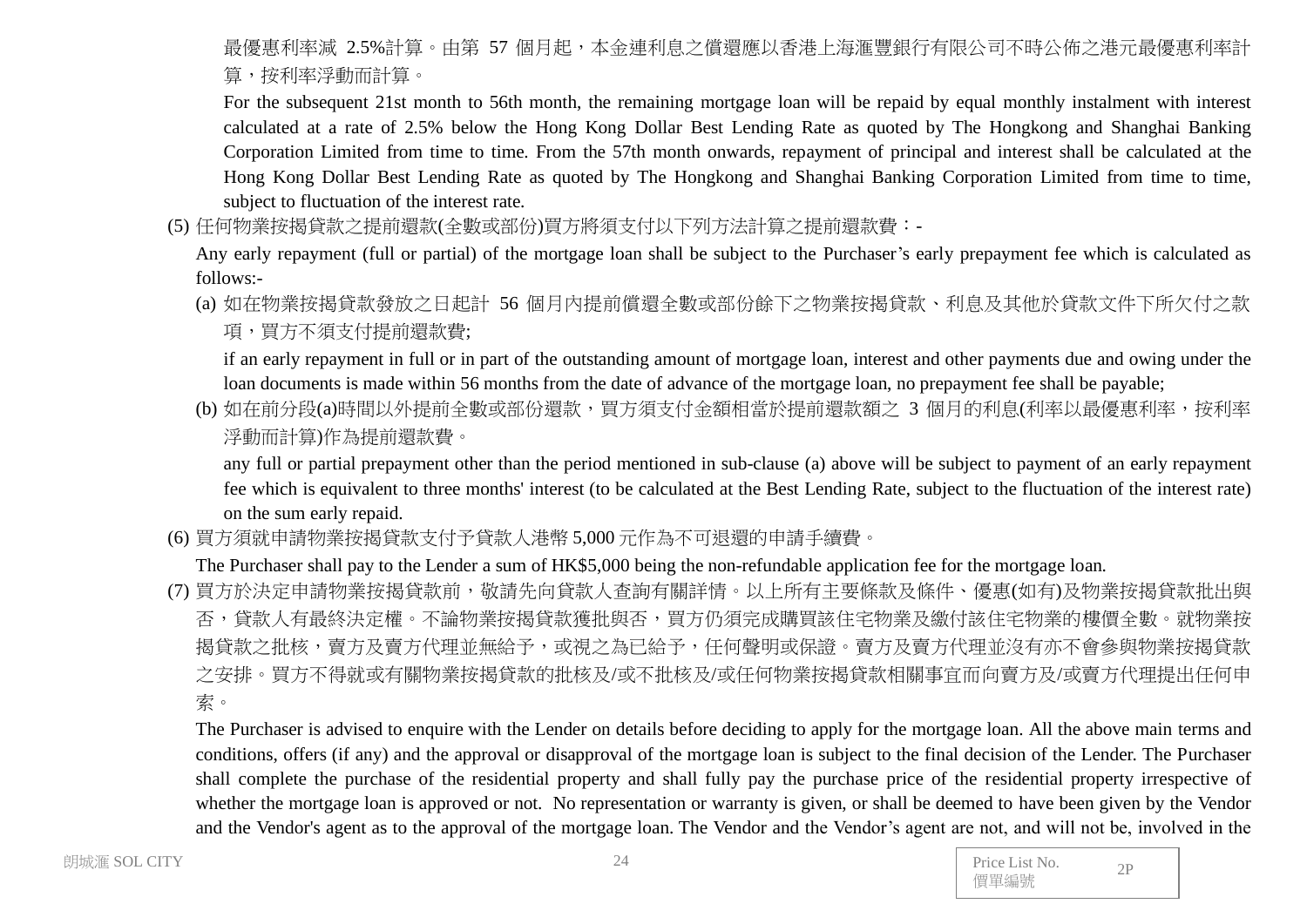arrangements of the mortgage loan. The Purchaser shall have no claims whatsoever against the Vendor and/or the Vendor's agent as a result of or in connection with the approval and/or disapproval of the mortgage loan and/or any matters relating to the mortgage loan.

(8) 物業按揭貸款受貸款人不時所訂之其他條款及條件約束。

The mortgage loan is subject to other terms and conditions as may from time to time be stipulated by the Lender.

(9) 有關物業按揭貸款之批核與否及按揭條款及條件以貸款人之最終決定為準。

The terms and conditions and the approval of applications for the mortgage loan are subject to the final decision of the Lender.

(10)為免生疑問,賣方及賣方代理均與按揭貸款無關,並在任何情況下無須就按揭貸款對買方負責。擁有人在有關住宅物業的買賣合 約下的權益並不受影響。

For the avoidance of doubt, the Vendor and the Vendor's agent have nothing to do with the mortgage loan and shall in no event be liable to the Purchaser for anything arisen therefrom. The Owner's rights under the agreement for sale and purchase of the residential property shall not be affected.

(e) 傢俱和物件優惠 Furniture and Chattels Offer

購買第 3 座 32 樓 G 室之買方可獲得下列所述傢俱和物件(『該傢俱』)。賣方或其代表不會就該傢俱或其任何部份作出任何保證或陳 述,更不會就其狀況、狀態、品質及性能,及其是否或會否在可運作狀態作出任何保證或陳述。該傢俱將於上述指明住宅物業成交日 以成交時之狀況連同上述指明住宅物業交予相關買方。在任何情況下,買方不得就該傢俱提出任何異議或質詢。為免疑問,第 (4)(iii)(b) 段所述的延長欠妥之處之保養優惠不適用於該傢俱。本優惠受其他條款及條件約束。

The Purchaser of Flat G on the 32<sup>nd</sup> Floor of Tower 3 will be provided with the furniture and chattels as set out below (the "Furniture"). No warranty or representation whatsoever is given by the Vendor or any person on behalf of the Vendor in any respect regarding the Furniture or any part thereof. In particular, no warranty or representation whatsoever is given as to the condition, state, quality or fitness of any of the Furniture or as to whether any of the Furniture is or will be in working condition. The Furniture will be delivered to the relevant Purchaser upon completion of the sale and purchase of the aforementioned specified residential property in such condition as at completion together with the aforementioned specified residential property. In any event, no objection or requisition whatsoever shall be raised by the Purchaser in respect of the Furniture. For the avoidance of doubt, the Extended Defect Maintenance Offer as set out in paragraph (4)(iii)(b) does not apply to the Furniture. This offer is subject to other terms and conditions.

位置 Location 描述 Description 數量 Quantity 走廊 Corridor 長几 Console Table 鏡子 Mirror

1 1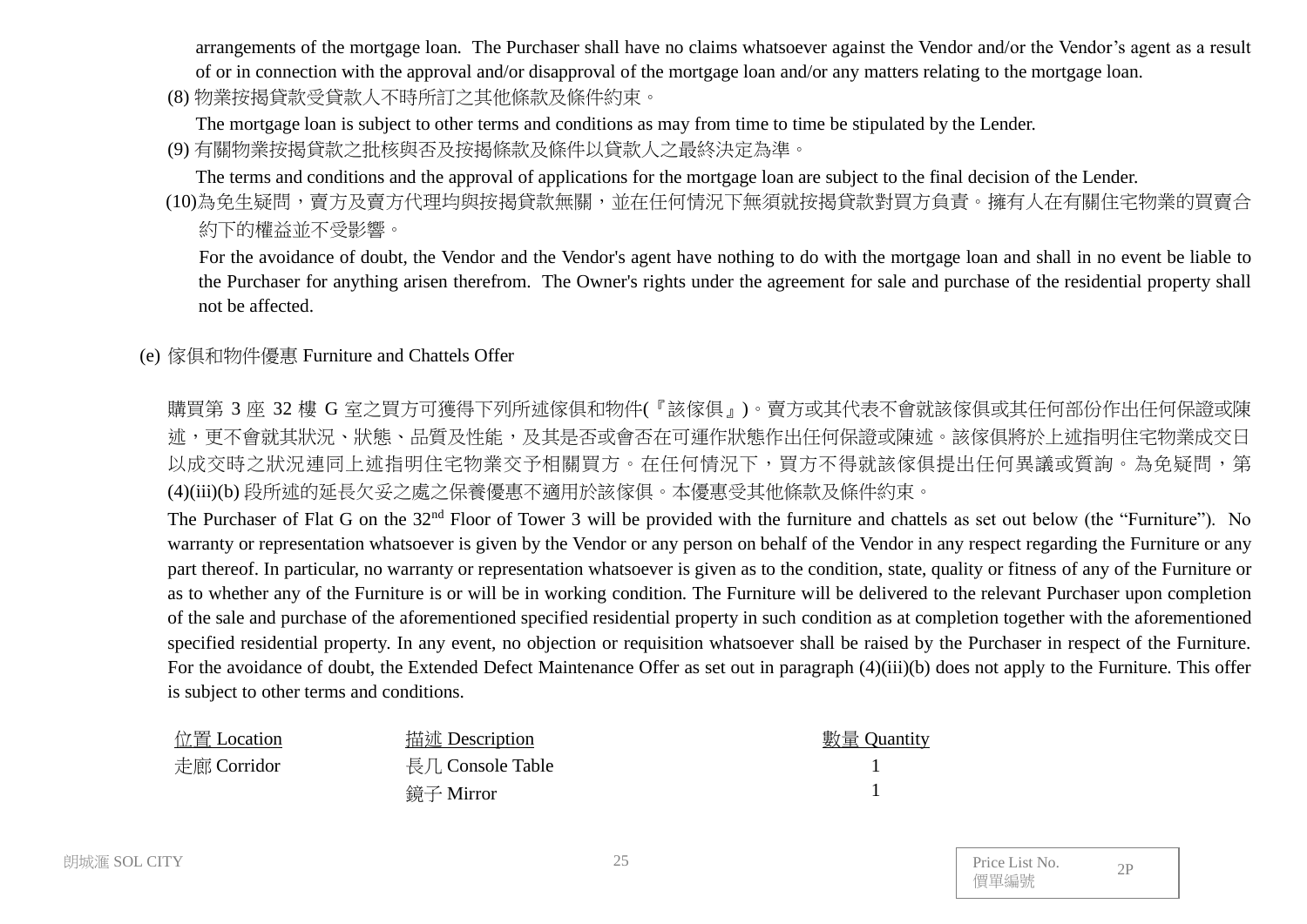| 位置 Location         | 描述 Description                             | <b>數量 Quantity</b> |
|---------------------|--------------------------------------------|--------------------|
| 飯廳 Dining Room      | 餐桌 Dining Table                            | 1                  |
|                     | 餐椅 Dining Chair                            | 4                  |
|                     | 窗簾及其配件 Curtain and its corresponding parts | $1 \nleq (set)$    |
| 客廳 Living Room      | 沙發 Sofa                                    | $\mathbf{1}$       |
|                     | 角几 Side Table                              | 1                  |
|                     | 茶几 Coffee Table                            | 1                  |
|                     | 地氈 Rug                                     | 1                  |
|                     | 電視櫃 TV Unit                                | 1                  |
|                     | 窗簾及其配件 Curtain and its corresponding parts | $1 \nleq (set)$    |
|                     | 窗紗及其配件 Sheer and its corresponding parts   | $1 \nleq (set)$    |
| 主人睡房 Master Bedroom | 雙人床 Double Bed                             | $\mathbf{1}$       |
|                     | 床褥 Mattress                                | $\mathbf{1}$       |
|                     | 床上用品 Beddings                              | $1 \nleq (set)$    |
|                     | 床頭櫃 Bedside Table                          | 1                  |
|                     | 貯物櫃 Cabinet                                | 1                  |
|                     | 衣櫃 Wardrobe                                | 1                  |
|                     | 窗簾及其配件 Curtain and its corresponding parts | $2 \times (set)$   |
|                     | 窗紗及其配件 Sheer and its corresponding parts   | $1 \nleq (set)$    |
| 睡房 1 Bedroom 1      | 書桌 Desk                                    | $\mathbf{1}$       |
|                     | 椅子 Chair                                   | 1                  |
|                     | 書架 Book Case                               | 1                  |
|                     | 窗簾及其配件 Curtain and its corresponding parts | $1 \nleq (set)$    |
| 睡房 2 Bedroom 2      | 單人床 Single Bed                             | 1                  |
|                     | 床褥 Mattress                                | 1                  |
|                     |                                            |                    |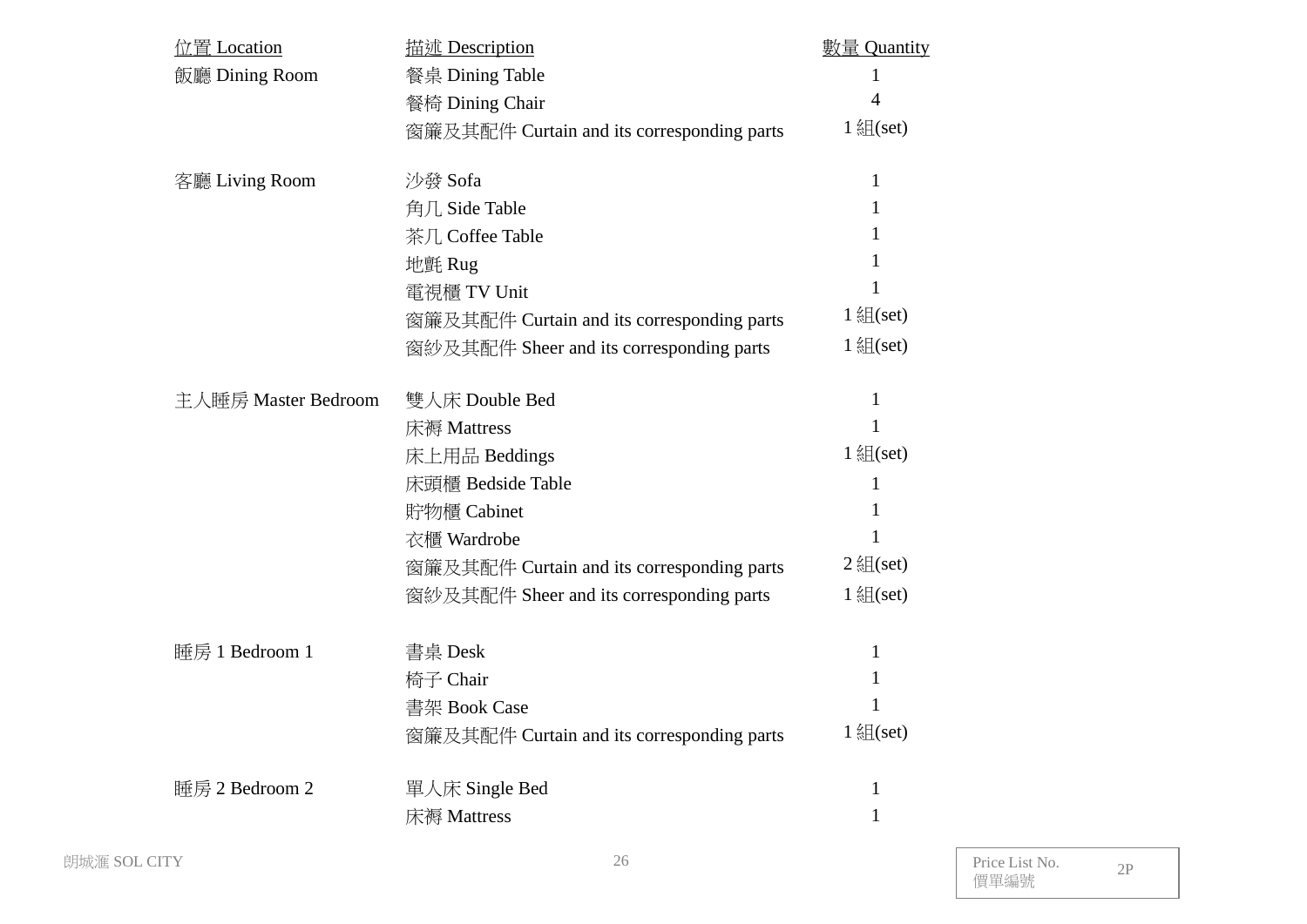| 位置 Location | 描述 Description                             | 數量 Quantity           |
|-------------|--------------------------------------------|-----------------------|
|             | 床上用品 Beddings                              | $1 \frac{2}{3}$ (set) |
|             | 衣櫃 Wardrobe                                |                       |
|             | 窗簾及其配件 Curtain and its corresponding parts | 1 $f(x)$ (set)        |
|             | 窗紗及其配件 Sheer and its corresponding parts   | $1 \frac{2}{3}$ (set) |

# **(4)(iv)** 誰人負責支付買賣該發展項目期數中的指明住宅物業的有關律師費及印花稅 **Who is liable to pay the solicitors' fees and stamp duty in connection with the sale and purchase of a specified residential property in the Phase of the Development**

如買方選用賣方指定之代表律師處理所有有關購買住宅物業的一切法律文件,賣方同意為買方支付買賣合約及轉 讓契兩項法律文件之律師費用(不包括一切雜費及開支)。

If the Purchaser appoints the Vendor's solicitors to act on his / her / its behalf in respect of all legal documents for the purchase of the residential property, the Vendor agrees to bear the Purchaser's legal costs (excluding all disbursements and expenses) of the agreement for sale and purchase and the assignment.

如買方另聘代表律師作為買方之代表律師處理其購買事宜,買賣雙方須各自負責有關該買賣的法律文件之律師費用。 If the Purchaser instructs his / her / its own solicitors to act for him / her / it in respect of the purchase, the Vendor and the Purchaser shall each pay his / her / its own legal fees in respect of the legal documents for the sale and purchase.

- 買方須支付所有有關臨時買賣合約、買賣合約及轉讓契之印花稅(包括但不限於根據《印花稅條例》(第 117 章)可予徵收的從價印花 稅、額外印花稅、買家印花稅、附加印花稅及任何與過期繳付任何印花稅有關的罰款、利息及附加費等)、登記費及其他雜費及支 出。

All stamp duty (including but not limited to the ad valorem stamp duty, special stamp duty, buyer's stamp duty and all additional stamp duty chargeable under the Stamp Duty Ordinance (Cap.117) and any penalty, interest and surcharge, etc. for late payment of any stamp duty), registration fee and other disbursements and charges on the preliminary agreement for sale and purchase, the agreement for sale and purchase and the assignment shall be borne by the Purchaser.

#### **(4)(v)** 買方須為就買賣該發展項目期數中的指明住宅物業簽立任何文件而支付的費用 **Any charges that are payable by a purchaser for execution of any document in relation to the sale and purchase of a specified residential property in the Phase of the Development**

有關預備大廈公契及管理合約(「公契」)的費用及附於公契之圖則之費用的適當分攤、該指明住宅物業交易之業權文件認證副本之費用、 夾附於買賣合約及轉讓契之圖則的圖則費,及該指明住宅物業的補充合約(如有)、按揭(如有)及其他法律文件之法律費用及其他支出及雜 費,均由買方負責。

The Purchaser shall solely bear and pay the due proportion of the costs for the preparation of the Deed of Mutual Covenant and Management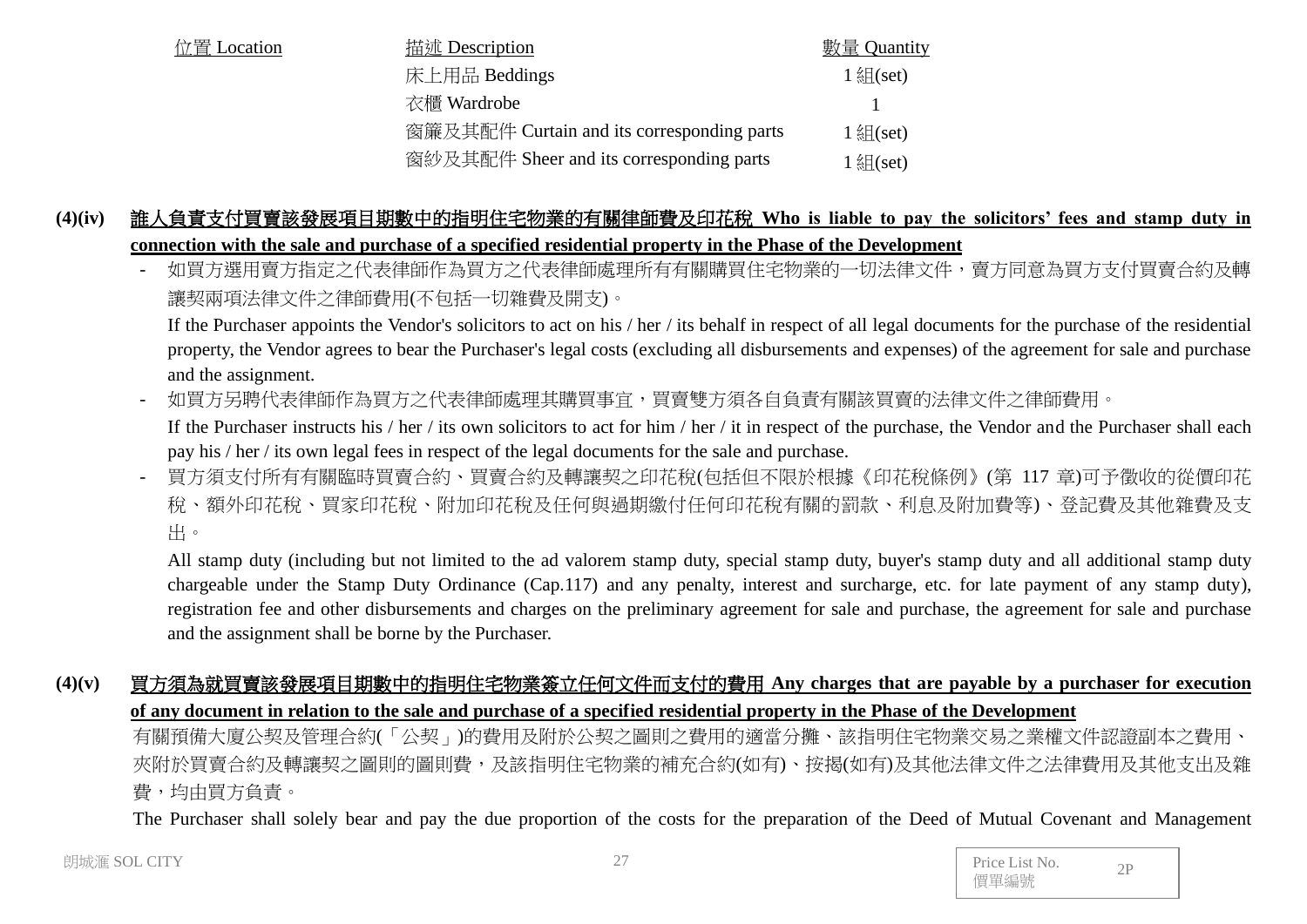Agreement ("DMC") and the plans to be attached to the DMC, the costs for preparing certified copies of title deeds and documents of that specified residential property, the fees for plans to be annexed to the agreement for sale and purchase and the assignment, and all legal and other costs and disbursements in respect of any supplemental agreement (if any), mortgage (if any) and any other legal documents in respect of that specified residential property.

# 注意 Note:

於本第(4)段中 In this paragraph (4):-

(I) 「售價」是指在此價單上第二部份所指的住宅物業的售價;

"Price" means the price of the residential property as stated in Part 2 of this Price List;

(II) 「樓價」是指因應不同的支付條款及/或適用折扣(如有) 按售價計算得出的住宅物業的價格,即於臨時買賣合約中所訂明的住宅物業的實 際售價。

"Purchase Price" means the price of the residential property after applying the relevant Terms of Payment and/or applicable discount(s) (if any) on the Price, being the actual price for the residential property as stated in the preliminary agreement for sale and purchase.

(III) 「工作日」乃根據《一手住宅物業銷售條例》(第621章) 釋義, 指並非以下日子的日子 –

(a) 公眾假日或星期六;或

(b) 《釋義及通則條例》(第 1 章)第 71(2)條所界定的黑色暴雨警告日或烈風警告日。

"working day" as defined under the Residential Properties (First-hand Sales) Ordinance (Cap.621) means a day that is not –

(a) A general holiday or a Saturday; or

(b) A black rainstorm warning day or a gale warning day as defined by section 71(2) of the Interpretation and General Clauses Ordinance (Cap. 1). (IV) 樓價向下捨入計至百位數。

The Purchase Price shall be rounded down to the nearest hundred dollars.

(V) 「擁有人」指朗屏南物業發展有限公司,即發展項目期數的法律上的擁有人或實益擁有人。

"Owner" means Long Ping South Property Development Limited (i.e., the legal or beneficial owner of the Phase of the Development).

(VI) 「如此聘用的人」指來富投資有限公司,即擁有人聘用以統籌和監管發展項目期數的設計、規劃、建造、裝置、完成及銷售的過程的人 士。

The "Person so Engaged" means Loi Fu Investment Company Limited (i.e., the person who is engaged by the Owner to co-ordinate and supervise the process of designing, planning, constructing, fitting out, completing and marketing the Phase of the Development).

(VII) 「賣方」是上述「擁有人」及「如此聘用的人」的統稱。

"Vendor" is the collective of the "Owner" and "Person so Engaged" mentioned above.

(5) 賣方已委任地產代理在發展項目期數中的指明住宅物業的出售過程中行事: